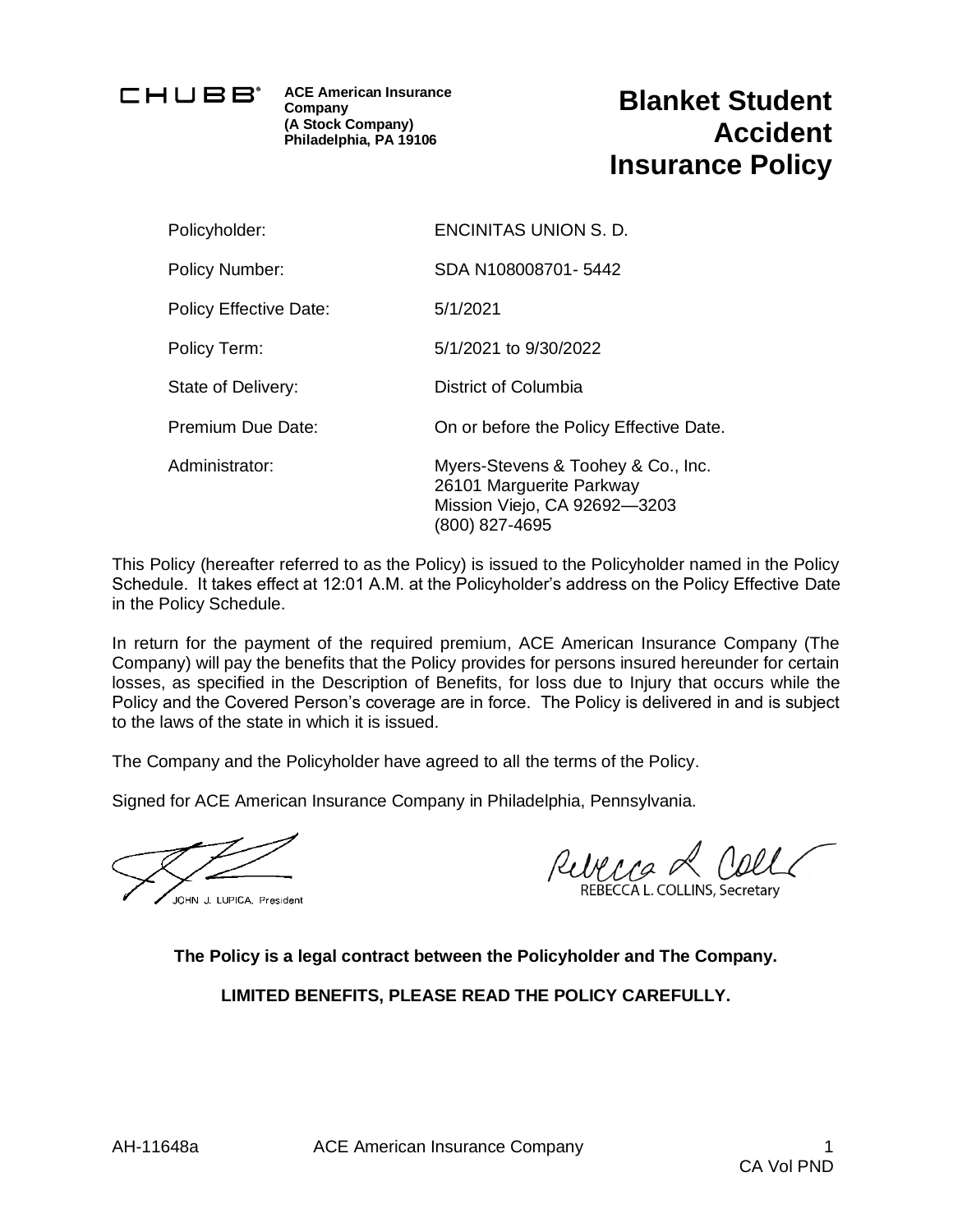# **TABLE OF CONTENTS**

|                                                               | Page |
|---------------------------------------------------------------|------|
|                                                               |      |
|                                                               |      |
|                                                               |      |
|                                                               |      |
| PARTICIPATING ORGANIZATION EFFECTIVE AND TERMINATION DATES 12 |      |
|                                                               |      |
|                                                               |      |
|                                                               |      |
|                                                               |      |
|                                                               |      |
|                                                               |      |
|                                                               |      |
|                                                               |      |
|                                                               |      |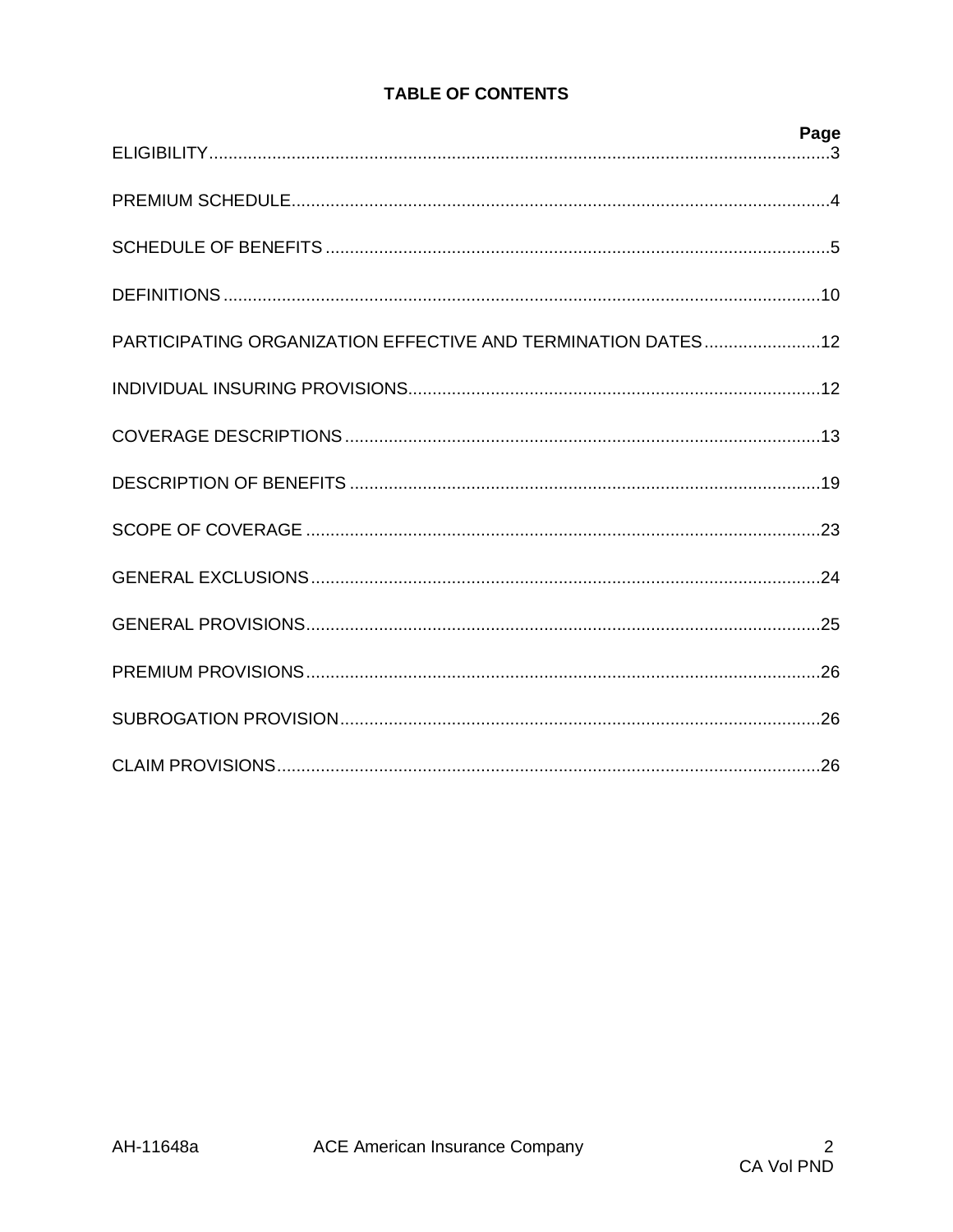# **ELIGIBILITY**

# <span id="page-2-0"></span>**The Eligible Persons are those individuals listed in the Class(es) below.**

| <b>Eligible Class</b> | <b>Description</b>                             |
|-----------------------|------------------------------------------------|
| Class 1               | <b>Pre-School Students</b>                     |
| Class 2               | Kindergarten Students                          |
| Class 3               | Students Grade 1 through 8                     |
| Class 4               | Students Grade 9 through 12                    |
| Class 5               | <b>Full-time Employees and Faculty</b>         |
| Class 6               | <b>Official Chaperones</b>                     |
| Class 7               | Students enrolled in special education courses |

# **Eligible Classes may be afforded the following Coverages:**

| <b>Coverage Description</b>                                                                                                                                                                          | <b>Eligible Classes</b>                                                              |  |
|------------------------------------------------------------------------------------------------------------------------------------------------------------------------------------------------------|--------------------------------------------------------------------------------------|--|
| Interscholastic Tackle Football Tryout Coverage                                                                                                                                                      | 4                                                                                    |  |
| Powder Puff Football Coverage                                                                                                                                                                        | 3, 4                                                                                 |  |
| <b>Elementary Competitors' Team Coverage</b>                                                                                                                                                         | 2, 3                                                                                 |  |
| Short Term 24-Hour Coverage                                                                                                                                                                          | 1, 2, 3, 4, 6                                                                        |  |
| Limited Activities and Competitors Coverage<br>Non-competing Participants, Interscholastic Sports Oversight,<br>One Day Field Trips, Felonious Assault<br><b>Blanket Accident Death</b><br>$\bullet$ | 1, 2, 3, 4<br>1, 2, 3, 4, 5                                                          |  |
| School-to-Work Coverage                                                                                                                                                                              | 4                                                                                    |  |
| <b>Specified Activities Coverage</b>                                                                                                                                                                 | As stated on the<br><b>Specific Activities</b><br>Coverage<br><b>Enrollment Form</b> |  |
| Eligible Classes may be afforded the following Coverages on a voluntary basis:                                                                                                                       |                                                                                      |  |
| <b>Voluntary School-Time Accident-Only Coverage</b>                                                                                                                                                  | 1, 2, 3, 4, 7                                                                        |  |

| <b>VUILLIGHT OUTFOUR ACCIDENT ONLY COVETAGE</b> | <b>ا, ∠, ∪, <del>⊣</del>,</b> ا |
|-------------------------------------------------|---------------------------------|
| 24-Hour Accident-Only Coverage                  | 1, 2, 3, 4, 5, 7                |
| Interscholastic Tackle Football Coverage        |                                 |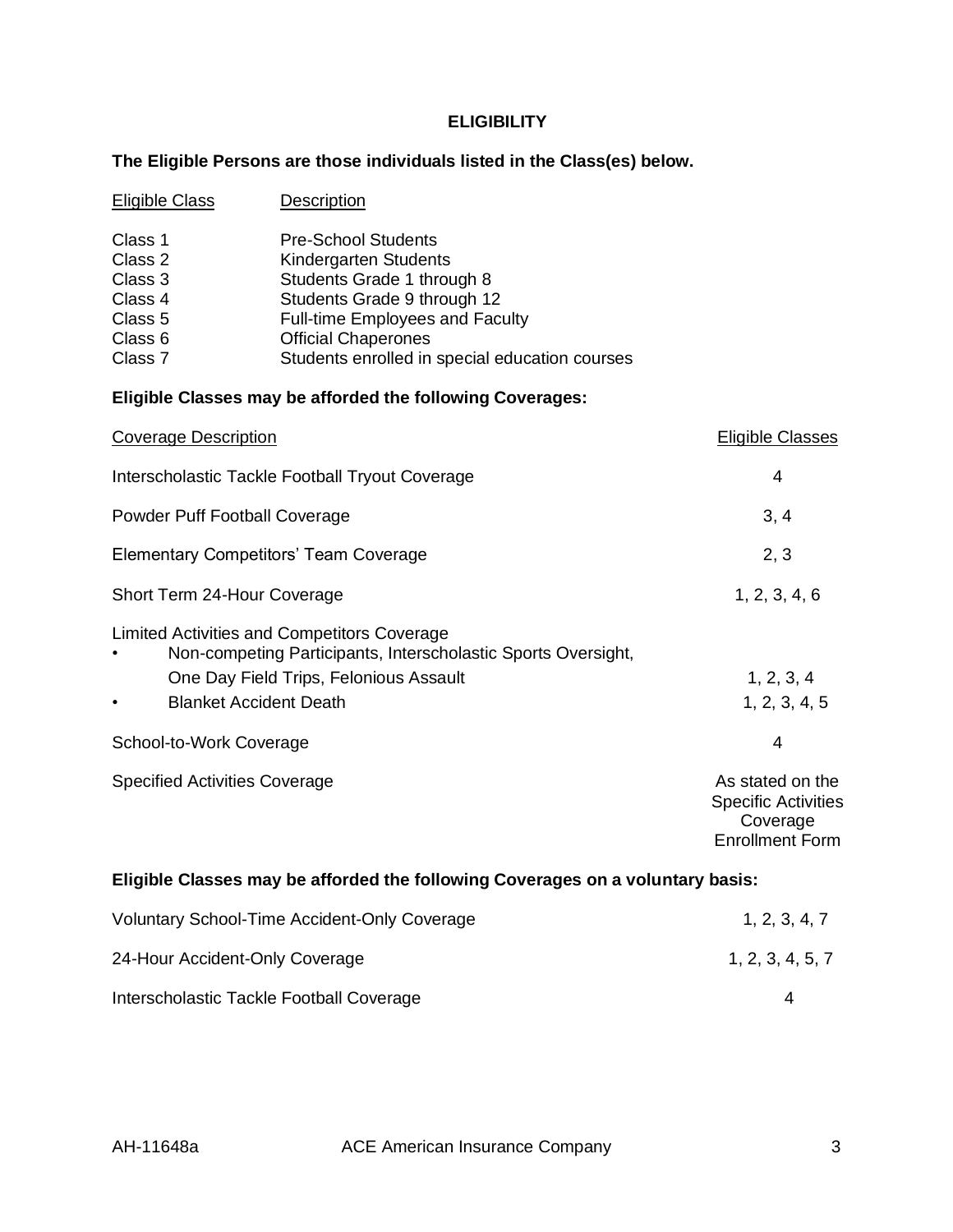# **PREMIUM SCHEDULE**

<span id="page-3-0"></span>Rate per Insured, per Term of Coverage (except as specified below).

| <b>Coverage Descriptions</b>                                              | <b>High Option</b>                     |       | <b>Mid Option Low Option</b> |
|---------------------------------------------------------------------------|----------------------------------------|-------|------------------------------|
| School-Time Accident-Only Coverage<br>Including Interscholastic Athletics | \$79                                   | \$68  | \$53                         |
| Voluntary Interscholastic Tackle Football Coverage                        | \$339                                  | \$295 | \$235                        |
| <b>Additional Coverage Descriptions</b>                                   | <u>Rate</u>                            |       |                              |
|                                                                           |                                        |       |                              |
| Powder Puff Football Coverage                                             | \$10 (\$50 minimum)                    |       |                              |
| <b>Elementary Competitors' Team Coverage</b>                              | \$5 (\$200 minimum)                    |       |                              |
| School-to-Work Coverage                                                   | \$6 (\$250 minimum)                    |       |                              |
| Interscholastic Tackle Football Tryout Coverage                           | \$6 (\$50 minimum)                     |       |                              |
| Short-Term 24-Hour Coverage                                               | \$1.22 per calendar day (\$35 minimum) |       |                              |
| Specified Trip Coverage - Tackle Football                                 | \$2.40 per calendar day                |       |                              |
| Specified Trip Coverage - All Other Activities                            | \$1.80 per calendar day                |       |                              |

**Premiums: The full premium must be included for the period of coverage selected. All premiums received by The Company will be considered fully earned and non-refundable.**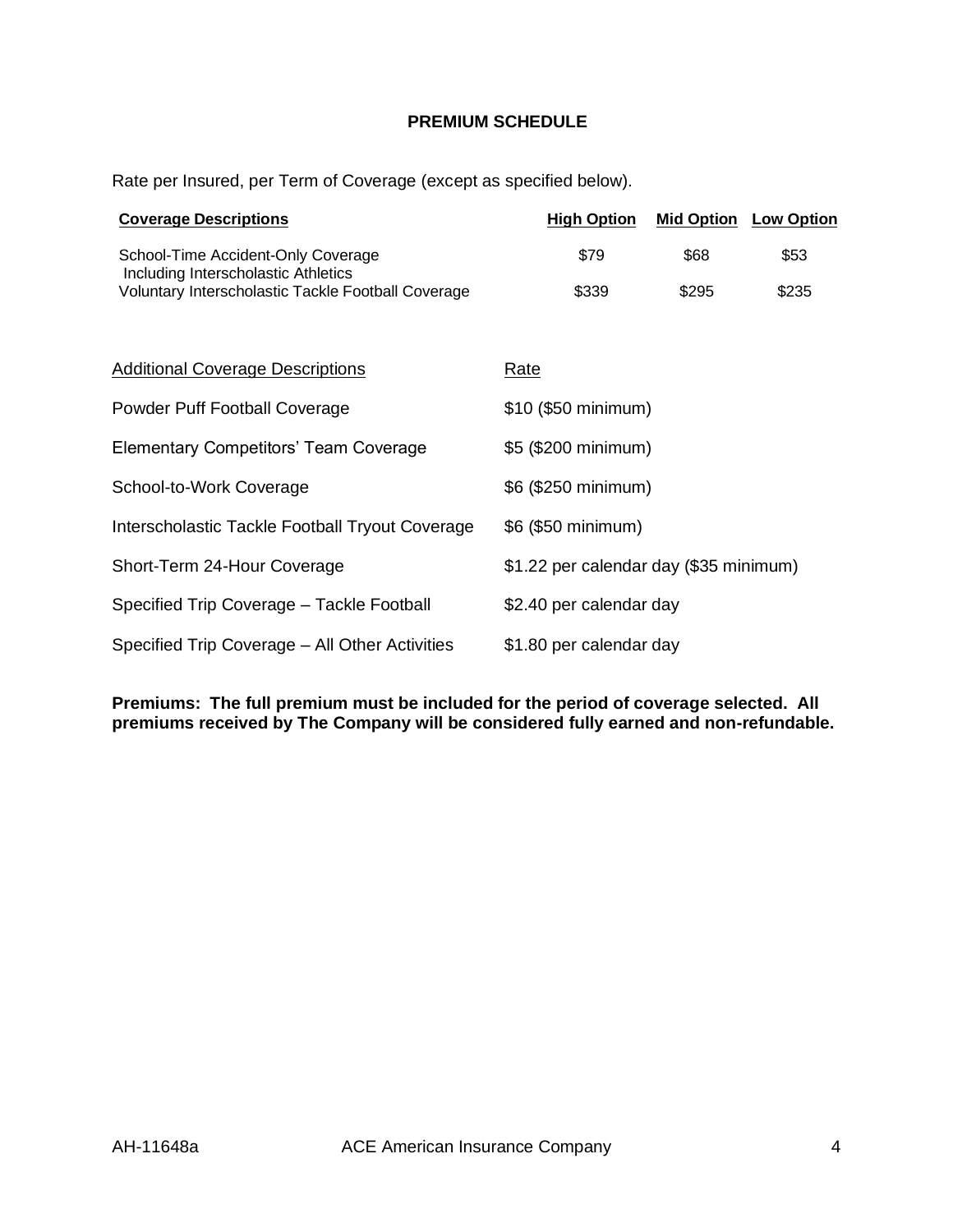### **SCHEDULE OF BENEFITS**

- <span id="page-4-0"></span>**I. COVERAGES (BLANKET): Interscholastic Tackle Football Tryout Coverage; Powder Puff Football Coverage; Elementary Competitors' Team Coverage; Short-Term 24-Hour Coverage; Limited Activities and Competitors Coverages (Non-Competing Participants, Interscholastic Sports Oversight; One Day Field Trip); and School-to-Work Coverage. Specific Activities Coverage benefits are as stated on the Specific Activities Coverage Enrollment Form.** 
	- **A. Accident Medical Expense Benefit**

| Coverage                                        | <b>Maximum Benefit Amount for All Covered Expenses</b><br>(per Occurrence): |
|-------------------------------------------------|-----------------------------------------------------------------------------|
| Interscholastic Tackle Football<br>Coverage     | \$1,500                                                                     |
| <b>Powder Puff Football Coverage</b>            | \$1,500                                                                     |
| <b>Elementary Competitor's Team</b><br>Coverage | \$1,500                                                                     |
| <b>Short Term 24-Hour Coverage:</b>             | \$25,000                                                                    |
| <b>Emergency Sickness Benefit:</b>              | \$1.000                                                                     |
| <b>Limited Activities and Competitors'</b>      |                                                                             |
| <b>Coverage (Non-Competing</b>                  |                                                                             |
| <b>Participants; Interscholastic Sports</b>     |                                                                             |
| <b>Oversight; One Day Field Trip):</b>          | \$1,500, per each                                                           |
| <b>School-to-Work Coverage</b>                  | \$25,000                                                                    |
| Deductible:                                     | \$0                                                                         |
| <b>Co-Insurance Rate:</b>                       | 100% of Covered Expenses                                                    |

**Scope of Coverage:** Full Excess

# **II. COVERAGES (VOLUNTARY): Voluntary School-Time Accident Only Coverage; 24-Hour Accident Only Coverage; and Interscholastic Tackle Football Coverage**

# **B. Accident Medical Expense Benefit**

| Coverage (Voluntary):                   | Voluntary School-Time Accident Only Coverage;<br>24-Hour Accident-Only Coverage; and, |            |            |
|-----------------------------------------|---------------------------------------------------------------------------------------|------------|------------|
|                                         | Interscholastic Tackle Football Coverage                                              |            |            |
|                                         | <b>High Option</b>                                                                    | Mid Option | Low Option |
| <b>Deductible Amount, per Accident:</b> | \$0                                                                                   | \$50       | \$100      |

The benefits payable are defined in the Description of Benefits provision of the Policy. Benefits are payable on the following basis: Full Excess.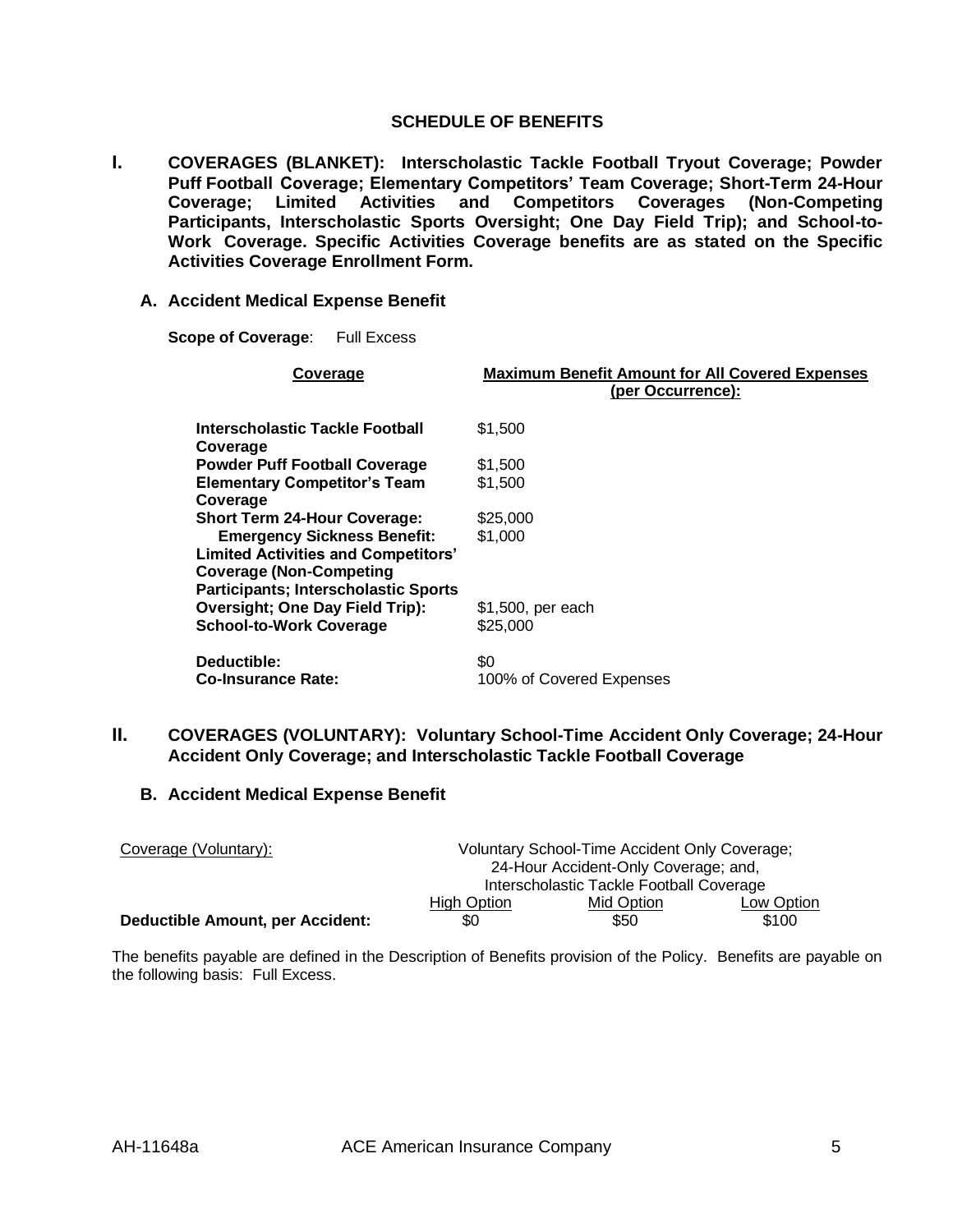| Aggravations or Re-Injury of an<br>Injury – Occurring prior to the<br>Insured's Effective Date of<br>Coverage | \$500 Maximum<br><b>Benefit per Policy</b><br>Term | \$500 Maximum<br><b>Benefit per Policy</b><br>Term | \$500 Maximum<br><b>Benefit per Policy</b><br>Term |
|---------------------------------------------------------------------------------------------------------------|----------------------------------------------------|----------------------------------------------------|----------------------------------------------------|
| Aggravations or Re-Injury of an<br>Injury - Occurring prior to the<br>Insured's Effective Date of<br>Coverage | \$500 Maximum<br><b>Benefit per Policy</b><br>Term | \$500 Maximum<br><b>Benefit per Policy</b><br>Term | \$500 Maximum<br><b>Benefit per Policy</b><br>Term |

\*Percentage is based on Usual, Customary and Reasonable Charges incurred by the Insured Person. If the Insured is diagnosed with a concussion as a result of an injury received while participating in a Covered Activity, and the Insured is prohibited from participating in Interscholastic Sports as a result of the School's formal concussion protocol, benefits for the treatment of that concussion will be paid at 100% of the Usual, Customary and Reasonable charges with no deductible, subject to all other terms and conditions of the Plan.

### **Maximum Benefits**:

Injuries sustained as a result of riding in or on, entering or alighting from or being struck by a motor vehicle

Any vehicle that is not specifically excluded: \$25,000 per Covered Accident

School-time and high school tackle football injuries must be reported to the school within 72 hours of the date of Injury. The first Physician's visit must be within 120 days after the Accident.

### **C. Accidental Death & Dismemberment Benefit:**

| <b>Coverage Options:</b>                             | School-Time Accident-Only Coverage Including Interscholastic<br>Athletics, Voluntary Interscholastic Tackle Football Coverage |  |
|------------------------------------------------------|-------------------------------------------------------------------------------------------------------------------------------|--|
| Principal Sum:                                       | \$10,000                                                                                                                      |  |
| Time Period for Accident:                            | 365 days from the date of a Covered Accident                                                                                  |  |
| <b>Covered Losses:</b>                               | Accidental Death, Dismemberment, Loss of Sight, Paralysis                                                                     |  |
| <b>Psychiatric/Psychological Counseling Benefit:</b> |                                                                                                                               |  |

Maximum Benefit Amount: \$5,000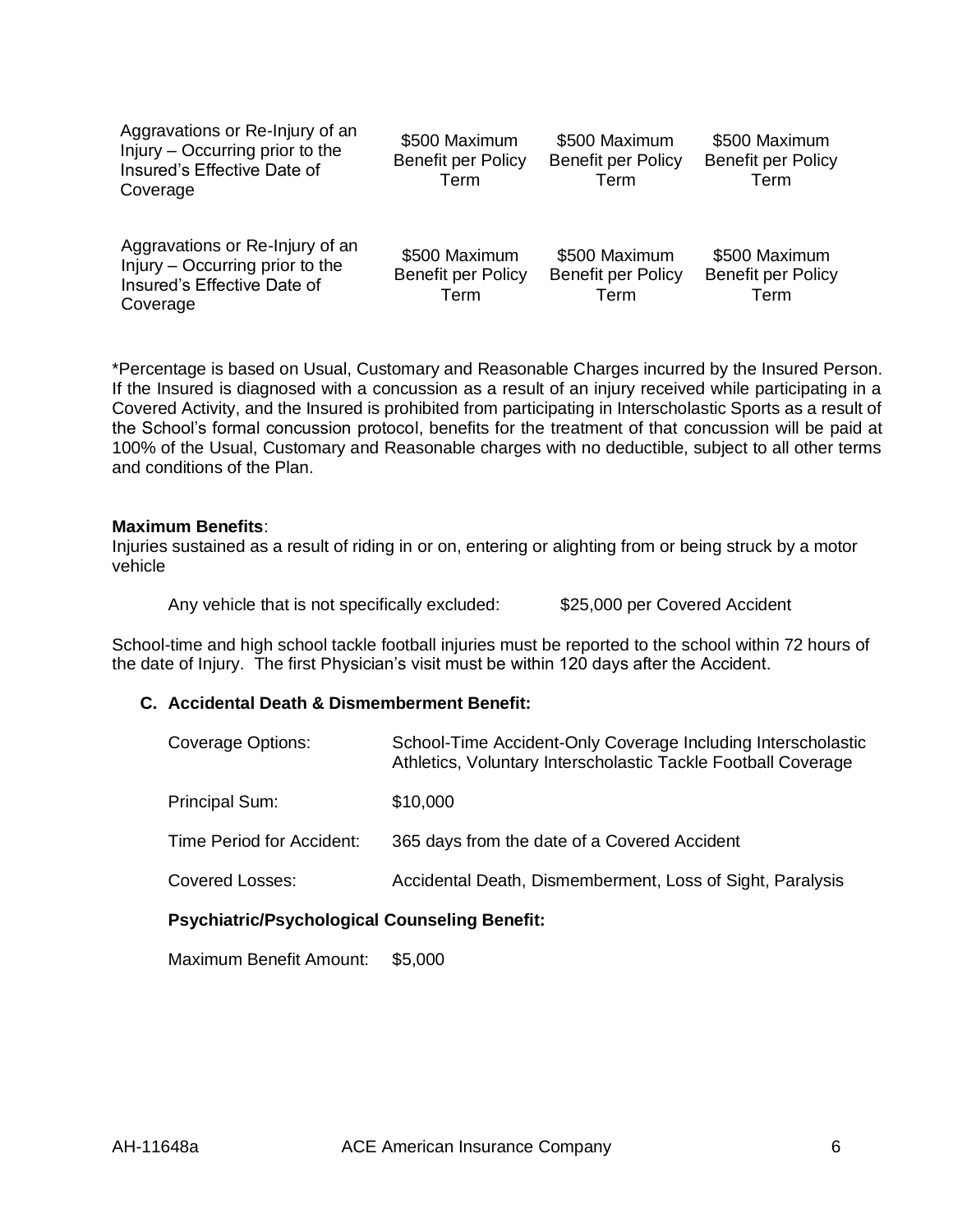# **II. ADDITIONAL COVERAGES: INTERSCHOLASTIC TACKLE FOOTBALL TRYOUT COVERAGE, POWDER PUFF FOOTBALL COVERAGE, ELEMENTARY COMPETITORS' TEAM COVERAGE, SCHOOL-TO-WORK COVERAGE, SPECIFIED TRIP COVERAGE**

The benefits payable are defined in the Description of Benefits provision of the Policy. Benefits are payable on the following basis: Full Excess.

### **Accident Medical Expense Benefit**

| <b>Additional Coverage</b><br><b>Descriptions</b>         | <b>Benefit Maximum</b>                  | <b>Coinsurance Rate for All</b><br><b>Covered Expenses</b> | <b>Deductible</b> |
|-----------------------------------------------------------|-----------------------------------------|------------------------------------------------------------|-------------------|
| Interscholastic Tackle Football<br><b>Tryout Coverage</b> | \$1,500 per Covered<br>Accident         | 100% *                                                     | \$0               |
| <b>Powder Puff Football</b><br>Coverage                   | \$1,500 per Covered<br>Accident         | 100% *                                                     | \$0               |
| <b>Elementary Competitors'</b><br><b>Team Coverage</b>    | \$1,500 per Covered<br>Accident         | 100% *                                                     | \$0               |
| School-To-Work Coverage                                   | \$25,000 per<br><b>Covered Accident</b> | 100% *                                                     | \$0               |
| <b>Specified Trip Coverage</b>                            | \$25,000 per<br><b>Covered Accident</b> | $100\%$ <sup>*</sup>                                       | \$0               |

\*Percentage is based on Usual, Customary and Reasonable Charges incurred by the Insured Person.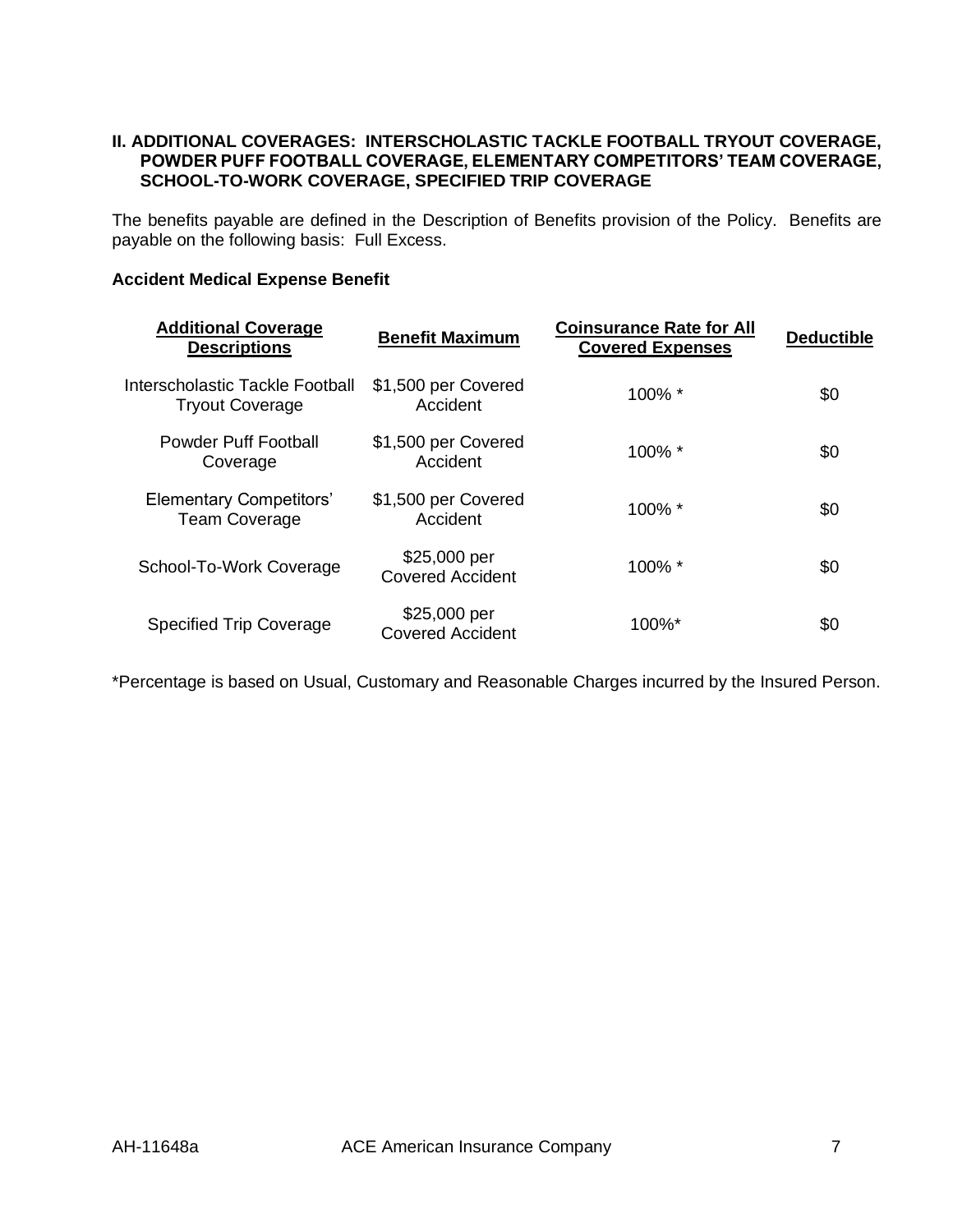# **III. ADDITIONAL COVERAGE: LIMITED ACTIVITIES AND COMPETITORS' COVERAGE**

| <b>Option</b>                                | <b>Benefit</b><br><b>Maximum</b>       | <b>Coinsurance Rate for</b><br><b>All Covered Expenses</b> | <b>Deductible</b> |
|----------------------------------------------|----------------------------------------|------------------------------------------------------------|-------------------|
| Sponsored Activities for:                    |                                        |                                                            |                   |
| Interscholastic Sports Oversight<br>Coverage | \$1,500 per<br><b>Covered Accident</b> | 100% *                                                     | \$0               |
| Non-competing Participants<br>Coverage       | \$1,500 per<br><b>Covered Accident</b> | $100\%$ *                                                  | \$0               |
| One-Day School Field Trip<br>Coverage        | \$1,500 per<br><b>Covered Accident</b> | 100% *                                                     | \$0               |
| <b>Felonious Assault Coverage</b>            | \$1,500 per<br><b>Covered Accident</b> | 100% *                                                     | \$0               |
| <b>Blanket Accidental Death</b><br>Coverage  | \$2,500 per<br>Covered Accident        | N/A                                                        | N/A               |

\*Percentage is based on Usual, Customary and Reasonable Charges incurred by the Insured Person.

# **IV. ADDITIONAL COVERAGE: SHORT-TERM 24-HOUR COVERAGE**

The benefits payable are defined in the Description of Benefits provision of the Policy. Benefits are payable on the following basis: Full Excess.

| A. Accident Medical Expense Benefit<br>Scope of Coverage: | <b>Full Excess</b>                                  |  |
|-----------------------------------------------------------|-----------------------------------------------------|--|
| Maximum Benefit Amount:                                   | \$25,000 per Covered Accident                       |  |
| Co-Insurance Rate:                                        | 100% of the Usual, Customary and Reasonable Charges |  |
| Deductible:                                               | \$0                                                 |  |
| <b>B. Emergency Sickness Benefit</b>                      |                                                     |  |
| Maximum Benefit Amount:                                   | \$1,000                                             |  |
| Co-Insurance Rate:                                        | 100% of the Usual, Customary and Reasonable Charges |  |
| <b>C. Medical Evacuation Benefit</b>                      |                                                     |  |
| Maximum Benefit Amount:                                   | \$25,000 per Covered Accident                       |  |
| Co-Insurance Rate:                                        | 100% of the Usual, Customary and Reasonable Charges |  |
|                                                           |                                                     |  |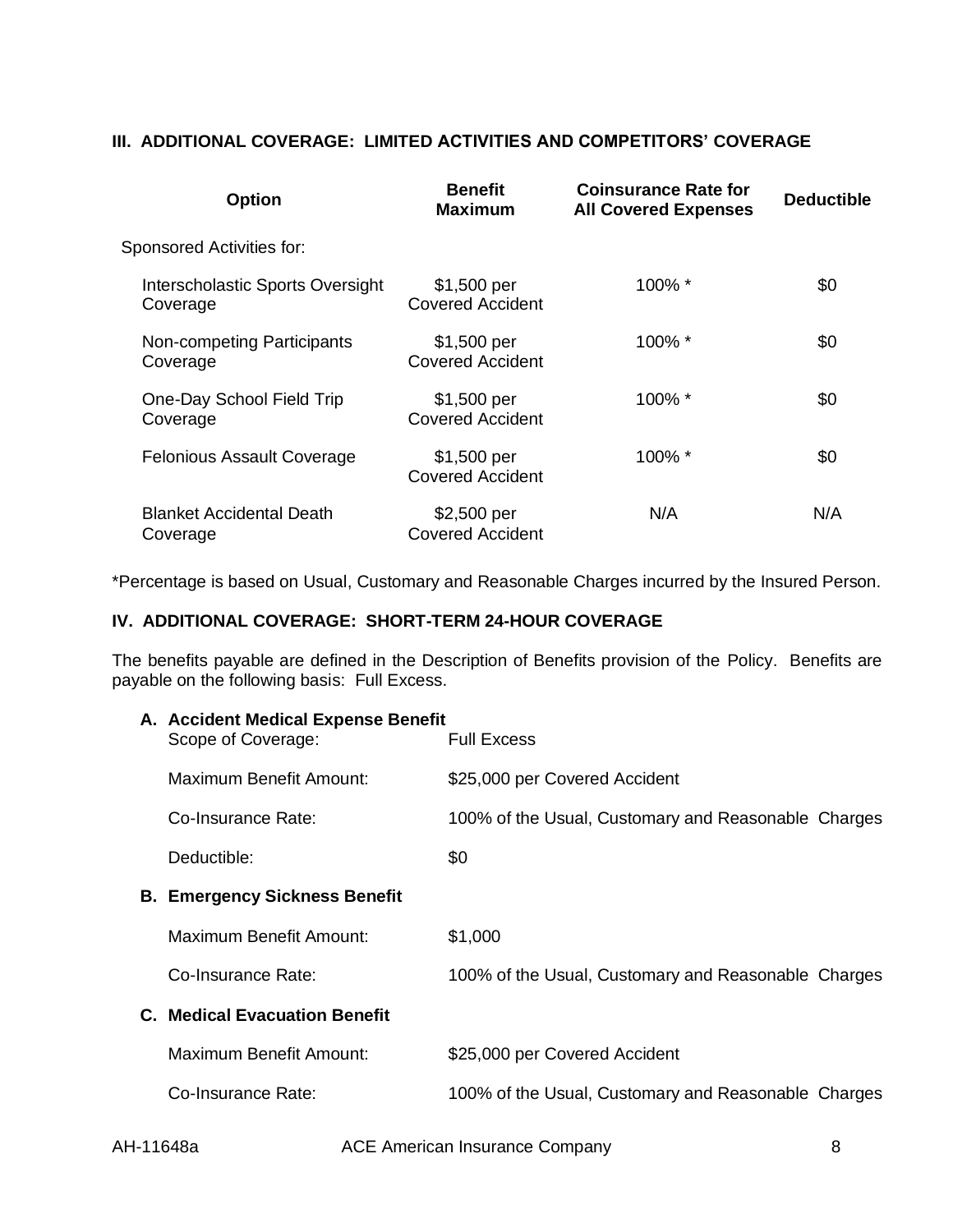# **D. Remains Repatriation Benefit**

Maximum Benefit Amount: \$10,000 per Covered Accident Co-Insurance Rate: 100% of the Usual, Customary and Reasonable Charges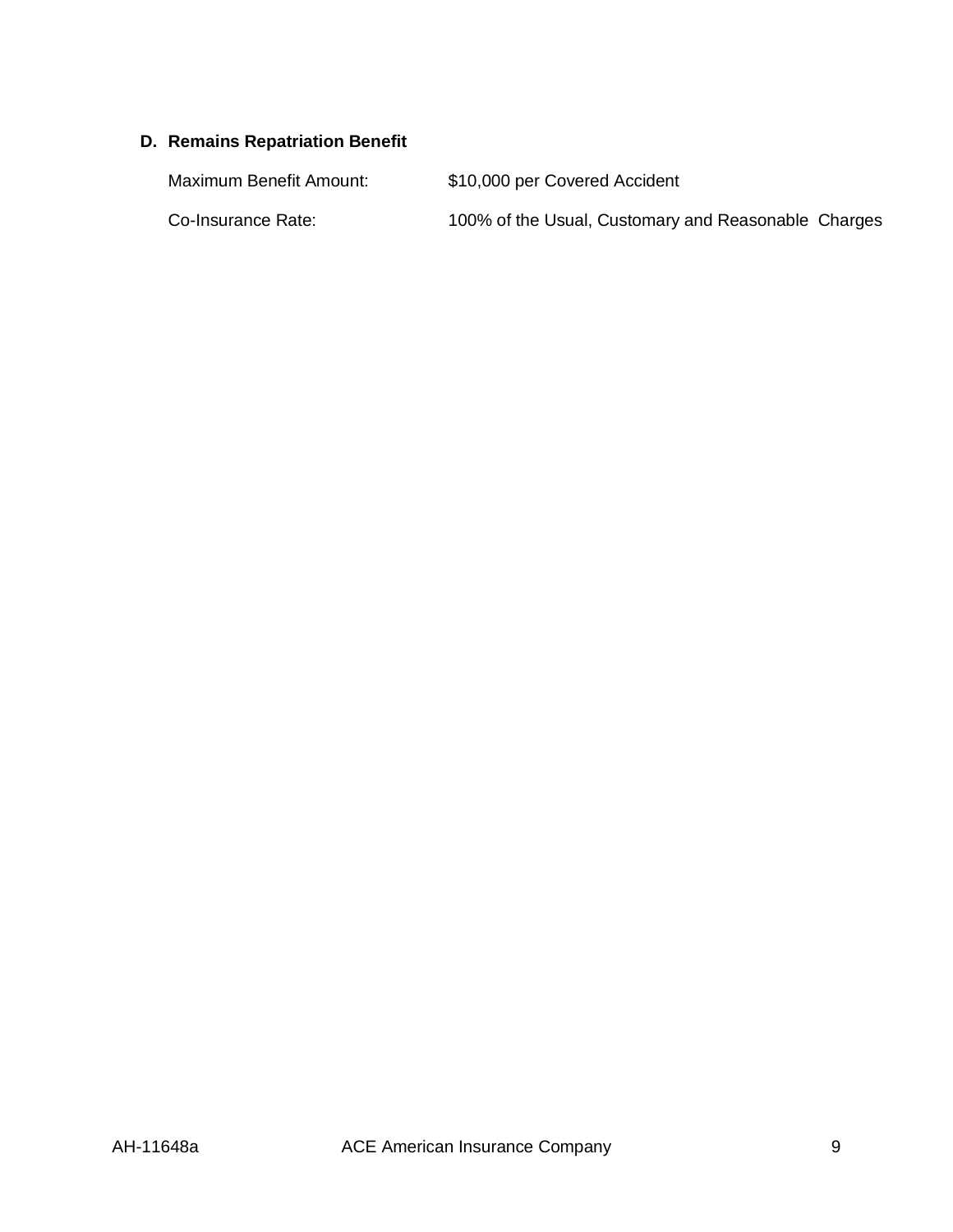# **DEFINITIONS**

<span id="page-9-0"></span>**Accident** means a sudden, unexpected and unintended incident. "Covered Accident" means an Accident that results in Injury or loss covered by the Policy.

**Co-payment** means a specified charge that the Covered Person is required to pay when a medical service is rendered.

**Covered Person** means an Insured Person for whom enrollment is made and who is approved to participate in the benefit plans issued under this Policy, provided the required premium for such insurance is paid when due.

**Emergency Sickness** means a Sickness of such a nature that failure to get immediate medical care could put the person's life in danger or cause serious harm to the person's bodily functions.

**Felonious Assault** means an act of violence directed against a Covered Person that results in a bodily Injury for which: (a) a Covered Person requires and seeks medical treatment; and (b) a written report from an authorized representative of the School is filed with the police within 24 hours of the assault.

**Hospital** means a legally constituted institution that: (a) has organized facilities for the care and Treatment of sick or injured persons on a registered Inpatient basis, including facilities for diagnosis and surgery under the supervision of a staff of one or more licensed Physicians; and (b) provides 24 hour nursing service by Registered Nurses on duty. It is not a facility that is primarily a nursing care facility, rest home, convalescent home, or similar establishment, or any separate ward, wing or section of a Hospital used as such; and is not a place for drug addicts, alcoholics, or the aged.

**Injury** means accidental bodily harm sustained by the Covered Person that results directly from an Accident (independently of all other causes) and occurs while coverage under the Policy is in force. The Injury must be caused solely through external, violent and accidental means. All injuries sustained by one person in any one Accident, including all related conditions and recurrent symptoms of these injuries, are considered a single Injury.

**Inpatient** means confinement in a Hospital for which the Covered Person is charged at least one full day's room and board.

**Insured Person** means an Eligible Person who makes application for, or for whom application is made and who is approved to participate in the benefit plans issued under the Policy, provided the required premium for such person's insurance is paid when due.

**Intensive Care Unit** means a section, ward, or wing within a Hospital that is separated from other Hospital facilities and: (1) is operated exclusively for the purpose of providing professional Treatment for critically ill patients; (2) has special supplies and equipment necessary for such Treatment that are available on a standby basis for immediate use; (3) provides room and board, and constant observation by registered graduate nurses or other specially trained Hospital personnel; and (4) is not maintained for the purposes of providing normal post-operative recovery Treatment or service.

**Medically Necessary** or **Medical Necessity** means the services or supplies provided by a Hospital, Physician, or other provider that are required to identify or treat an Injury and that, as determined by The Company, are: (1) consistent with the symptom or diagnosis and Treatment of Injury; (2) appropriate with regard to standards of good medical practice; (3) not solely for the convenience of the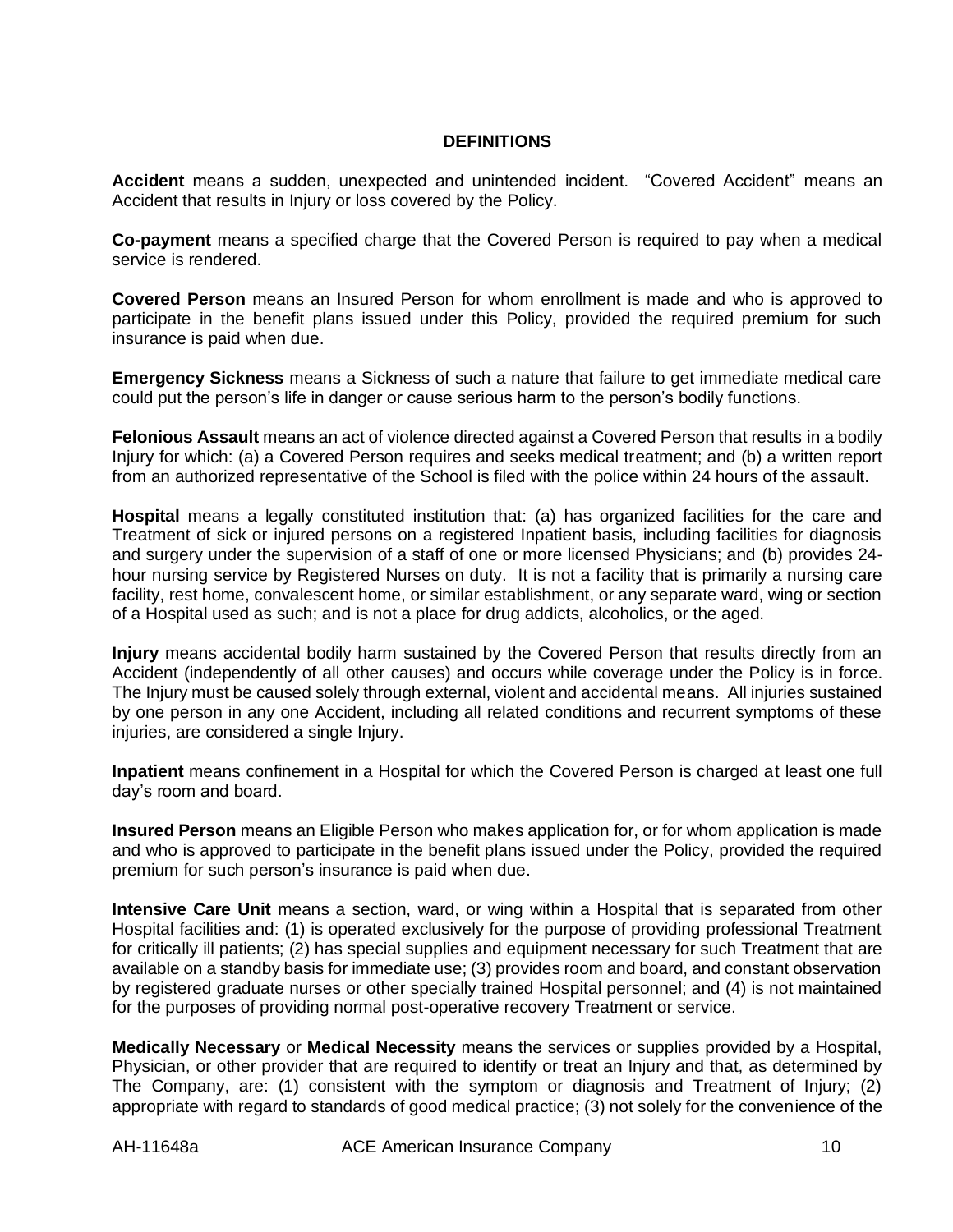Covered Person; and (4) the most appropriate supply or level of service that can be safely provided. When applied to the care of an Inpatient, it further means that the Covered Person's medical symptoms or condition requires that the services cannot be safely provided as an Outpatient. The fact that a Doctor may prescribe, authorize, or direct a service does not of itself make it Medically Necessary or covered by the Policy.

**Nurse** means a person who has been registered or licensed to practice by the State Board of Nurse Examiners or other state authority in the state where the person works, and who is practicing within the scope and limitation of that license. The term Nurse will not include the Covered Person or the Covered Person's spouse, children, brothers, sisters, or parents, or any other person residing in the Covered Person's household.

**Outpatient Surgical Facility** means a surgical or medical center, that has (1) permanent facilities for surgery; (2) organized medical staff of Physicians and registered graduate nurses; and (3) is authorized by law in the jurisdiction in which it is located to perform surgical services and is licensed (if no license is required, officially approved) under that law.

**Participating Organization** means any School, individual, firm, corporation or other organization which meets these tests: (1) it elects coverage or elects to offer coverage under the Policy by completing a Participating Organization Application; and (2) its Application has been accepted by The Company; and (3) it completes the participation agreement with the Policyholder; and (4) it pays any required premium when due, while coverage through the Participating Organization is available under the Policy.

**Physician** means a practitioner of the healing arts who is duly licensed and who is treating within the scope and limitation of that license. The term Physician will not include the Covered Person or the Covered Person's spouse, children, brothers, sisters, or parents, or any other person residing in the Covered Person's household. Physician may also be called **"Doctor"**.

**School** means a facility recognized by governing laws that operates for the purpose of educating its students.

**School Activity** means any activity that is sponsored and under the direct, immediate supervision of the School that: (a) the School requires the Insured Person to attend; or (b) is under the sole control and supervision of School authorities. It does not include an activity related to athletics or cheerleading that is under joint sponsorship or supervision arrangement with any non-School group.

**School Vehicle** means a school bus or other vehicle operated and owned or leased by the School.

**School Year** means the time period indicated on the attached Participation Agreement to The Company.

**Treatment** means a specific in-office or Hospital physical examinations of, or care rendered to, the Covered Person.

**Usual, Customary and Reasonable Charges** – "Usual" means those charges made by a provider for services and supplies rendered to all patients for the same or similar Injury. "Customary" means those charges made by the majority of providers in the area for the same or similar services or supplies. "Reasonable" means those charges that do not exceed the majority of the prevailing fees in the area for the same or similar services or supplies. "Area" means a county or larger geographically significant area as determined by The Company.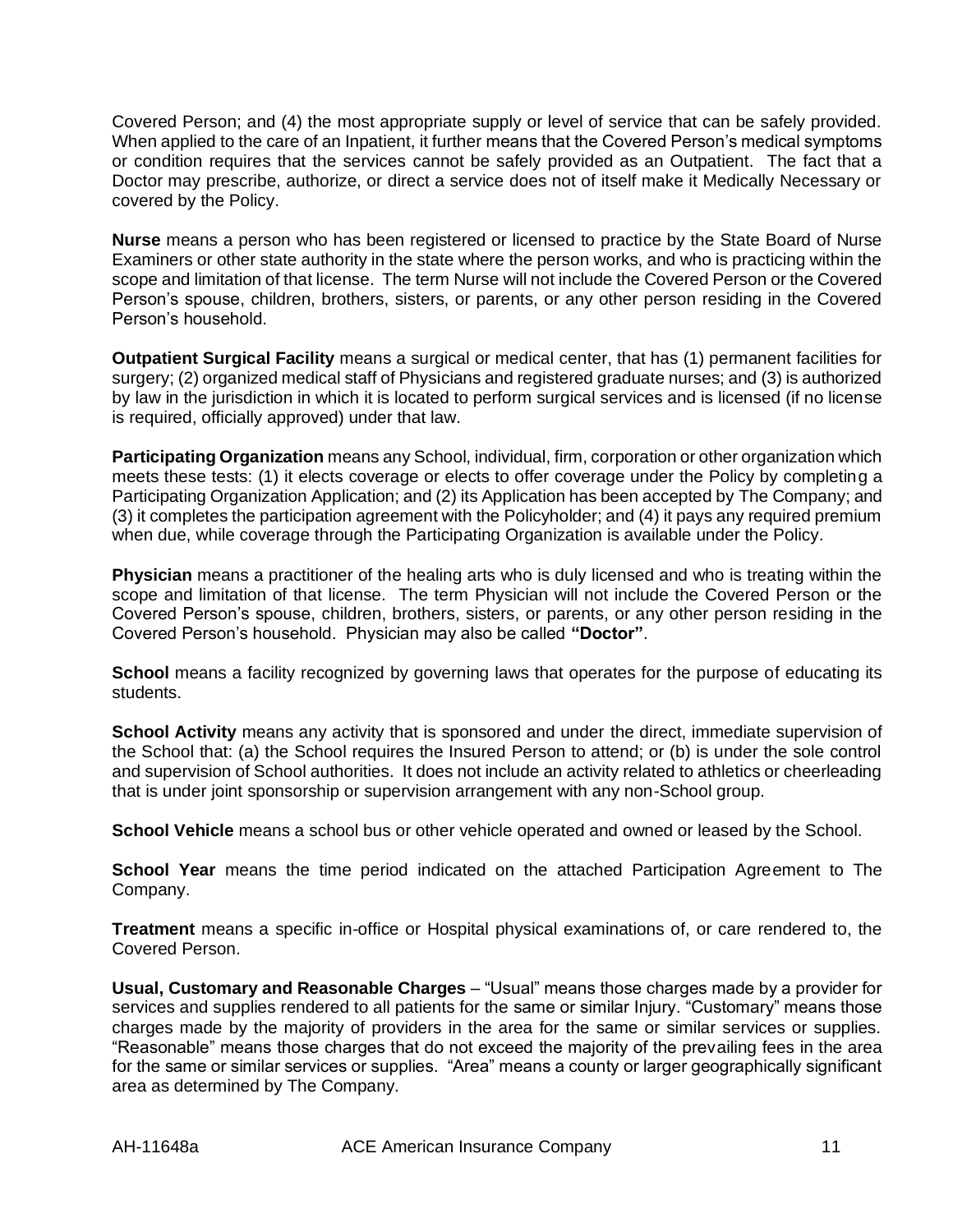# **PARTICIPATING ORGANIZATION EFFECTIVE AND TERMINATION DATES**

<span id="page-11-0"></span>Effective Date - A Participating Organization's coverage under the Policy begins on the later of:

- 1. The Participating Organization Effective Date shown in the Participating Organization Application at 12:01 A.M. Standard Time at the address of the Participating Organization shown in the Participating Organization Application; or
- 2. The Policy Effective Date shown in the Application.

Termination Date - The Company may terminate the Participating Organization's coverage under the Policy by giving 31 days advance notice in writing to the Participating Organization. Either The Company or the Participating Organization may terminate the Participating Organization's coverage under the Policy on any premium due date by giving 31 days advance written notice to the other party. The Participating Organization's coverage under the Policy may also, at any time, be terminated by the mutual written consent of The Company and the Participating Organization.

A Participating Organization's coverage terminates automatically on the first of the following dates:

- 1. The Participating Organization Termination Date shown on the Participating Organization Application; or
- 2. The premium due date if any required premiums are not paid when due; or
- 3. The date the Policy terminates.

Termination of the Participating Organization's coverage takes effect at 11:59 P.M. Standard Time at the Participating Organization's address on the date of termination.

# **INDIVIDUAL INSURING PROVISIONS**

<span id="page-11-1"></span>Eligible Persons – Each person in one of the Classes shown in the Eligibility section is eligible to be insured on the Policy Effective Date, or the day after he or she becomes eligible, if later. The Company maintains the right to investigate eligibility status and attendance records to verify eligibility requirements are met. If The Company discovers the eligibility requirements are not met, Our only obligation is to refund any premium paid for that person.

When Coverage Begins – An Eligible Person will automatically become an Insured Person under the Policy at 11:59 P.M. on the latest of the following dates:

- 1. The Policy Effective Date.
- 2. The Participating Organization's Effective Date.
- 3. The date the person becomes a member of an eligible class.
- 4. The date the completed enrollment form, if any, is received by The Company.
- 5. The date the required premium, if any, is paid to The Company.

When Coverage Ends – Coverage for an Insured Person will end at 11:59 P.M. on the earliest of the following dates:

- 1. The date the Policy is terminated, or the end of the Policy Term, if earlier.
- 2. The Premium Due Date, if the required premium is not paid within 31 days of that date.
- 3. The date the person is no longer eligible.
- 4. The Coverage Expiration Date as shown in any applicable Coverage Description.
- 5. The date the Participating Organization's coverage under the Policy ends.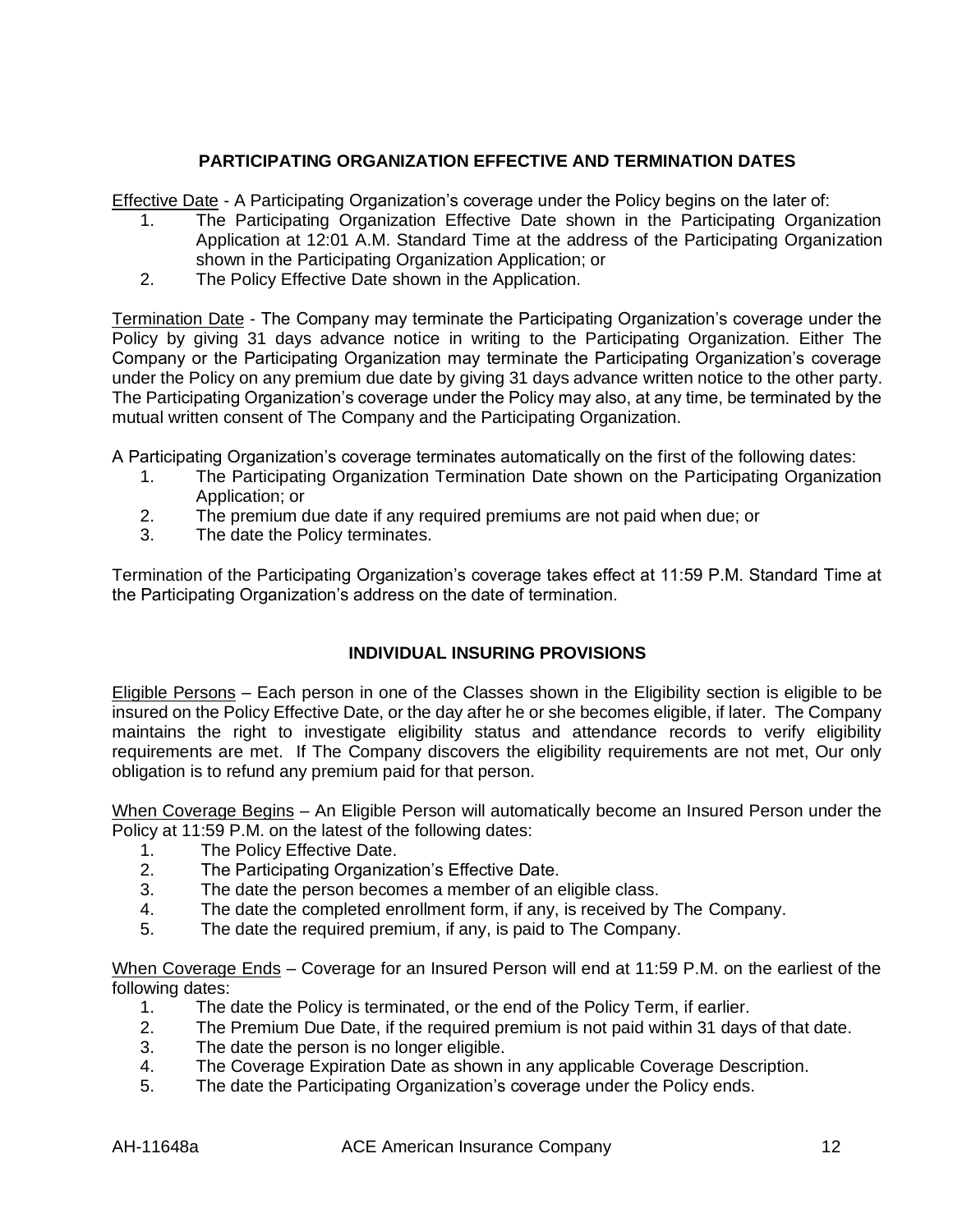If coverage ends it will not affect a claim for: (1) a covered Accidental Death and Dismemberment loss due to a covered Accident that occurred while coverage was in effect for the Insured Person; and (2) a covered expense due to an Injury occurring while coverage was in effect for the Insured Person, provided (a) such expense was incurred while coverage was in effect for the Insured Person; and (b) Treatment is rendered within 52 weeks of the Injury.

# **COVERAGE DESCRIPTIONS**

<span id="page-12-0"></span>Unless otherwise stated The Company will pay benefits for a covered loss only once, even if coverage may be provided under more than one Coverage.

# **SCHOOL-TIME ACCIDENT ONLY COVERAGE INCLUDING INTERSCHOLASTIC ATHLETICS**

Effective Term: This coverage will begin with respect to an Insured Person on: (1) the date described in the applicable provision titled When Coverage Begins (in the section titled INDIVIDUAL INSURING PROVISIONS) or (2) at 12:01 A.M. on the first day of classes in the regular School Year, if later. In the event that the first day of practice for School Activities begins prior to the effective date determined above, coverage will begin on the first day of practice if the Insured Person is participating in such activity. It ends on the Coverage Expiration Date.

Coverage Expiration Date: The date described in the applicable provision titled When Coverage Ends in the section titled INDIVIDUAL INSURING PROVISIONS or at 11:59 P.M. on the closing date of regular classes in the current School Year, whichever is earlier. Coverage will be extended beyond the closing date of regular classes to the closing date of academic summer classes, if applicable.

Description of Hazards: The hazards against which insurance is provided while the Policy and this Coverage are in force are Injuries occurring to the Insured Person while:

- 1. on School premises:
	- a. during the hours and on the days when the School's regular classes are in session, including one hour immediately before and one hour immediately after regular classes, while the Insured Person is continuously on the School premises; or
	- b. during the hours or on the days when the School's regular classes are not in session and while the Insured Person is participating in or attending any School Activities including interscholastic athletic activities and non-contact spring football; however, excluding practice or play of interscholastic high school tackle football.
- 2. away from School premises (other than traveling) while the Insured Person is participating in or attending any School Activities.
- 3. traveling directly and without interruption to or from:
	- a. residence and School for regular attendance during the Policy Term; or
	- b. residence and School to participate in School Activities provided travel is arranged by and at the direction of the School.
- 4. traveling in School Vehicles at any time.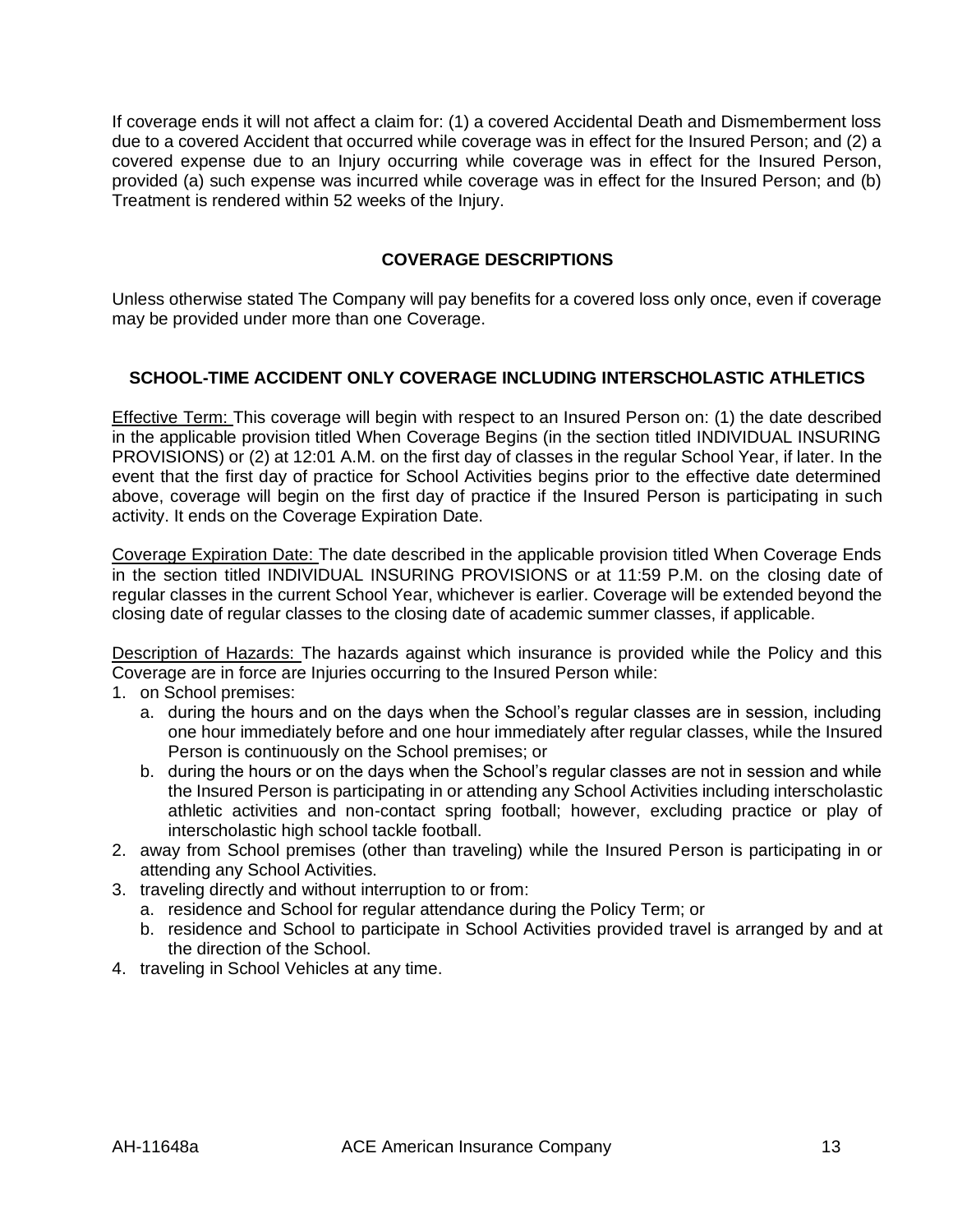# **VOLUNTARY INTERSCHOLASTIC TACKLE FOOTBALL COVERAGE**

Effective Term: This coverage will begin with respect to an Insured Person on: (1) the date described in the applicable provision titled When Coverage Begins (in the section titled INDIVIDUAL INSURING PROVISIONS). It ends on the Coverage Expiration Date.

Coverage Expiration Date: The date described in the applicable provision titled When Coverage Ends in the section titled INDIVIDUAL INSURING PROVISIONS or at 11:59 P.M. on the closing date of regular classes in the current School Year, whichever is earlier.

Description of Hazards: The hazards against which insurance is provided while the Policy and this Coverage are in force are Injuries occurring to the Insured Person, with regard to School Activities, while:

- 1. practicing or playing in interscholastic tackle football, including non-contact spring football practice;
- 2. traveling for football in a School Vehicle as a representative of the School and under the direct supervision of a full-time School employee; and
- 3. participating in off-season training or conditioning programs.

Practice or play of football must be conducted under the regulations and jurisdiction of the applicable sport's governing body.

# **INTERSCHOLASTIC TACKLE FOOTBALL TRYOUT COVERAGE**

Effective Term: This coverage will begin with respect to an Insured Person on (1) the date described in the applicable provision titled When Coverage Begins (in the section titled INDIVIDUAL INSURING PROVISIONS) or; (2) at 12:01 A.M. on the first day of spring practice for interscholastic high school tackle football, if later. It ends on the Coverage Expiration Date.

Coverage Expiration Date: The date described in the applicable provision titled When Coverage Ends in the section titled INDIVIDUAL INSURING PROVISIONS or at 12:01 A.M. on the 15th day following the first day of spring practice for interscholastic high school tackle football, whichever is earlier.

Description of Hazards: The hazards against which insurance is provided while the Policy and this Coverage are in force are Injuries occurring to the Insured Person, with regard to School Activities, while:

- 1. practicing for interscholastic tackle football, including non-contact spring football practice; or
- 2. traveling in a School Vehicle to and from football practice.

# **POWDER PUFF FOOTBALL COVERAGE**

Effective Term: This coverage will begin with respect to an Insured Person on (1) the date described in the applicable provision titled When Coverage Begins (in the section titled INDIVIDUAL INSURING PROVISIONS) or (2) at 12:01 A.M. the first day of up to two weeks of powder puff football practice preceding the specified powder puff football game if the Insured Person is participating in such activity, if later. It ends with the Coverage Expiration Date.

Coverage Expiration Date: The date described in the applicable provision titled When Coverage Ends in the section titled INDIVIDUAL INSURING PROVISIONS or at 11:59 P.M. on the day of the specified powder puff football game, whichever is earlier.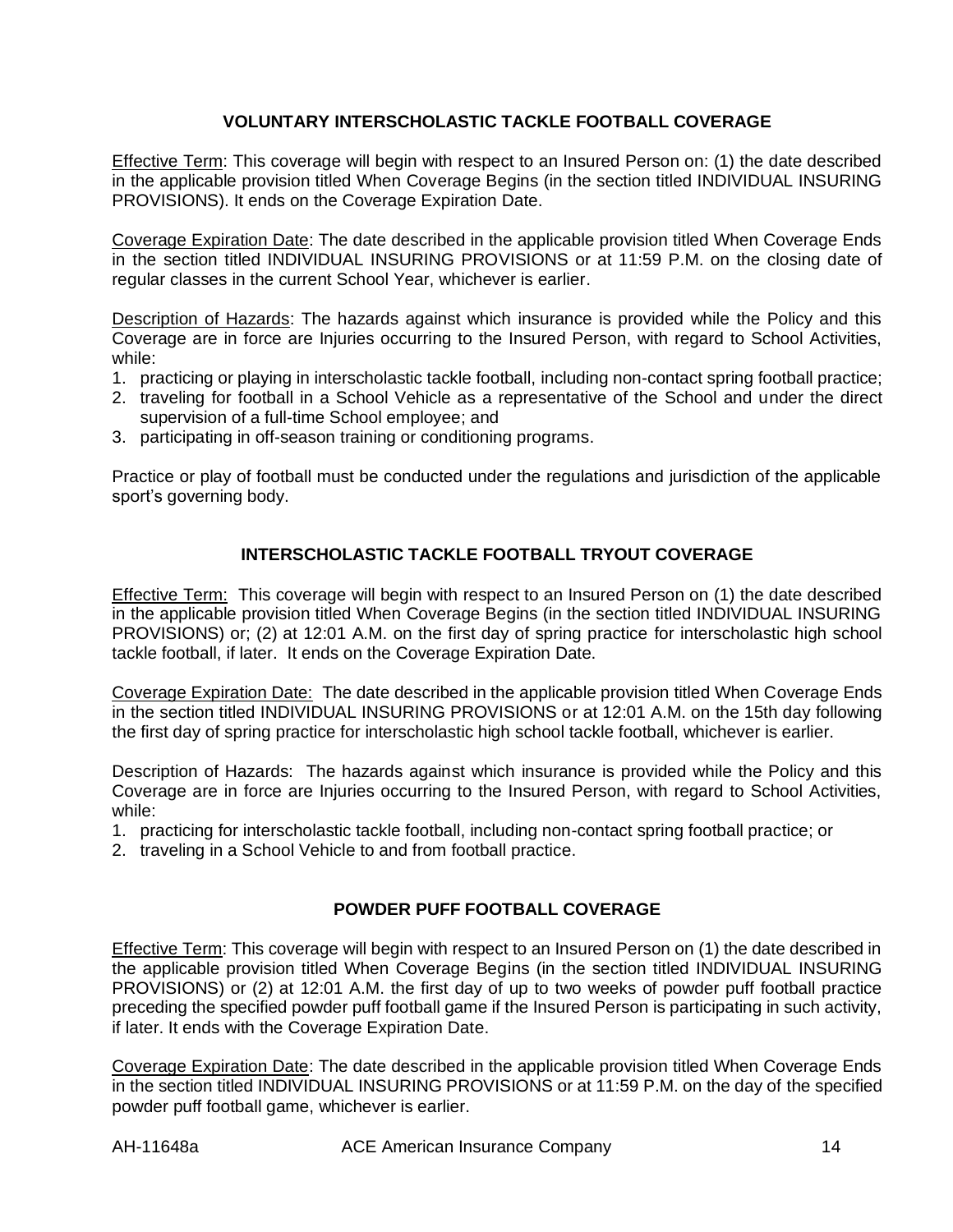Description of Hazards: The hazards against which insurance is provided while the Policy and this Coverage are in force are Injuries occurring to the Insured Person, with regard to School Activities, while:

- 1. participating in powder puff football; or
- 2. traveling for powder puff football in a School Vehicle.

### **ELEMENTARY COMPETITORS' TEAM COVERAGE**

Effective Term: This coverage will begin with respect to an Insured Person on (1) the date described in the applicable provision titled When Coverage Begins (in the section titled INDIVIDUAL INSURING PROVISIONS) or (2) at 12:01 A.M. the first day of official practice if the Insured Person is participating in such activity, if later. It ends with the Coverage Expiration Date.

Coverage Expiration Date: The date described in the applicable provision titled When Coverage Ends in the section titled INDIVIDUAL INSURING PROVISIONS or at 11:59 P.M. on the closing date of regular classes in the current School Year, whichever is earlier.

Description of Hazards: The hazards against which insurance is provided while the Policy and this Coverage are in force are Injuries occurring to the Insured Person, with regard to School Activities, while:

- 1. participating or playing in after school interscholastic athletics (excluding practice or play of tackle football); or
- 2. traveling in a School Vehicle to and from School sponsored and supervised practice or play.

# **SCHOOL-TO-WORK COVERAGE**

Effective Term: This coverage will begin with respect to an Insured Person on: (1) the date described in the applicable provision titled When Coverage Begins (in the section titled INDIVIDUAL INSURING PROVISIONS) or (2) at 12:01 A.M. on the first day of regular classes in the regular School year, if later. It ends on the Coverage Expiration Date.

Coverage Expiration Date: The date described in the applicable provision titled When Coverage Ends in the section titled INDIVIDUAL INSURING PROVISIONS or at 11:59 P.M. on the closing date of regular classes in the current School Year, whichever is earlier.

Description of Hazards: The hazards against which insurance is provided while the Policy and this Coverage are in force are Injuries occurring to the Insured Person while:

- 1. at the approved worksite and under direct supervision; and
- 2. traveling directly and without interruption:
	- a. between the School and the worksite; and
	- b. between the worksite and the Insured Person's home.

In either case travel must be arranged by and at the direction of the School.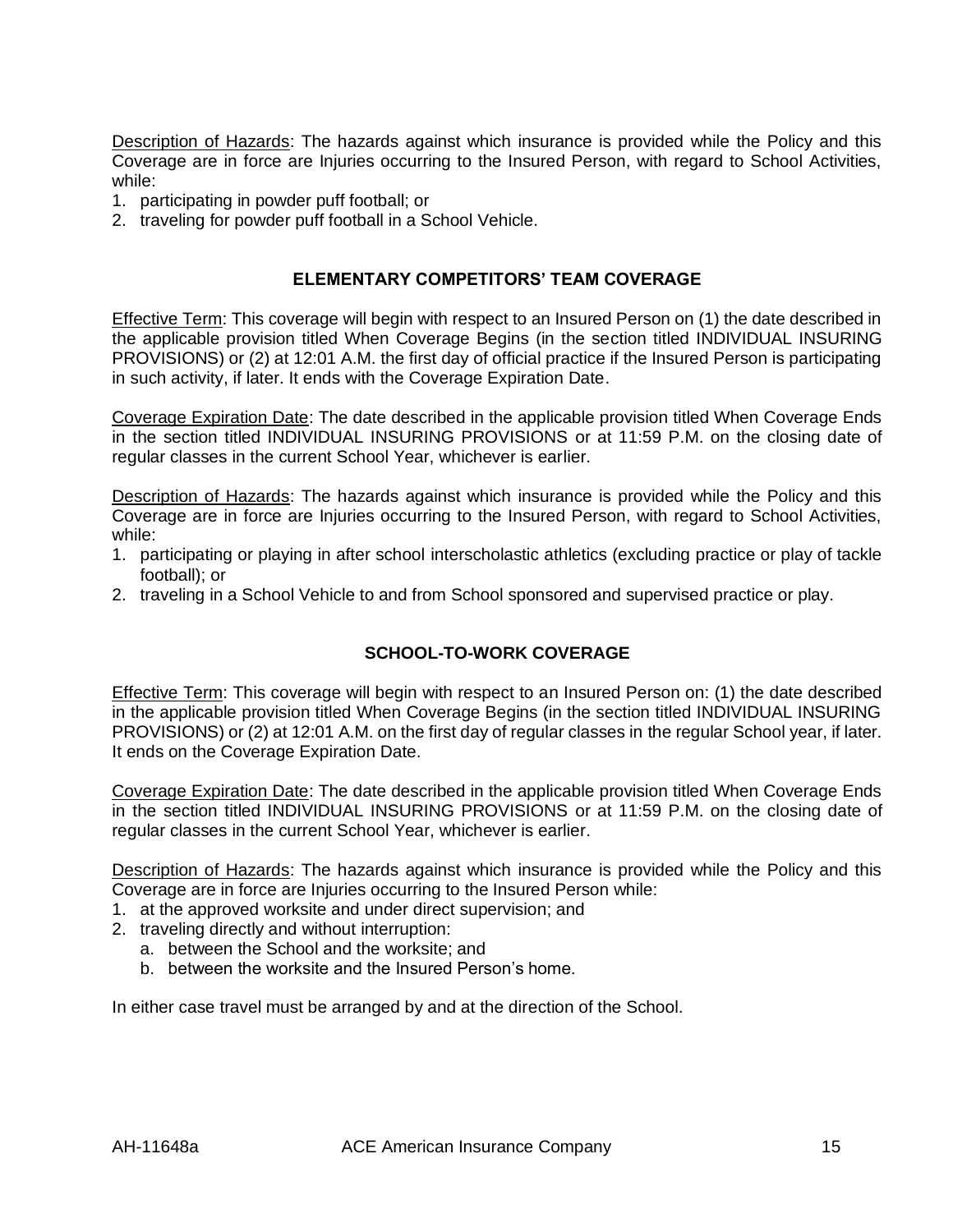# **SPECIFIED TRIP COVERAGE**

Effective Term: This coverage will begin with respect to an Insured Person on the date described in the applicable provision titled When Coverage Begins (in the section titled INDIVIDUAL INSURING PROVISIONS).

Coverage Expiration Date: The date described in the applicable provision titled When Coverage Ends in the section titled INDIVIDUAL INSURING PROVISIONS

Description of Hazards: The hazards against which insurance is provided while the Policy and this Coverage are in force are Injuries occurring to the Insured Person commencing while travelling on a trip sponsored by, or under the direct supervision of the school.

Coverage begins at the actual start of the trip. It does not matter whether the trip starts at the school or some other location designated by the school as the Trip's starting place. It will end on the first of the following dates to occur:

1. The date an Insured returns to the location designated by the school as the trip's final destination; or 2. The date the Insured makes a Personal Deviation

"Personal Deviation" means:

1. an activity that is not reasonably related to the Covered Activity; and

2. not incidental to the purpose of the trip

For purposes of this hazard, School means the school in the Covered Person's Home Country authorizing the trip.

# **LIMITED ACTIVITIES AND COMPETITORS' COVERAGE**

Applicability: This coverage will apply to an individual who is within the eligible class (applicable to this coverage) for the current School Year, provided that: (1) the School makes a diligent effort to distribute and promote the voluntary student accident plan to the parent/guardian of every student in the School; and (2) the School maintains a proper system of written waivers of student insurance.

Effective Term: This coverage will begin with respect to an Insured Person on: (1) the date described in the applicable provision titled When Coverage Begins (in the section titled INDIVIDUAL INSURING PROVISIONS). It ends on the Coverage Expiration Date.

Coverage Expiration Date: The date described in the applicable provision titled When Coverage Ends in the section titled INDIVIDUAL INSURING PROVISIONS or at 11:59 P.M. on the closing date of regular classes in the current School Year, whichever is earlier.

Description of Hazards: The hazards against which insurance is provided while the Policy and this Coverage are in-force are as follows:

1. Non-Competing Participants: Injuries sustained by students of the School who have no coverage, while traveling in School Vehicles to and from an athletic event for which the student has been selected by the School to directly assist in the conduct of the athletic event. This Coverage applies only to those students participating in a non-competitive capacity as described in the State's Education Code.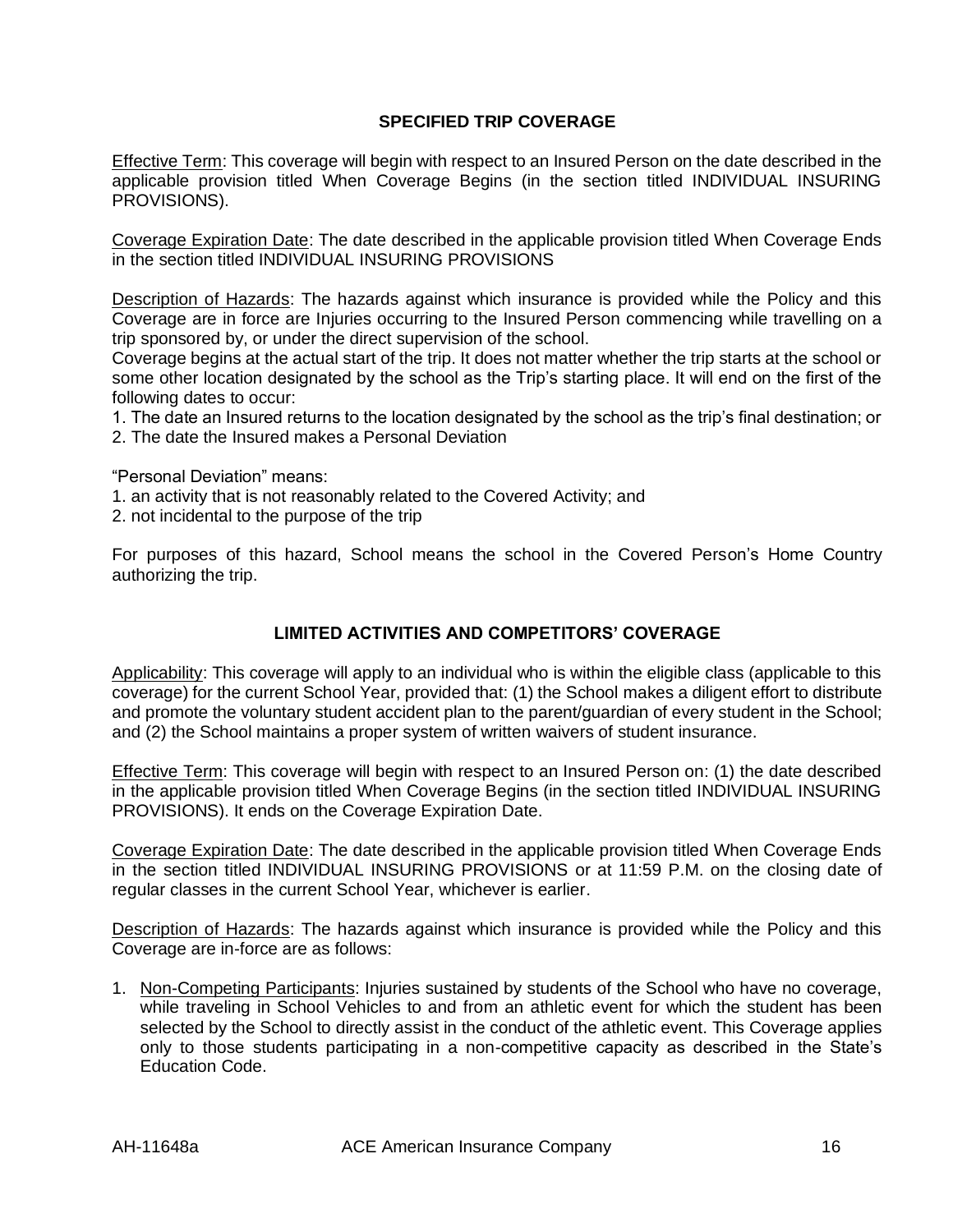- 2. Interscholastic Sports Oversight: Injuries sustained by a student athlete representing the School while participating in interscholastic athletics under the following conditions:
	- a. Student accident insurance was not purchased because the School inadvertently failed to offer the student accident plan to such student, and the School failed to inform the Parent/Legal Guardian of such student of relevant Education Code requirements concerning insurance; and,
	- b. The Parent/Legal Guardian of the student athlete did not submit a Waiver of Student Accident Insurance; and
	- c. The student athlete participated in interscholastic athletics without any health insurance coverage.
- 3. One-Day Field Trip: Injuries occurring to the Insured Person while attending or participating in School-sponsored, one-day field trips away from School, which are under the direct and immediate supervision of the School including while traveling to and returning from such trips while being transported in a School Vehicle. Attending or participating in interscholastic athletic events is not covered.
- 4. Blanket Accidental Death: Accidental Death resulting from covered Injuries occurring to the Insured Person while attending School or participating in School Activities including while traveling to and returning from such Activities while being transported in a School Vehicle.
- 5. Felonious Assault: Required counseling resulting from a Felonious Assault which occurs while the Insured Person is:
	- a. at School during the School day while continuously on School premises (including Academic summer classroom sessions) and for up to one hour immediately before and one hour immediately after regularly scheduled classes.
	- b. attending or participating in School Activities, including all interscholastic athletics activities and non-contact spring football; however, excluding practice or play of interscholastic tackle football.
	- c. traveling in any School Vehicle.
	- d. traveling directly and without interruption, between home and School to attend regularly scheduled classes.
	- e. traveling directly and without interruption, between School and the site of School Activities; provided, that such travel has been arranged by and is at the direction of the School.

A Felonious Assault means an act of violence directed against an Insured Person, which results in a bodily Injury for which: (a) an Insured Person requires and seeks medical treatment; and (b) a written report from an authorized representative of the School is filed with the police within 24 hours of the assault.

The Company shall have the right to audit the records of the School to verify that all students have been offered student accident insurance and a proper system of signed waivers has been maintained as per the agreement between the School and The Company.

# **SHORT-TERM 24-HOUR COVERAGE**

Effective Term: This coverage will begin with respect to an Insured Person on: (1) the date described in the applicable provision titled When Coverage Begins (in the section titled INDIVIDUAL INSURING PROVISIONS) or (2) 12:01 A.M. on the first day of the specified trip, if later. It ends on the Coverage Expiration Date.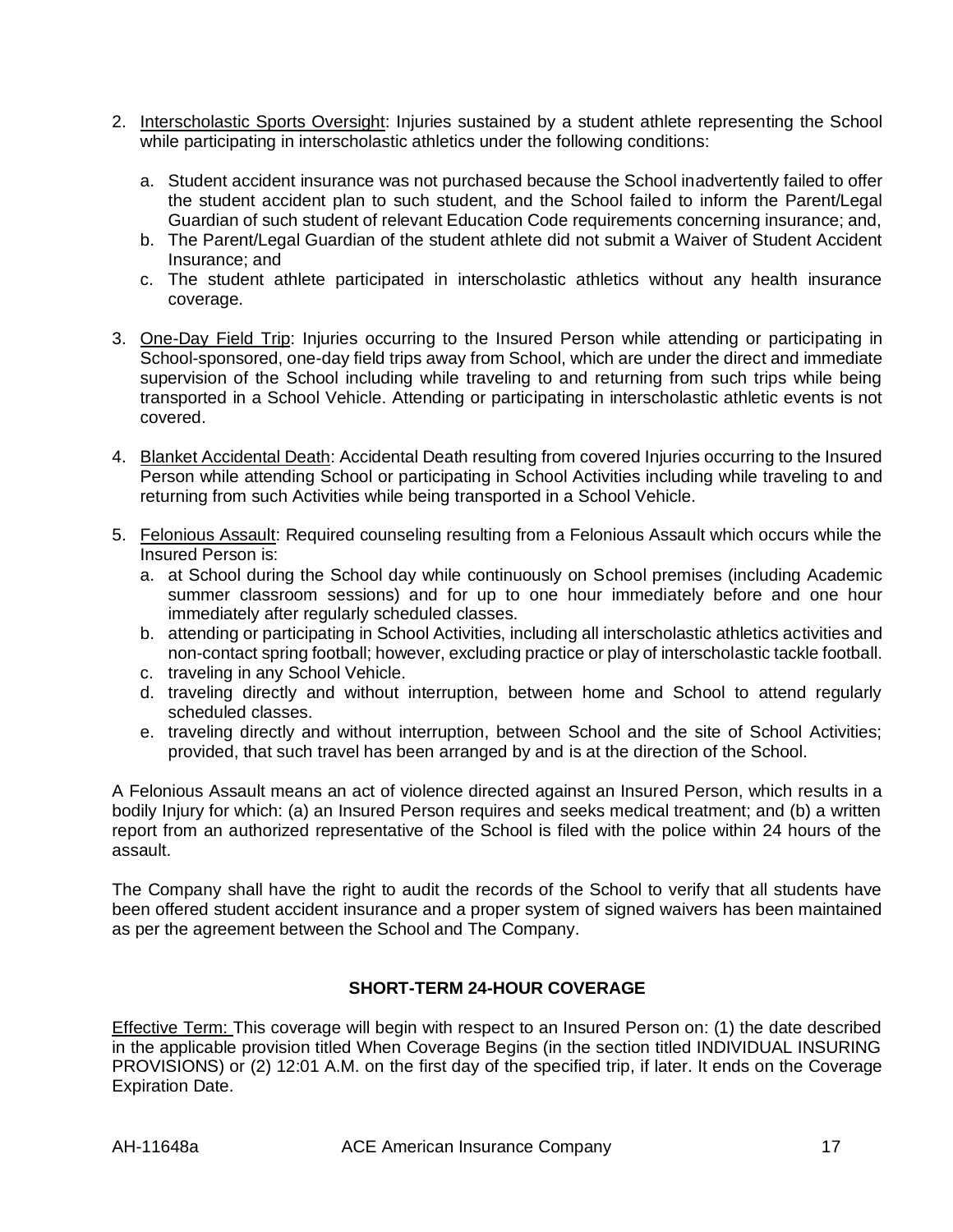Coverage Expiration Date: The date described in the applicable provision titled When Coverage Ends in the section titled INDIVIDUAL INSURING PROVISIONS or at 11:59 P.M. on the last day of the specified trip, whichever is earlier.

Description of Hazards: The hazards against which insurance is provided while the Policy and this Coverage are in force are Injuries occurring to the Covered Person and the Covered Person's Emergency Sickness commencing while attending a School sponsored activity away from School (excluding practice or play in interscholastic high school tackle football).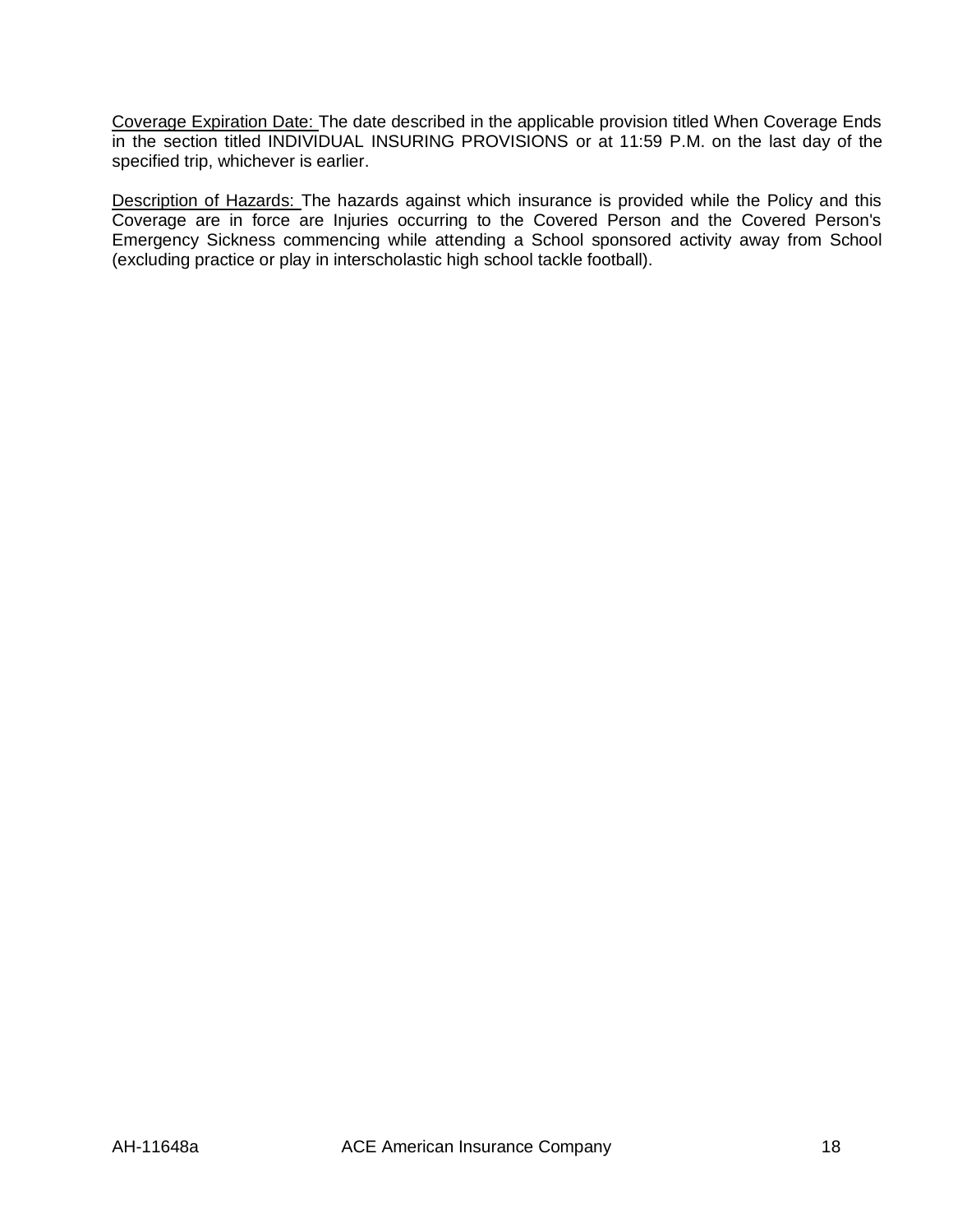# **DESCRIPTION OF BENEFITS**

### <span id="page-18-0"></span>**Accident Medical Expense Benefit**

When Benefits are Payable: The Company will pay benefits for those Covered Expenses incurred by the Insured Person for Injury while insured under the Policy and in accordance with the COVERAGE DESCRIPTION to which this benefit applies, provided the first such Covered Expense is incurred within 120 days after the date of the Accident.

Covered Expenses must be incurred within 104 weeks after the date of the first Treatment for the Injury. A Covered Expense will be deemed to have been incurred when the service, supply or Treatment to which it relates is provided.

Amount of Benefits Payable: The amount of the benefit payable will be the eligible Covered Expenses incurred in excess of the Deductible Amount (if any) shown on the *Schedule of Benefits*, subject to:

- 1. any coinsurance rate applicable to such Covered Expense;
- 2. any maximum amount payable for a specific Covered Expense; and
- 3. any Maximum Benefit amount payable for all such Covered Expenses.

These amounts, if applicable, are as shown on the *Schedule of Benefits*.

Payment of this benefit is subject to all other terms and conditions of the Policy.

**Covered Expenses:** Covered Expenses will be limited to the Usual, Customary and Reasonable Charges incurred by the Insured Person for Medically Necessary care and Treatment, including:

- 1. Room and Board: a) daily semi-private room rate when confined in a Hospital as an Inpatient; and b) general nursing care provided and charged for by the Hospital. In computing the number of days payable under this benefit, the date of admission will be counted, but not the date of discharge.
- 2. Intensive Care Unit.
- 3. Hospital Miscellaneous services and supplies: a) while confined in a Hospital as an Inpatient; or b) as a precondition for being confined in a Hospital as an Inpatient. Eligible services and supplies include: the cost of an operating room; laboratory tests; X-ray examinations (not treatment); anesthesia; drugs (excluding take home drugs) or medicines; therapeutic services; and supplies.
- 4. Inpatient Physiotherapy.
- 5. Inpatient Surgery: Physician's services for Inpatient surgery. If an Injury requires multiple surgical procedures through the same incision, benefits will be paid as follows:
	- a) for the first procedure, the Usual, Customary and Reasonable Charges incurred, subject to benefit option shown in the *Schedule of Benefits*.
	- b) for the second procedure, 50% of the Usual, Customary and Reasonable Charges incurred, subject to the benefit option shown in the *Schedule of Benefits*.
	- c) for the third or more procedure, 25% of the Usual, Customary and Reasonable Charges incurred, subject to the benefit option shown in the *Schedule of Benefits*.

If multiple surgical procedures are performed during the same operative session, but through different incisions, The Company will pay the Usual, Customary and Reasonable Charges incurred as shown in the *Schedule of Benefits*. Covered Expenses for surgery will be paid under this Inpatient surgery benefit or under the outpatient surgery benefit, but not both.

6. Inpatient Anesthesiologist Services in connection with Inpatient surgery.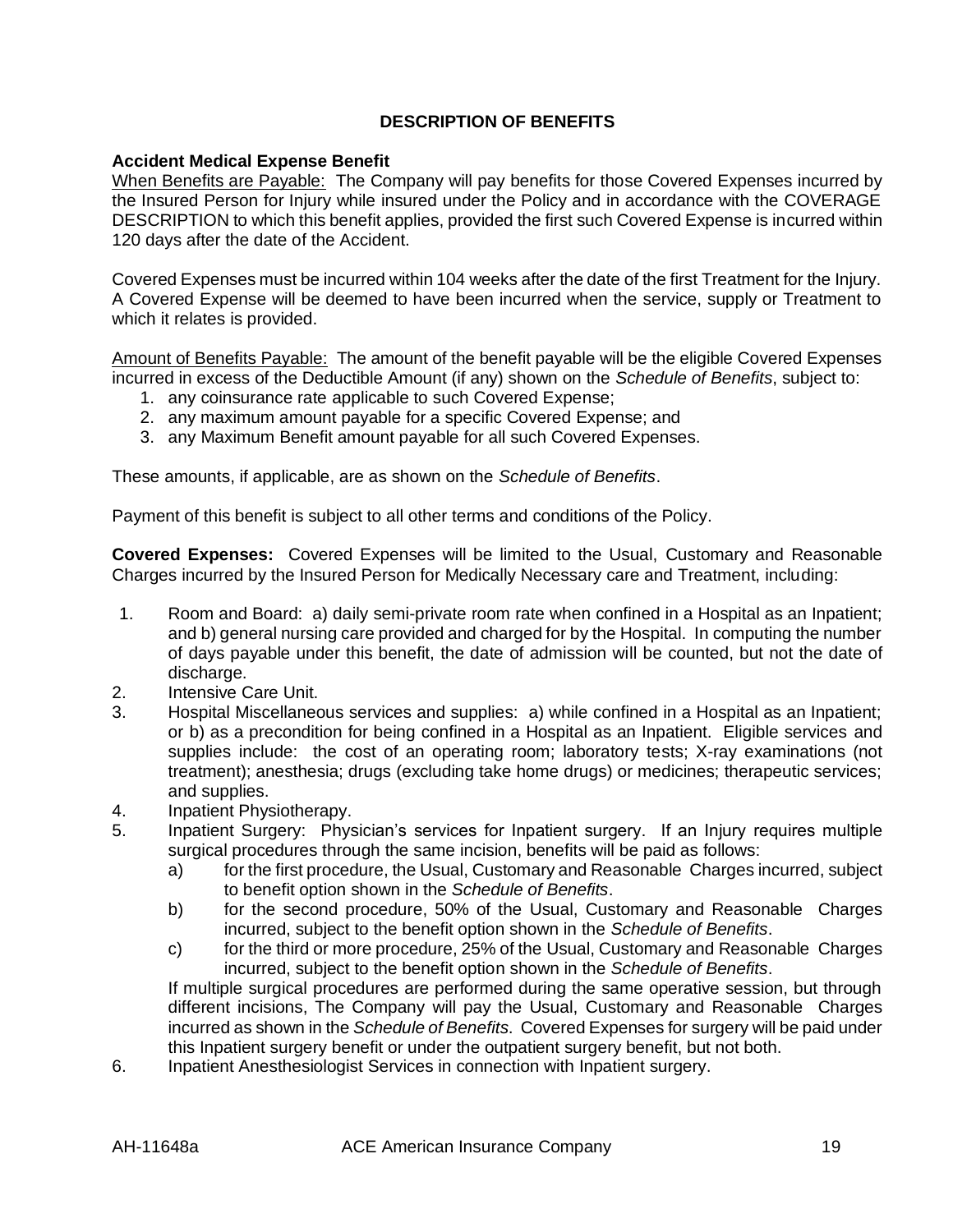- 7. Inpatient Registered Nurse's Services: a) private duty nursing care only; b) while confined in a Hospital as an Inpatient; c) ordered by a licensed Physician; and d) a Medical Necessity. General nursing care provided by the Hospital is not covered under this benefit.
- 8. Inpatient Physicians' Visits: when confined in a Hospital as an Inpatient, eligible services are limited to one visit per day. Benefits do not apply when related to surgery. Covered Expenses for Physicians' visits will be paid under this Inpatient Physicians' visits benefit, or under the outpatient Physicians' visits benefit, but not both on the same day.
- 9. Outpatient Surgery: Physician's services for outpatient surgery. If an Injury requires multiple surgical procedures through the same incision, benefits will be paid as follows:
	- a) for the first procedure, the Usual, Customary and Reasonable Charges incurred, subject to benefit option shown in the *Schedule of Benefits*.
	- b) for the second procedure, 50% of the Usual, Customary and Reasonable Charges incurred, subject to the benefit option shown in the *Schedule of Benefits*.
	- c) for the third or more procedure, 25% of the Usual, Customary and Reasonable Charges incurred, subject to the benefit option shown in the *Schedule of Benefits*.

If multiple surgical procedures are performed during the same operative session, but through different incisions, The Company will pay the Usual, Customary and Reasonable Charges incurred as shown in the *Schedule of Benefits*. Covered Expenses for surgery will be paid under this Outpatient surgery benefit or under the Inpatient surgery benefit, but not both.

- 10. Scheduled Outpatient Surgery Miscellaneous in connection with scheduled outpatient surgery. Eligible services and supplies include: the cost of the operating room; anesthesia; drugs or medicines; therapeutic services; and supplies, for such surgery performed in a Hospital, an outpatient Surgical Facility, or Physician's office. Non-scheduled surgery is not covered under this benefit.
- 11. Outpatient Anesthesiologist Services in connection with scheduled outpatient surgery.
- 12. Outpatient Physician's Visits: Eligible services are limited to one visit per day. Benefits do not apply when related to surgery or physiotherapy.
- 13. Outpatient Physiotherapy: Service must be prescribed by a licensed Physician and such prescription is for a stated number of visits.
- 14. Hospital Emergency Room: use of the emergency room and supplies.
- 15. Outpatient Diagnostic X-ray Services: separate maximums apply to positive and negative Xrays. Diagnostic X-rays are only those procedures identified in Physicians' Current Procedural Terminology (CPT) as codes 70000 – 79999 inclusive.
- 16. Outpatient Laboratory Procedures: laboratory procedures are only those procedures identified in Physicians' Current Procedural Terminology (CPT) as codes 80000 – 89999 inclusive.
- 17. Outpatient Test and Procedures: diagnostic services and medical procedures when performed by a Physician excluding Physician's visits; physiotherapy, X-rays; and laboratory procedures.
- 18. Outpatient Prescription Drugs.
- 19. Professional Ground Ambulance Services: From the site of Covered Accident directly to the Hospital.
- 20. Outpatient Braces and Appliances: a) when prescribed by a Physician; and b) a written prescription accompanies the claim when submitted. Replacement braces and appliances are not covered. Braces and appliances include durable, medical equipment, which is equipment, that: a) is primarily and customarily used to serve a medical purpose; b) can withstand repeated use; and c) generally is not useful to the person in the absence of Injury. No benefits will be paid for rental charges in excess of purchase price.
- 21. Inpatient and outpatient Consultant Physician Services: when requested and approved by the attending Physician.
- 22. Dental Treatment: a) when performed by a Physician and b) made necessary by Injury to sound, natural teeth.
- 23. Other Expense: if applicable and as noted on the *Schedule of Benefits*.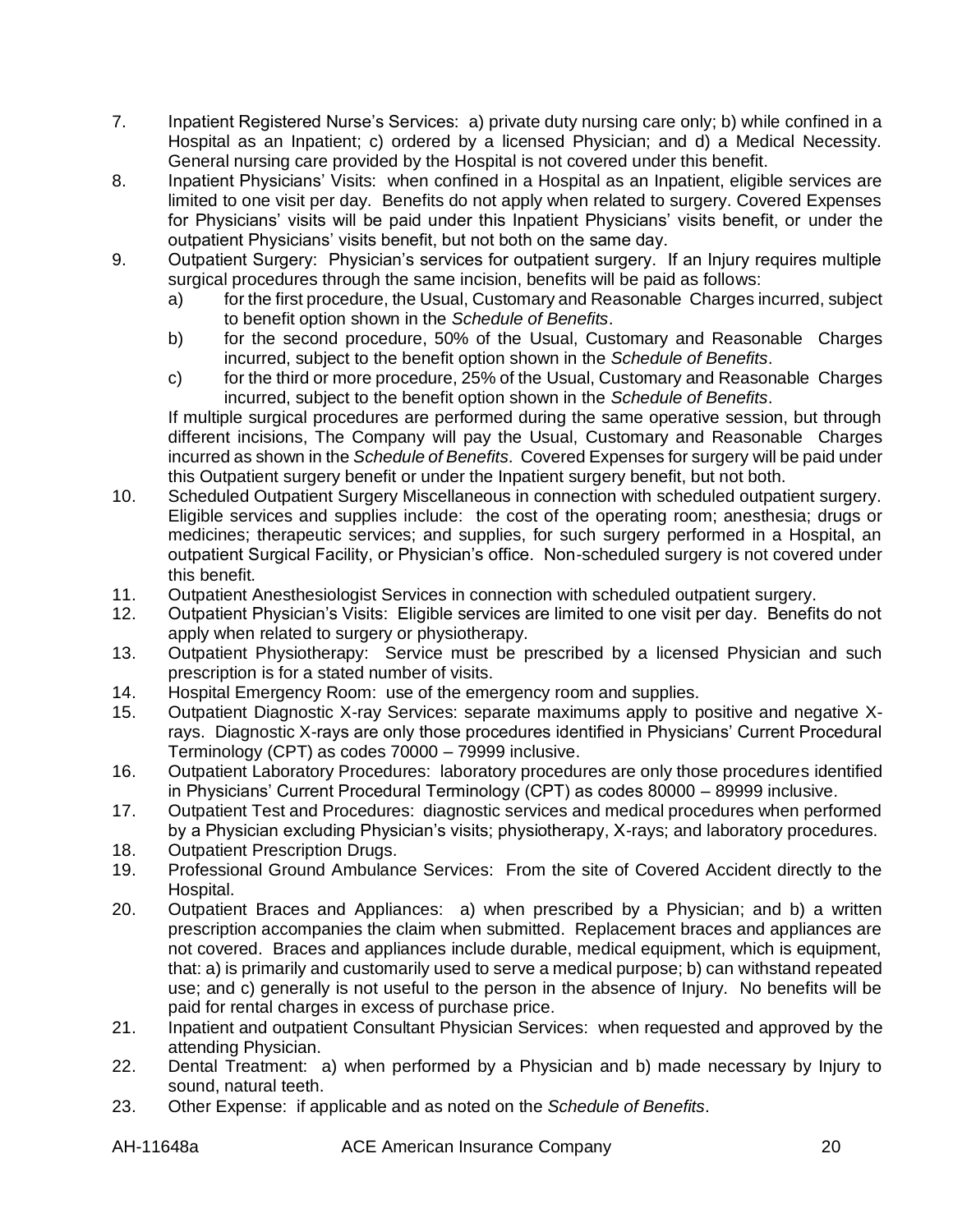- 24. Expense for Treatment of the aggravation or re-injury of an Injury that occurred prior to the Insured's Effective Date of Coverage.
- 25. Repair or replacement of broken eyeglasses, frames or lenses as a result of a Covered Accident for which the Covered Person received Medically Necessary Treatment or Services.

### **Accidental Death, Dismemberment, or Paralysis; and Loss of Sight Benefit**

When Benefits Are Payable: If an Injury to an Insured Person results in any of the following losses within 365 days of an Accident, in accordance with the COVERAGE DESCRIPTION to which this benefit applies, The Company will pay the Benefit Amount shown opposite such loss in the Table of Benefits. The Principal Sum is shown on the *Schedule of Benefits*. If the Insured Person sustains more than one such loss as a result of any one Accident, The Company will pay only the one largest amount to which the Insured Person is entitled.

### Table of Benefits

| <b>Covered Loss</b>                                                                   | <b>Benefit Amount</b>      |
|---------------------------------------------------------------------------------------|----------------------------|
|                                                                                       |                            |
|                                                                                       |                            |
|                                                                                       | 500% of the Principal Sum  |
|                                                                                       |                            |
|                                                                                       | 500% of the Principal Sum  |
|                                                                                       |                            |
|                                                                                       |                            |
|                                                                                       |                            |
| Quadriplegia (total Paralysis of both upper and lower limbs)500% of the Principal Sum |                            |
| Hemiplegia (total Paralysis of upper and lower limbs                                  |                            |
|                                                                                       |                            |
|                                                                                       | .250% of the Principal Sum |
|                                                                                       |                            |
|                                                                                       |                            |

"Loss of hand or foot" means complete Severance through or above the wrist or ankle joint. "Loss of Entire Sight" means the total, permanent loss of sight of the eye. The loss of sight must be unrecoverable by natural, surgical or artificial means.

"Severance" means the complete separation and dismemberment of the part from the body.

"Paralysis" means the loss of use, without Severance, of a limb. This loss must be determined by a Physician to be complete and not reversible.

This benefit will be payable in addition to any other benefit payable under the Policy, subject to all the terms and conditions of the Policy.

### **Psychiatric/Psychological Counseling Benefit:**

The Company will pay the Psychiatric/Psychological Counseling Benefit when the following conditions have been met:

1. An Insured Person sustains a Covered Loss (other than Loss of Life) listed in the Table of Benefits above; and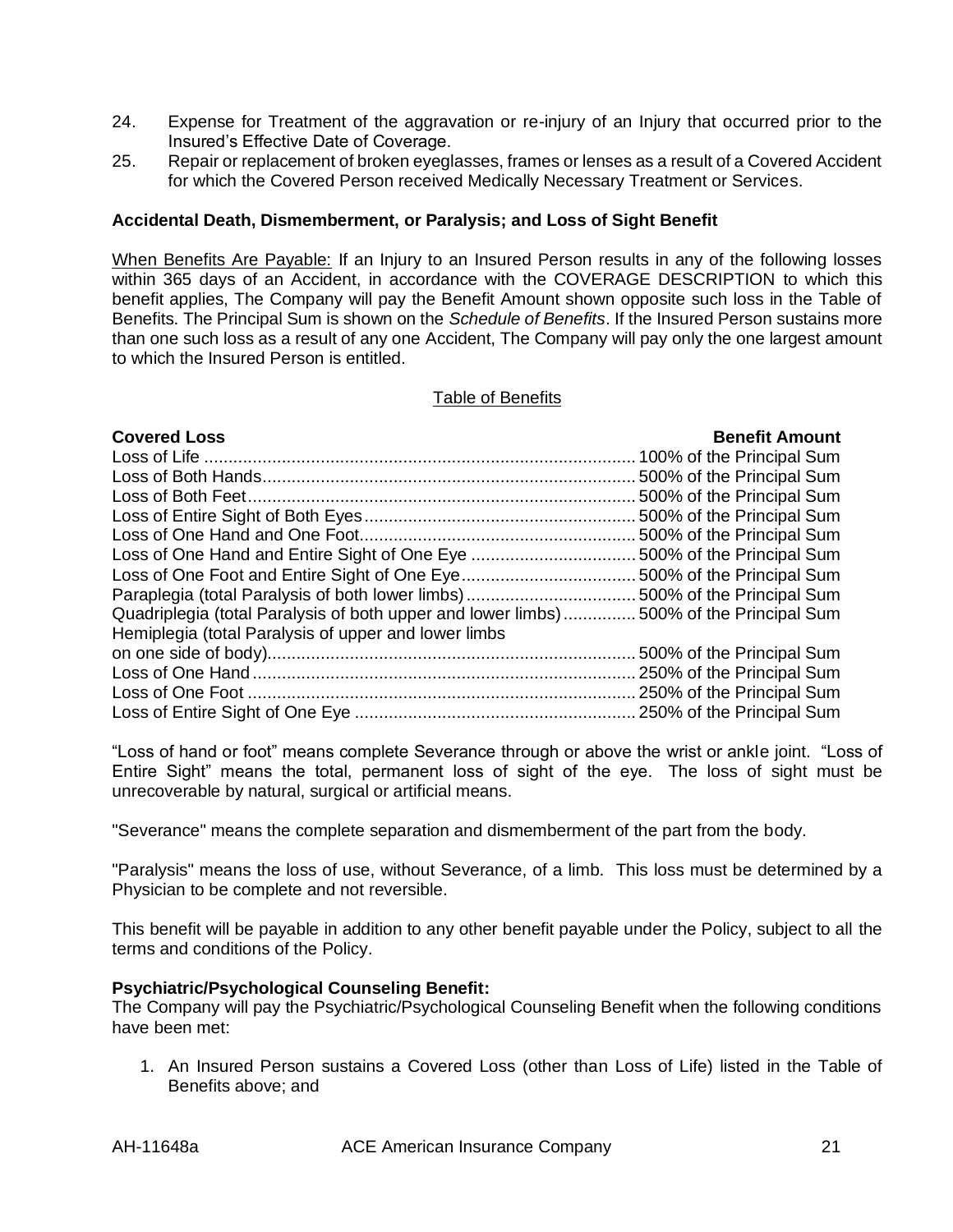- 2. The Accidental Death, Dismemberment or Paralysis; and Loss of Sight, Benefit is payable for that loss; and
- 3. An Insured Person requires Psychiatric or Psychological Counseling as a result of such Loss; and
- 4. Such Counseling is provided by a licensed Psychiatrist or Psychologist who is a person other than the Insured Person or a member of the Insured Person's immediate family.

The benefit payable shall be the actual Usual, Customary and Reasonable Charges incurred by the Insured Person for Medically Necessary Psychiatric or Psychological Counseling up to the Maximum Benefit Amount shown in the *Schedule of Benefits*. Benefits payable under this part shall be paid to the Insured Person.

# **Emergency Sickness Benefit (applies to Short Term 24 Hour coverage only):**

The Company will pay benefits for Covered Expenses incurred by the Insured Person for an Emergency Sickness commencing during the period of time for which Coverage is purchased. Covered Expenses will be limited to the Usual, Customary and Reasonable charges incurred for Medically Necessary medical, dental or Hospital care rendered on the first day of Treatment. The amount of the benefit payable for any one Emergency Sickness will be the Covered Expenses in excess of the Deductible Amount (if any) shown in the *Schedule of Benefits*, subject to: (1) the coinsurance rate applicable to such Covered Expense; (2) any maximum amount payable for a specific Covered Expense; (3) the Emergency Sickness Benefit Maximum; and (4) the Maximum Benefit Amount for all such Covered Expense. The coinsurance rate and maximums, if applicable, are shown on the *Schedule of Benefits*. Payment of this benefit is subject to all other terms and conditions of the Policy.

# **Medical Evacuation Benefit (applies to Short Term 24 Hour coverage only):**

In the event a Covered Person requires Treatment as a result of a covered Injury and an appropriate medical facility is not locally available for Medically Necessary Treatment, or if during Treatment at a local medical facility the Covered Person's condition changes so that the local facility no longer can provide the Medically Necessary Treatment, the Covered Person may be evacuated to the nearest appropriate medical facility. Expenses for evacuation, accompanying Physician or Nurse, services and supplies which are directly Medically Necessary for evacuation, and fees necessary to arrange for the evacuation, are covered up to the Maximum Benefit Amount shown in the *Schedule of Benefits*. The attending Physician must certify in writing that the evacuation is Medically Necessary. Any expenses with respect to the medical evacuation require prior approval of The Company. Initial air or ground ambulance to a medical facility are not included in this benefit.

# **Remains Repatriation Benefit (applies to Short Term 24 Hour coverage only):**

If a Covered Person dies while outside his or her home country, The Company will pay the actual charges for preparing and transporting the Covered Person's remains to his or her home country. This will be done in accord with all legal requirements in effect at the time the body remains are to be returned to the Insured Person's home.

The death must occur while the person is insured for this benefit. The Maximum Benefit Amount is shown in the *Schedule of Benefits*. This provision is subject to all of the terms of the Policy.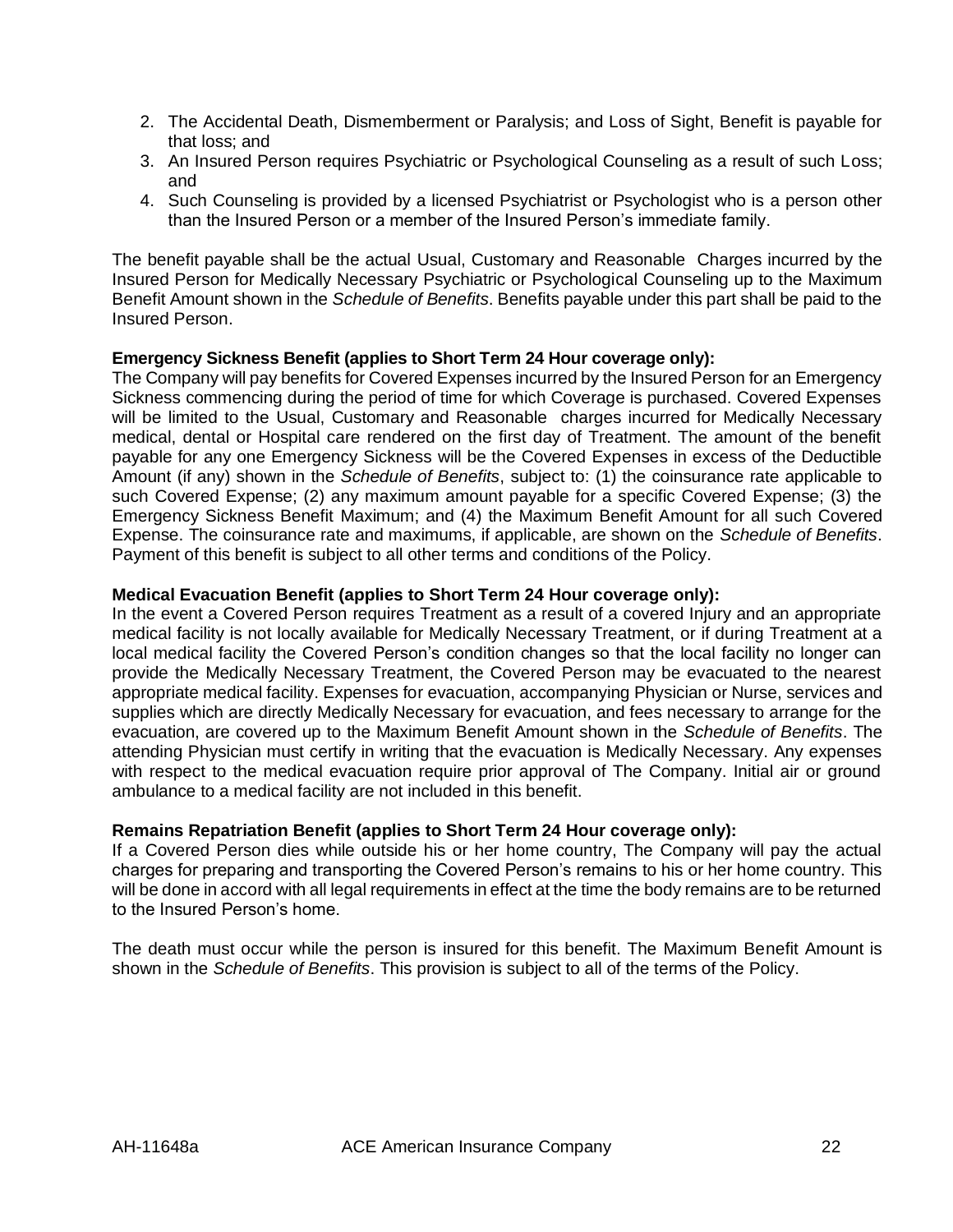# **SCOPE OF COVERAGE**

<span id="page-22-0"></span>**Excess Provision:** The Company's liability for benefits due to Covered Expenses incurred for Treatments and services or supplies resulting from a covered Injury will be limited in the manner shown on the *Schedule of Benefits*. When a Covered Expense is subject to this Excess Provision, The Company's liability is limited to that part of the Expense, if any, which is in excess of the total benefits payable for the same loss, on a provision of service basis or on an expense incurred basis under any other collectible policy or service contract, unless otherwise herein provided.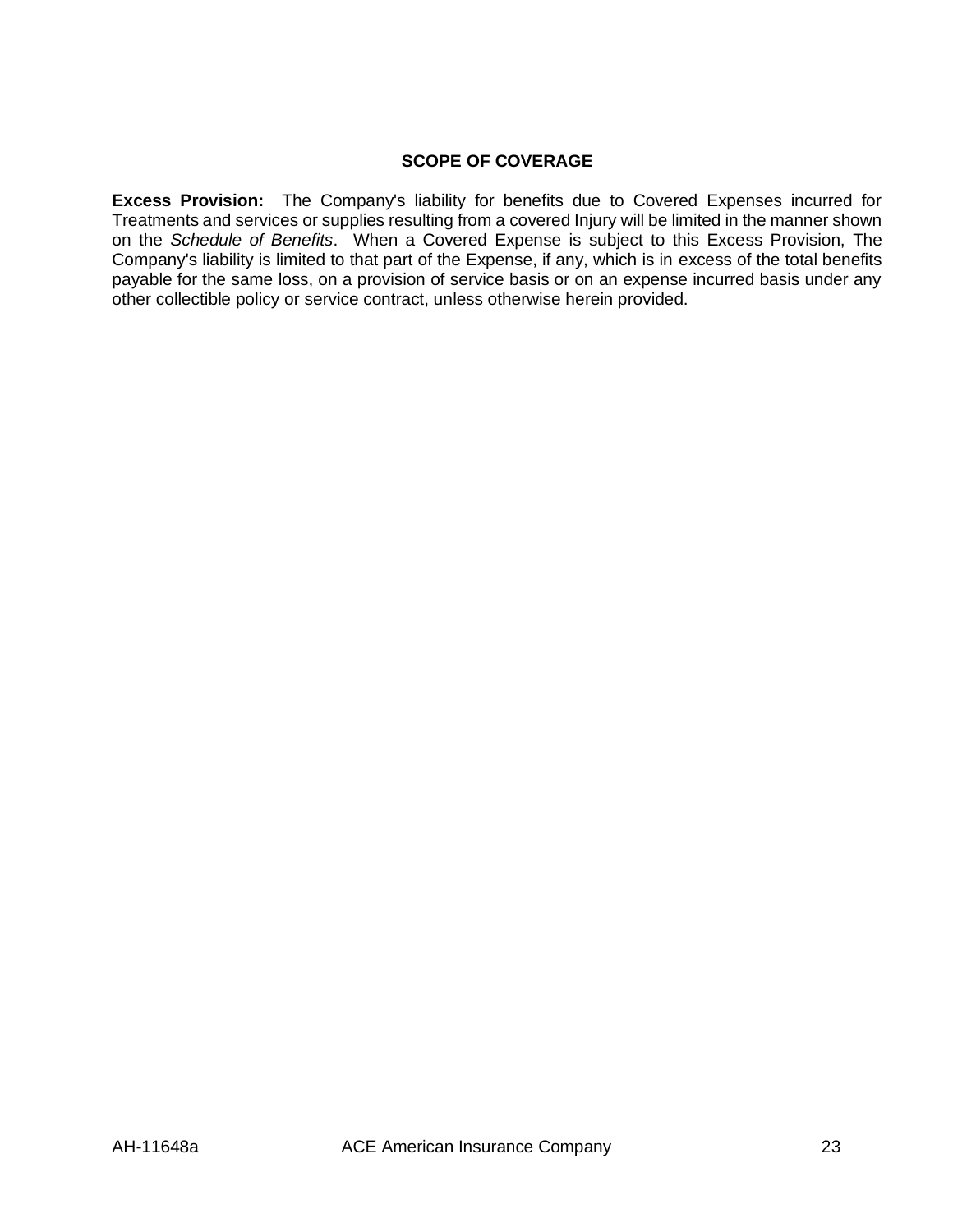# **GENERAL EXCLUSIONS**

- <span id="page-23-0"></span>1. Dental care or Treatment including damage to or loss of dentures or bridges or damage to existing orthodontic equipment. This exclusion does not apply to care of teeth and gums required due to an Injury resulting from an Accident while the Covered Person is insured under this Policy and rendered within 12 months of the Accident.
- 2. War or any act of war, declared or undeclared.
- 3. Participation in a riot or civil disorder; fighting or brawling, except in self-defense; commission of or attempt to commit a felony or violating or attempting to violate any duly enacted law.
- 4. Suicide, attempted suicide or intentionally self-inflicted Injury while sane or insane.
- 5. Injury or Sickness contributed to by the use of alcohol or drugs unless taken in the dosage and for the purpose prescribed by the Covered Person's Physician.
- 6. Practice or play in interscholastic high school tackle football (unless separate football coverage is purchased), intercollegiate sports, semi-professional sports, or professional sports. (Does not apply to the *Dental Accident Plan*.).
- 7. Injury or Sickness covered by Worker's Compensation or Employer's Liability Laws, or by any coverage provided or required by law including, but not limited to group, group type, and individual automobile "No Fault" coverage (excluding School Vehicle coverage).
- 8. Treatment, services or supplies provided by the School's infirmary or its employees, or Physicians who work for the School, or by any member of the Covered Person's immediate family; or for which no charge is normally made.
- 9. Mental or nervous disorders (except as specifically provided by the Policy).
- 10. Treatment of Sickness, ailment, or infections (except pyogenic infections or bacterial infections which result from the accidental ingestion of contaminated substances). (Does not apply to the Sickness-Only Coverage under the *Student Accident & Sickness Plan*.)
- 11. The diagnosis and Treatment of non-malignant warts, moles and lesions, acne or allergies, including allergy testing.
- 12. Injury sustained as a result of riding in or on, entering or alighting from, a two or three-wheeled motor vehicle. (Does not apply to the *Dental Accident Plan*.).
- 13. Treatment of osteomyelitis, pathological fractures and hernia. (Does not apply to the Sickness-Only Coverage under the *Student Accident & Sickness Plan*.)
- 14. Detached retina (unless directly caused by an Injury). (Does not apply to the Sickness-Only Coverage under the *Student Accident & Sickness Plan* or the Emergency Sickness Benefit.)
- 15. Any expenses related to the Treatment of tonsils, adenoids, epilepsy, seizure disorder or congenital weakness; or expenses for Treatment of congenital anomalies and conditions arising or resulting directly there from.
- 16. Supplies, except as otherwise provided in the Policy.
- 17. Routine physical examinations and routine testing; preventive testing or Treatment; screening examinations or testing in the absence of Injury.
- 18. Elective Treatments and voluntary testing.

This insurance does not apply to the extent that trade or economic sanctions or other laws or regulations prohibit Us from providing insurance, including, but not limited to, the payment of claims.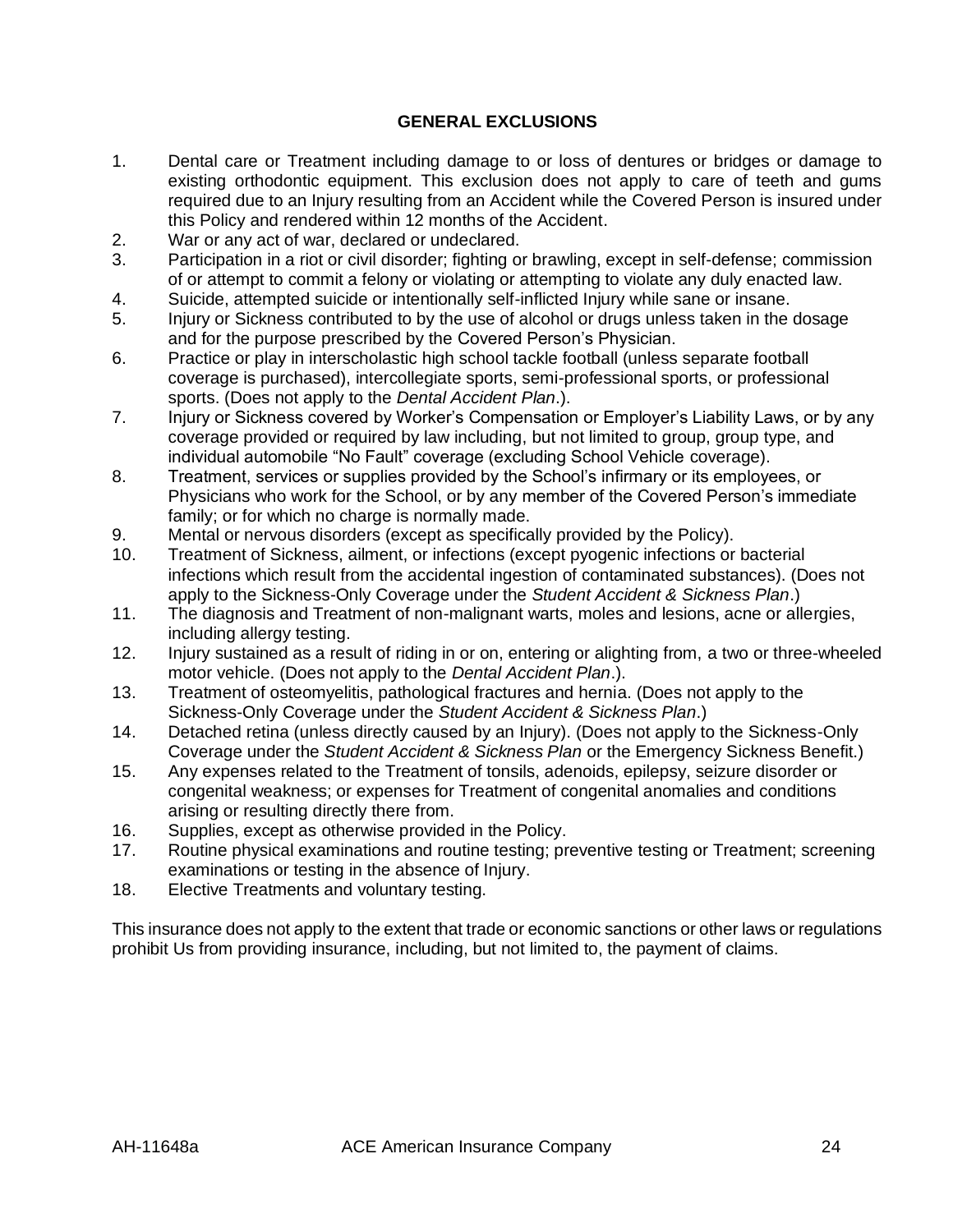# **GENERAL PROVISIONS**

<span id="page-24-0"></span>**ENTIRE CONTRACT; CHANGES**: The Policy (including any endorsement or amendments), the signed application of the Participating Organization (a copy of which will be attached to the Policy at issue) and the individual applications of Insured Persons, if any, constitute the entire contract. All statements made by the Participating Organization or Insured Persons will be treated as representations and not warranties. No such statement will void the insurance, reduce the benefits, or be used in defense of a claim for loss incurred unless it is contained in a written application. To be valid, any change or waiver must be in writing, must be signed by our President or Secretary and must be attached to the Policy. No agent has authority to change the Policy or to waive any part of the Policy.

**CLERICAL ERROR:** If a clerical error is made, it will not affect the insurance of any Insured Person. No error will continue the insurance of an Insured Person beyond the date it should end under the terms of the Policy.

**EXAMINATION OF RECORDS AND AUDIT:** The Company will be permitted to examine and audit the Participating Organization's books and records at any time during the Policy Term and within two years after the final termination of the Policy, insofar as they relate to premium or subject matter of this insurance.

**CONFORMITY WITH STATE LAWS:** On the effective date of the Policy, any provision that is in conflict with laws in the state in which it is issued is amended to conform to the minimum requirements of such laws.

**RECORDS MAINTAINED:** The Participating Organization or its authorized administrator will maintain records of the essential features of each Insured Person's insurance under the Policy.

The Company shall be permitted to examine the Participating Organization's records relating to coverage under the Policy. Examination may occur at any reasonable time up to the later of:

- 1. the two-year period after the expiration of the Policy; or
- 2. the final adjustment and settlement of all claims under the Policy.

**NOT IN LIEU OF WORKERS' COMPENSATION:** The Policy is not a Workers' Compensation policy. It does not provide Workers' Compensation benefits.

**POLICY TERMINATION:** The Policy will continue in force while the required premiums are paid until either The Company or the Participating Organization terminates the Policy. At least 31 days advance written notice is required to terminate the Policy by either party.

**CERTIFICATES:** When required by applicable law, The Company will issue to the Participating Organization, for delivery to each Insured Person, a certificate containing the principal terms of the Participating Organization's coverage under the Policy.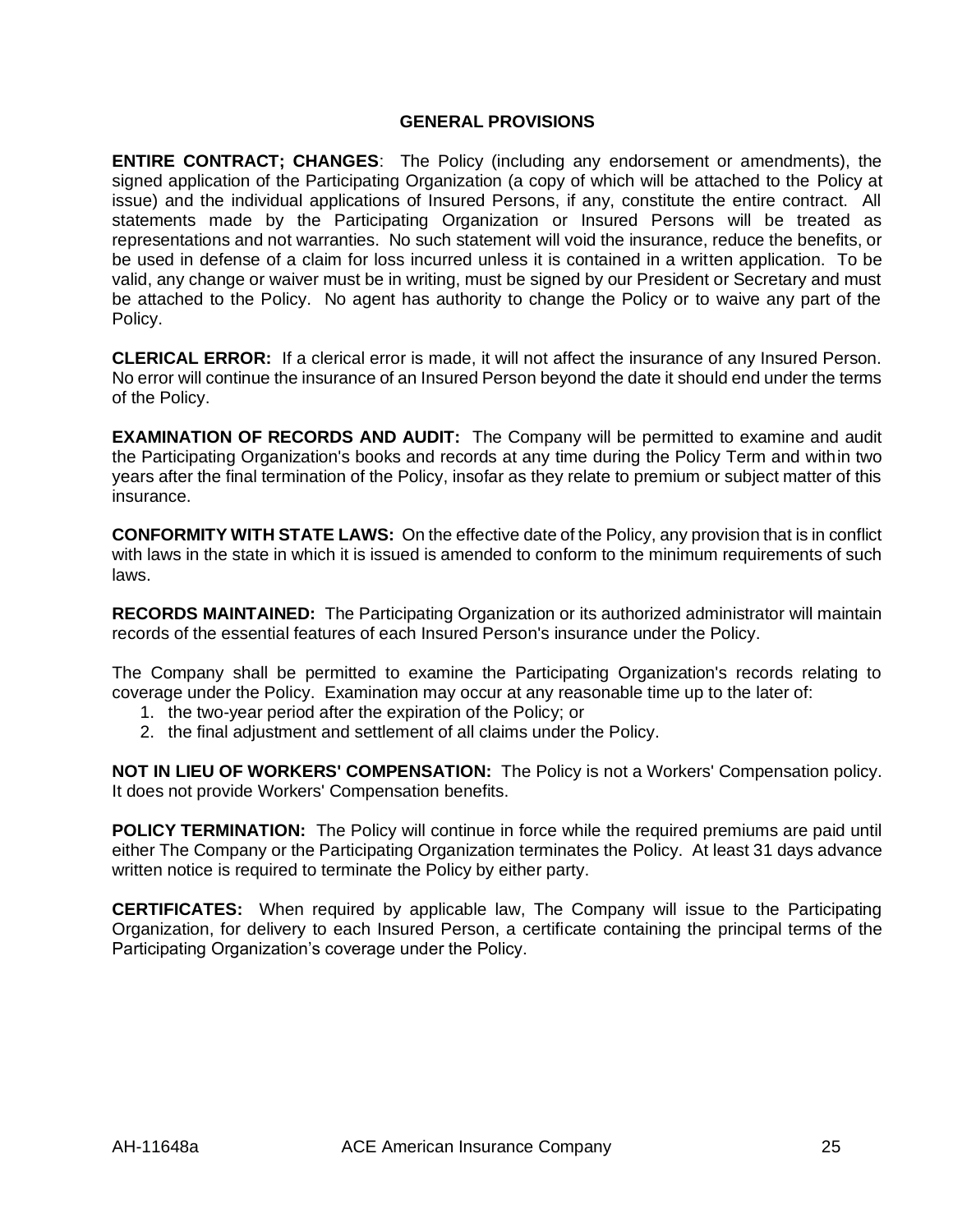# **PREMIUM PROVISIONS**

<span id="page-25-0"></span>**PREMIUM:** The first premium payment is due on the date indicated on the Policy Schedule. Any subsequent premium is due as indicated on the Policy Schedule.

**REPORTING REQUIREMENTS:** The Participating Organization or its authorized agent must report to The Company, by the premium due date:

- 1. the names of all persons insured on the Policy Effective Date;
- 2. the names of all persons who are insured after the Policy Effective Date;
- 3. the names of those persons whose insurance has terminated; and
- 4. additional information required as agreed to by The Company and the Participating Organization.

**GRACE PERIOD:** A grace period of 31 days is granted for each premium due after the first. Coverage will stay in force during this period unless notice has been sent, in accordance with the Policy Termination provision, of the intent to terminate coverage under the Policy. Coverage will end if the premium is not paid by the end of the grace period.

**CHANGES IN RATES:** The Company has the right to change the premium rates on the earliest of any premium due date:

- 1. after the first 12 months the Policy is in effect;
- 2. coinciding with a change in the coverage provided or classes eligible; or
- 3. coinciding with a change in the risks The Company have assumed;
- 4. and on any premium due date thereafter.

The Company will give 31 days written notice of any change under (1) above. Notice will be sent to the Participating Organization's most recent address in The Company's records.

# **SUBROGATION PROVISION**

If the Insured Person is injured or becomes ill through the act or commission of another person, and if benefits are paid under the Policy due to that Injury, then to the extent the Insured Person recovers for the same Injury from a third party, the Insured Person's insurer, or the Insured Person's uninsured motorist insurance, The Company will be entitled to a refund of all benefits it has paid up to the amount of such recovery. Further, The Company has the right to offset subsequent benefits payable to the Insured Person under the Policy against such recovery.

# **CLAIM PROVISIONS**

<span id="page-25-1"></span>**NOTICE OF CLAIM:** A claimant must give The Company or our authorized representative written notice of claim within 90 days after the date any loss occurs which is covered by the Policy. If notice cannot be given within that time, it must be given as soon as reasonably possible. This notice should identify the Insured Person and the Policy Number.

**CLAIM FORMS:** Upon receiving written notice of claim, The Company or our authorized representative will send claim forms to the claimant within 15 days. If such forms are not furnished, the claimant will satisfy the requirements of written proof of loss by sending the written proof as shown below. The proof must describe the occurrence, extent and nature of the loss.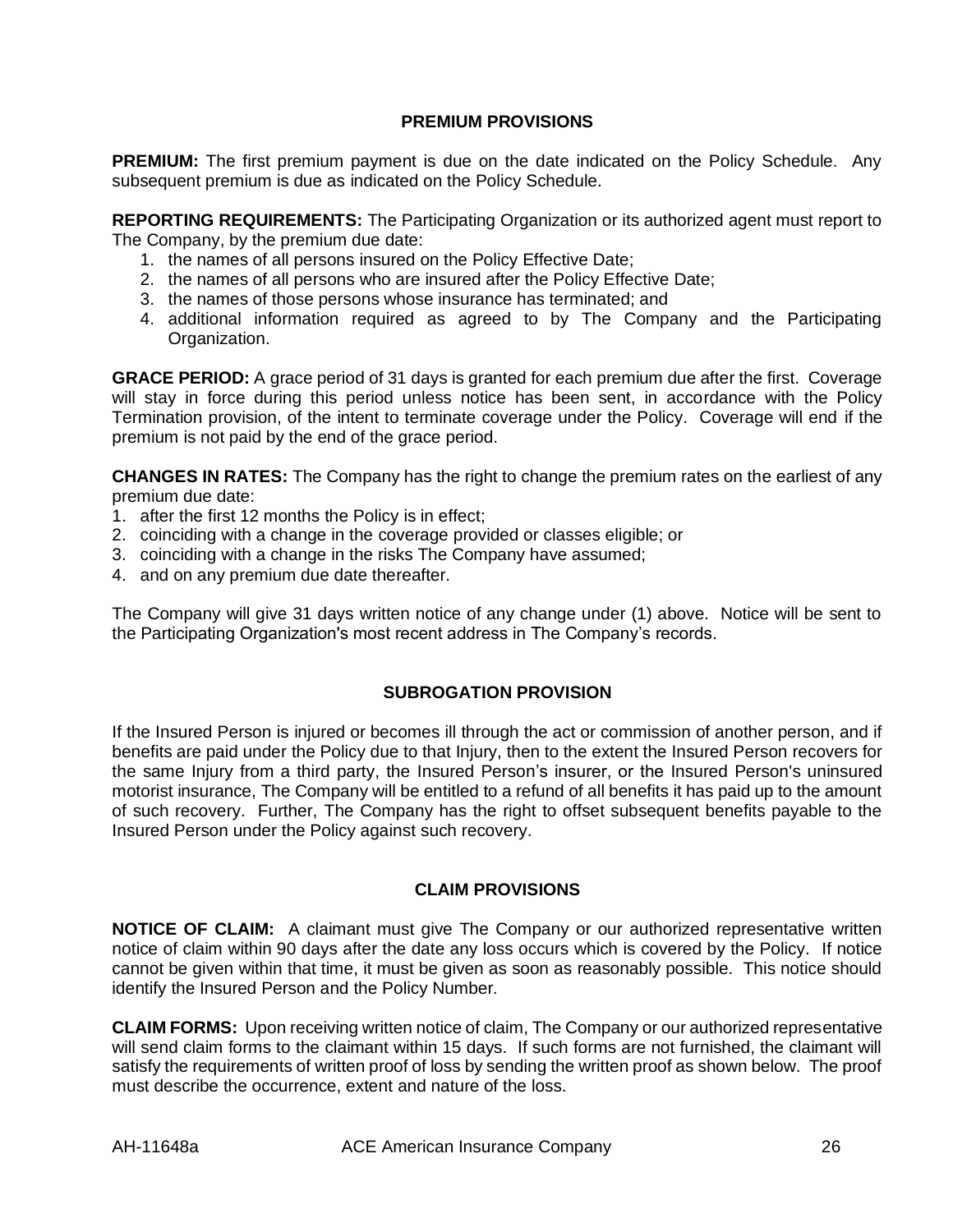**WRITTEN PROOF OF LOSS:** Written proof of loss must be sent to the agent authorized to receive it. Written proof must be given within 90 days after the date of loss. If it cannot be provided within that time, it should be sent as soon as reasonably possible. In no event, except in the absence of legal capacity should proof of loss be sent later than one year from the time proof is otherwise required.

**TIME PAYMENT OF CLAIMS:** When The Company receives written proof of loss, any benefits due will be paid.

**PAYMENT OF CLAIMS:** If the Insured Person dies, any death benefits or other benefits unpaid at the time of death of the Insured Person will be paid to the beneficiary. If no beneficiary is on record with The Company or our authorized agent, payment will be made to the estate of the Insured Person. All other benefits will be paid to the Insured Person. If the Insured Person is (1) a minor; or (2) in our opinion, unable to give a valid release because of incompetence, The Company may pay any amount due to a parent, guardian, or other person actually supporting him. Any payment made in good faith will end our liability to the extent of the payment.

**CLAIMANT COOPERATION PROVISION:** Failure of a claimant to cooperate with The Company in the administration of a claim may result in the termination of a claim. Such cooperation includes, but is not limited to, providing any information or documents needed to determine whether benefits are payable or the actual benefit amount due.

**BENEFICIARY:** The Insured Person may designate a beneficiary and has the right to change the beneficiary at any time by written notice. If the Insured Person is a minor, the Insured Person's parent or guardian may exercise this right for him. If changed, the new beneficiary designation will be effective when The Company or the Administrator receives it. When received, the effective date is the date the notice was signed. The Company is not liable for any payments made by The Company before the change was received. The Company cannot attest to the validity of a change.

**ASSIGNMENT:** At the request of the Insured Person or if the Insured Person is a minor the Insured Person's parent or guardian, medical benefits may be paid to the provider of these services. Any payment made in good faith will end our liability to the extent of the payment.

**PHYSICAL EXAMINATIONS AND AUTOPSY:** The Company has the right to have a Physician of its choice examine the Insured Person as often as is reasonably necessary. This section applies while a claim is pending or while benefits are being paid. The Company also has the right to request an autopsy in case of death, unless the law forbids it. The Company will pay the cost of any examination or autopsy.

**LEGAL ACTIONS:** No lawsuit or action in equity can be brought to recover on the Policy: (1) before 60 days following the date proof of loss was furnished to The Company; (2) after three years following the date proof of loss is required.

**FACILITY OF PAYMENT:** Whenever payments that should have been made under the Policy are made by any other policy, The Company reserves the right, at their sole discretion, to pay over to any plan making such other payments, any amounts The Company determines are warranted in order to satisfy the intent of this provision. The amounts paid are considered benefits paid under the Policy and, to the extent of such payments, The Company shall be fully discharged from liability under the Policy. In no event will The Company pay more than the benefits payable under the Policy for all policies providing the same or similar benefits issued to the Participating Organization and underwritten by The Company.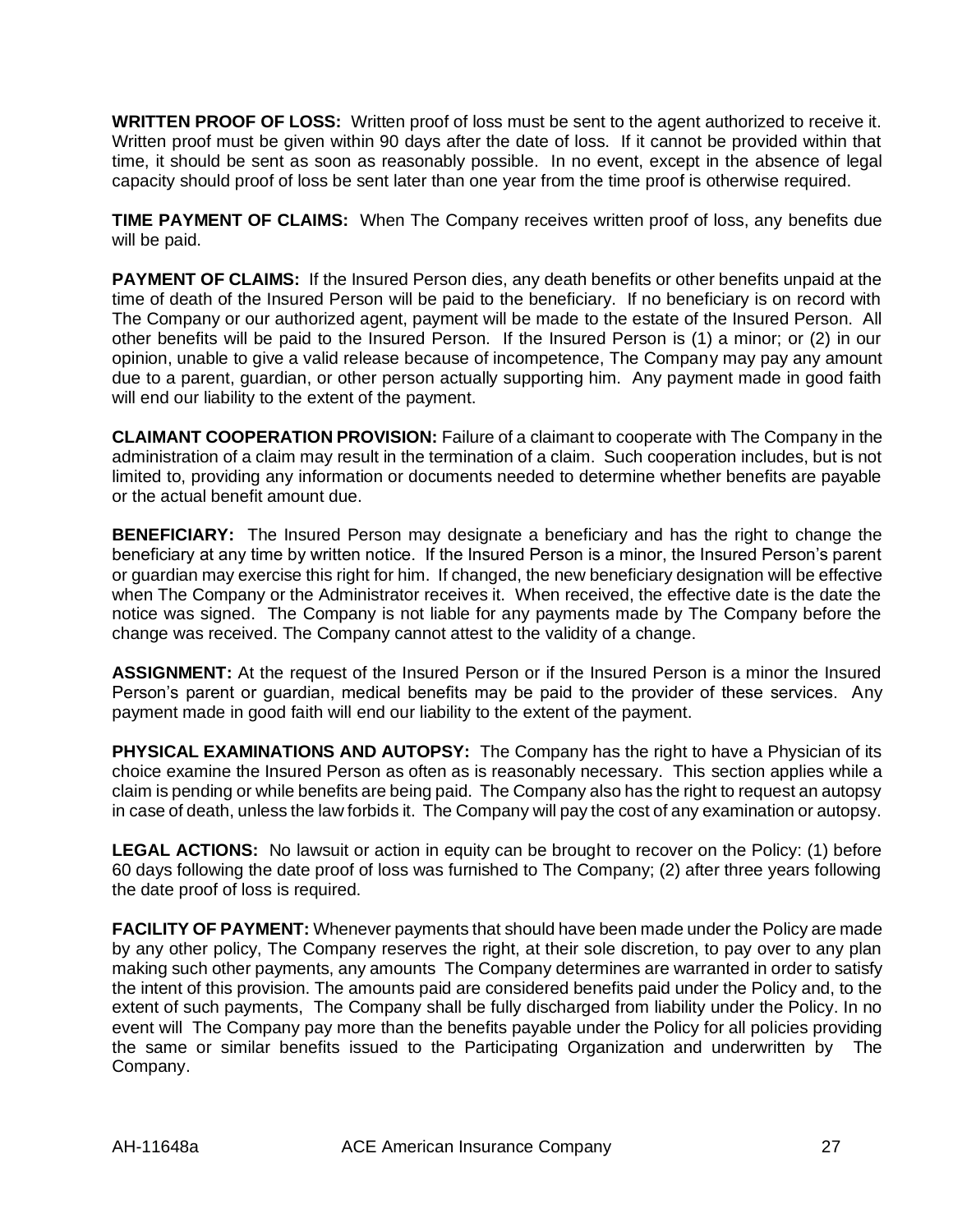Chubb. Insured."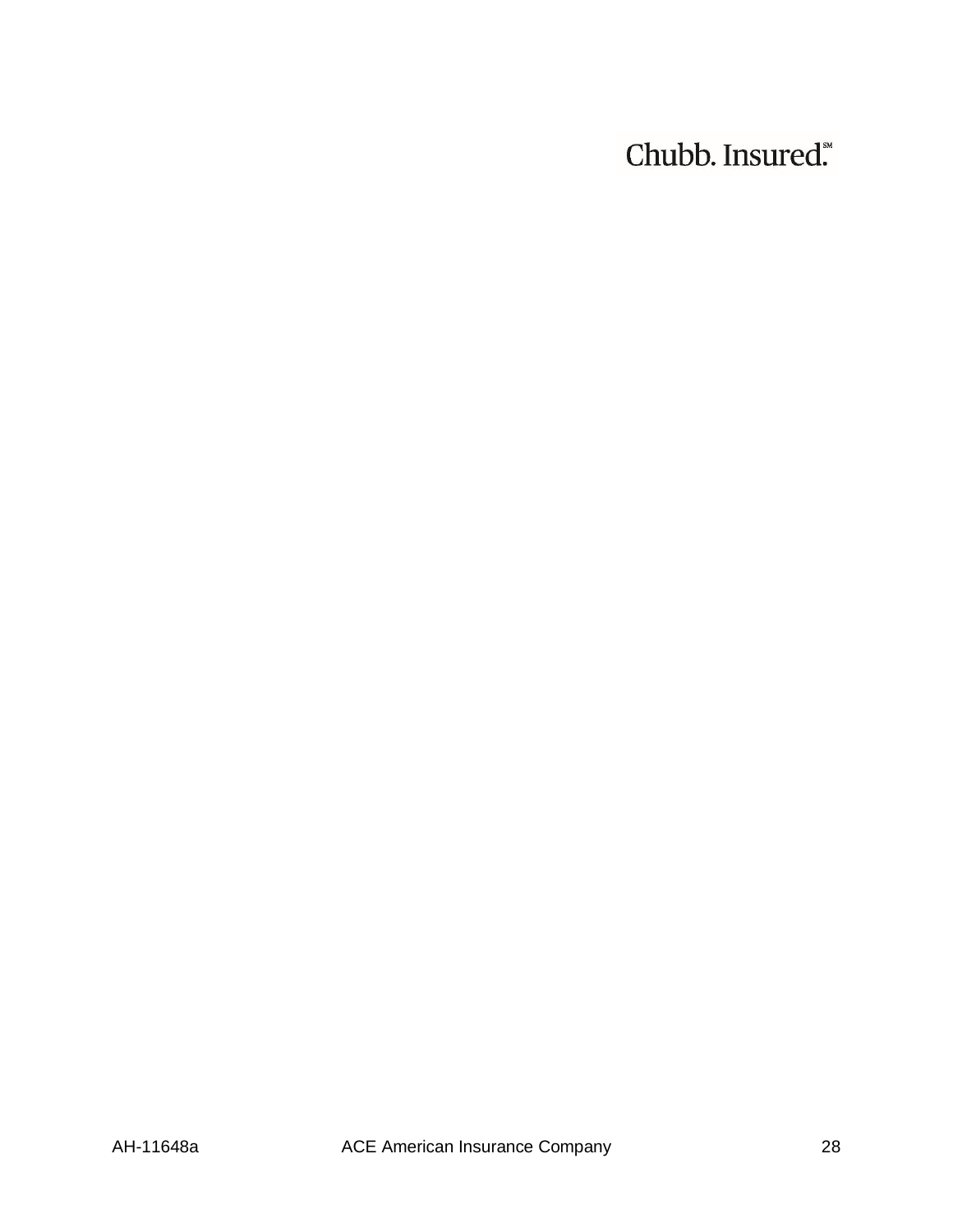

**ACE American Insurance Company (A Stock Company) Philadelphia, PA 19106**

# **24-Hour Dental Accident Benefit Rider**

This Rider is made part of the Policy to which it is attached. It applies only to a Covered Accident that occurs on or after the Policy Effective Date. This form is subject to all of the terms, conditions, limitations, and exclusions of the Policy, except as they are changed by it.

In return for payment of the required premium, the Policy is changed as follows.

# **SCHEDULE OF BENEFITS**

# **COVERAGE OPTION ELIGIBLE CLASSES**

24-Hour Coverage for Dental Accident 1, 2, 3, 4, 7

### **Dental Expense Benefit**

Benefit Maximum Amount: \$75,000 per Covered Accident Coinsurance Rate: 100% of the Usual, Customary and Reasonable Charges

# **Premium Rates:**

Dental Expense (purchased alone) Dental Expense (purchased with any other coverage) \$12 per Insured \$16 per Insured

# **COVERAGE DESCRIPTION**

Unless otherwise stated The Company will pay benefits for a covered loss only once, even if coverage may be provided under more than one Coverage.

# **DENTAL ACCIDENT COVERAGE**

Effective Term: This coverage will begin with respect to a Covered Person on: (1) the date described in the applicable provision titled When Coverage Begins (in the section titled INDIVIDUAL INSURING PROVISIONS). It ends on the Coverage Expiration Date.

Coverage Expiration Date: The date described in the applicable provision titled When Coverage Ends in the section titled INDIVIDUAL INSURING PROVISIONS.

**Extension of Coverage: Coverage will be extended beyond the Coverage Expiration Date to the** following October 1, provided the Insured Person is still within the eligible class, and the required premium for the next Effective Term is paid by that October 1.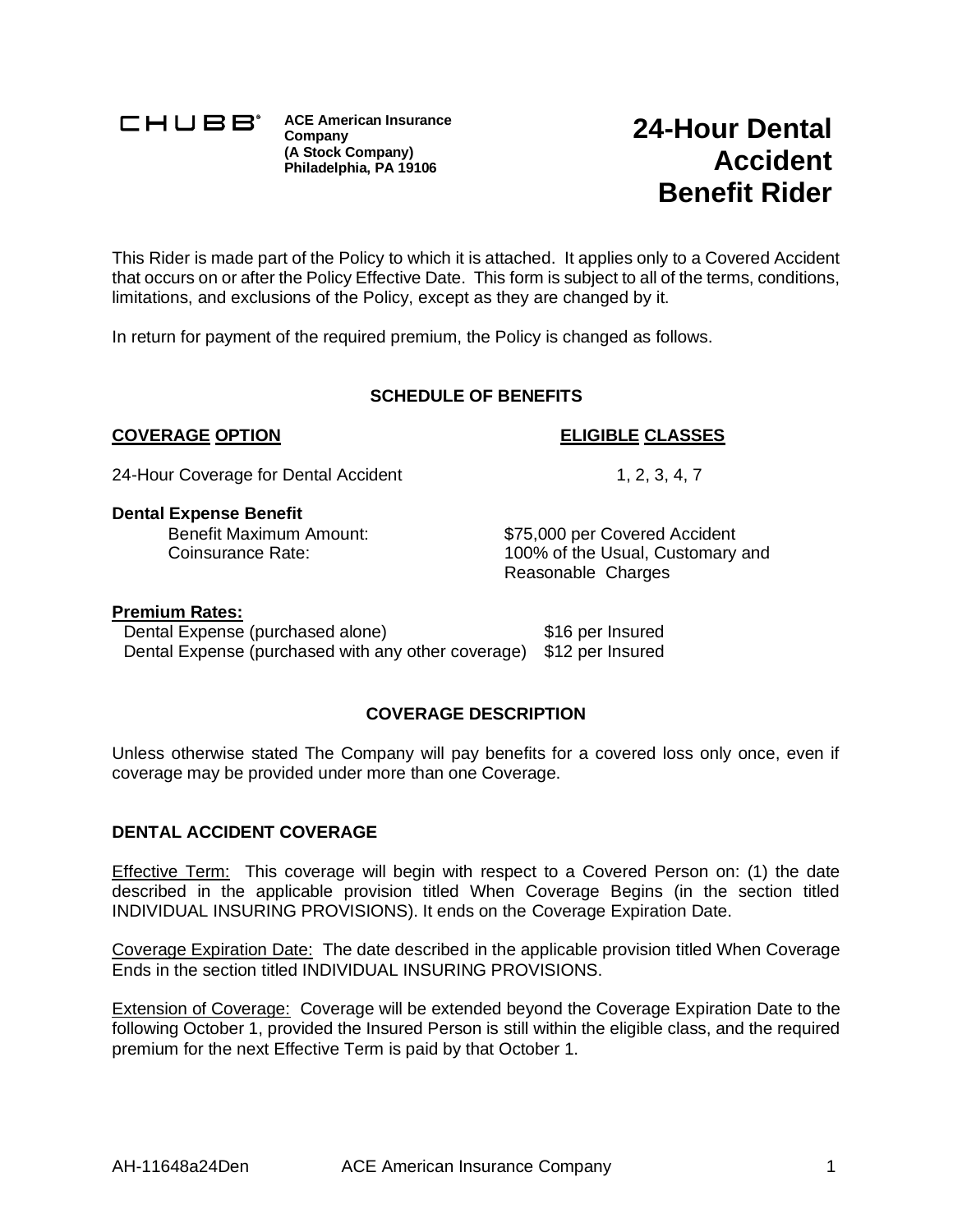Description of Hazards: The hazards against which insurance is provided while the Policy and this Coverage are in force are injuries to teeth occurring to the Covered Person anywhere in the world 24 hours a day.

# **DESCRIPTION OF BENEFIT**

# **DENTAL EXPENSE BENEFIT**

When Benefits are Payable: The Company will pay benefits for those Covered Dental Expenses incurred by the Insured Person for care and Treatment of an Injury sustained while insured under the Policy and in accordance with the COVERAGE DESCRIPTION to which this benefit applies, provided the first such Covered Expense is incurred within 120 days after the date of the Accident.

Covered Dental Expenses must be incurred within 52 weeks after the date of the Accident or the first Treatment for the Injury. A Covered Dental Expense will be deemed to have been incurred when the service, supply or Treatment to which it relates is provided.

Amount of Benefits Payable: The amount of the benefit payable will be the eligible Covered Dental Expenses incurred in excess of the Deductible Amount (if any) shown on the *Schedule of Benefits*, subject to:

- 1. any coinsurance rate applicable to such Covered Dental Expense,
- 2. any maximum amount payable for a specific Covered Dental Expense; and
- 3. any Maximum Benefit amount payable for all such Covered Dental Expenses.

These amounts, if applicable, are as shown on the *Schedule of Benefits*.

Payment of this benefit is subject to all other terms and conditions of the Policy.

Covered Dental Expenses: Covered Dental Expenses will be limited to the Usual, Customary and Reasonable Charges incurred by the Insured Person for the following Medically Necessary supplies and Treatment:

- 1. Installation of crowns, caps, bridges and dentures.
- 2. Replacement or repair of crowns and caps which existed prior to the Covered Accident.
- 3. Oral surgery and endodontics.
- 4. Examinations, diagnostic tests and x-rays.

Exclusions: Benefits are not payable under the Dental Expense Benefit of the Policy for any of the following or loss that results there from:

- 1. Aggravation or reinjury of a condition existing prior to the Accident.
- 2. Infection, except a pyogenic infection through an open wound caused by a Covered Accident.
- 3. Orthodontic treatment for any purpose, unless necessitated by a covered Injury.
- 4. Repair or replacement of existing dentures and bridges.
- 5. Any applicable Generally Excluded Charges.

However, the following Policy exclusions do not apply to the Dental Expense Benefit:

- 1. Injury sustained as a result of riding in or on, entering or alighting from, a two or threewheeled motor vehicle.
- 2. Practice or play in interscholastic tackle football; interscholastic sports; semi-professional sports; or professional sports.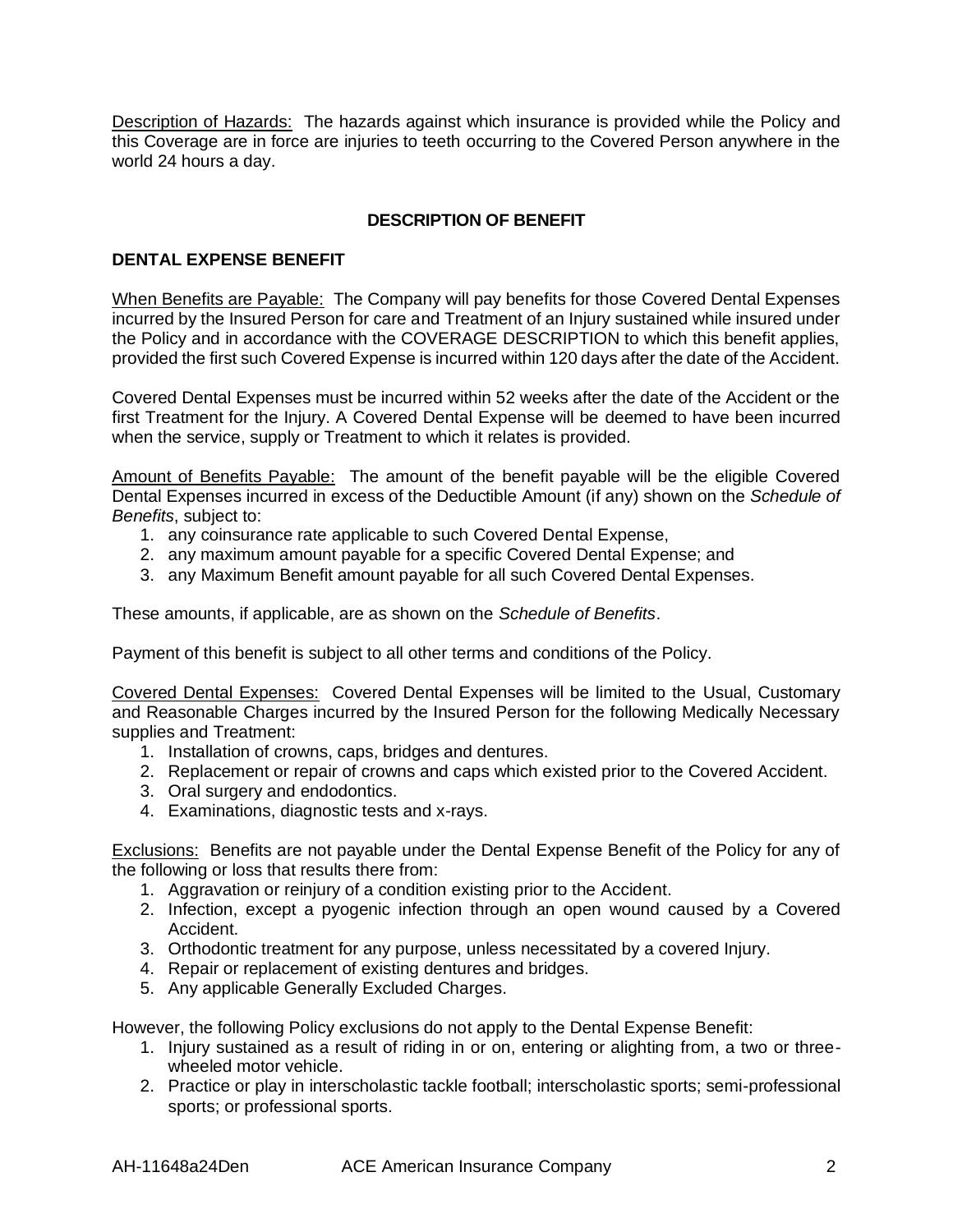Extension of Benefit Period: The benefit period for an Injury may be extended, for an additional year provided: (1) coverage is secured prior to October 1; (2) the Insured Person remains enrolled in grades P-12; and (3) written notice that further Treatment will be deferred to a later date is received by The Company at the time of Injury.

This form ends at the same time as the Policy to which it is attached. It is subject to all of the terms, limitations and conditions of the Policy, except as they are changed by it.

Signed for ACE American Insurance Company in Philadelphia, Pennsylvania.

.<br>JOHN J. LUPICA, President

Reversed Coll

**ECCA L. COLLINS, Secretary**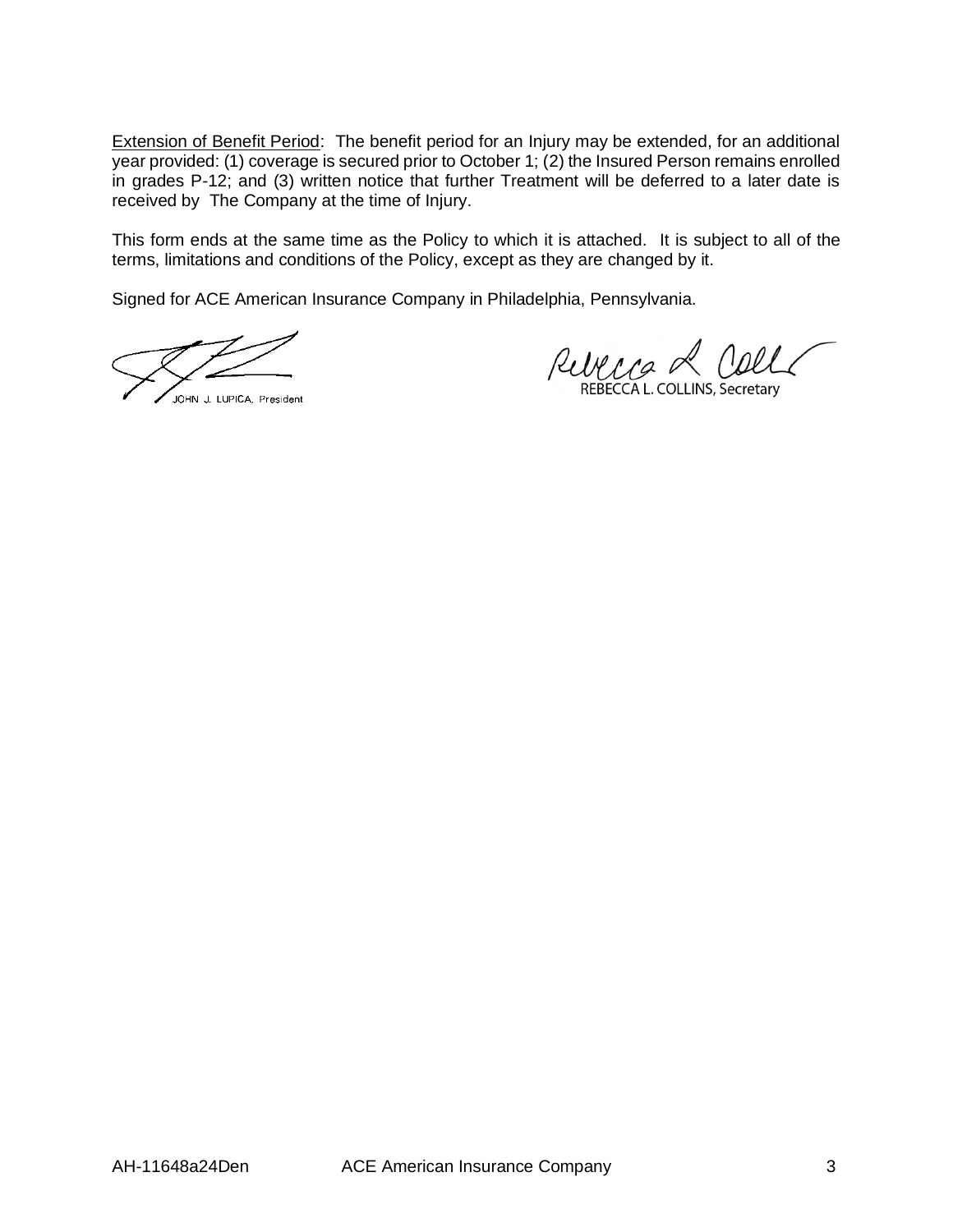# **CHUBB**®

**ACE American Insurance Company (A Stock Company) Philadelphia, PA 19106**

# **24 Hour Accident Benefit Rider**

This Rider is made part of the Policy to which it is attached. It applies only to a Covered Accident that occurs on or after the Policy Effective Date. This form is subject to all of the terms, conditions, limitations, and exclusions of the Policy, except as they are changed by it.

In return for payment of the required premium, the Policy is changed as follows.

# **SCHEDULE OF BENEFITS**

# **COVERAGE OPTION ELIGIBLE CLASSES**

24-Hour Accident Only Coverage 1, 2, 3, 4, 5, 7

# **Accident Medical Expense Benefits**

Scope of Coverage: Full Excess

|                                                                                                             | <b>Low Option</b> |                                                                                |                 | <b>Mid Option</b>               | <b>High Option</b>              |  |
|-------------------------------------------------------------------------------------------------------------|-------------------|--------------------------------------------------------------------------------|-----------------|---------------------------------|---------------------------------|--|
| <b>Maximum Benefit Amount</b><br>\$50,000                                                                   |                   |                                                                                | \$100,000       |                                 | \$150,000                       |  |
| <b>Co-Insurance Rate</b>                                                                                    |                   | 100% of Usual, Customary and Reasonable Charges<br>(except as specified below) |                 |                                 |                                 |  |
| Deductible                                                                                                  | \$200             |                                                                                |                 | \$100                           | \$50                            |  |
| <b>Time Period for Loss</b>                                                                                 | 52 weeks          |                                                                                |                 | 52 weeks                        | 52 weeks                        |  |
|                                                                                                             |                   | <b>Low Option</b>                                                              |                 | <b>Mid Option</b>               | <b>High Option</b>              |  |
| Hospital Room & Board (per day) -<br>Limited to Semi-Private Room Rate                                      |                   | 80% *                                                                          |                 | 85% *                           | 90% *                           |  |
| <b>Inpatient Hospital Miscellaneous</b><br>Charges                                                          |                   | 80% * up to<br>\$2,000 per day                                                 |                 | 85% * up to<br>\$2,500 per day  | 90% * up to<br>\$3,000 per day  |  |
| <b>Intensive Care Unit</b>                                                                                  |                   | 80% *, up to                                                                   | \$2,000 per day | 85% *, up to<br>\$2,500 per day | 90% *, up to<br>\$3,000 per day |  |
| Hospital Emergency Room (room &<br>supplies) - Limited to expenses<br>incurred within 72 hours of an Injury |                   | 100% *                                                                         |                 | 100% *                          | 100% *                          |  |
| <b>Emergency Room Physician</b><br><b>Services</b>                                                          |                   | 100% *                                                                         |                 | 100% *                          | 100% *                          |  |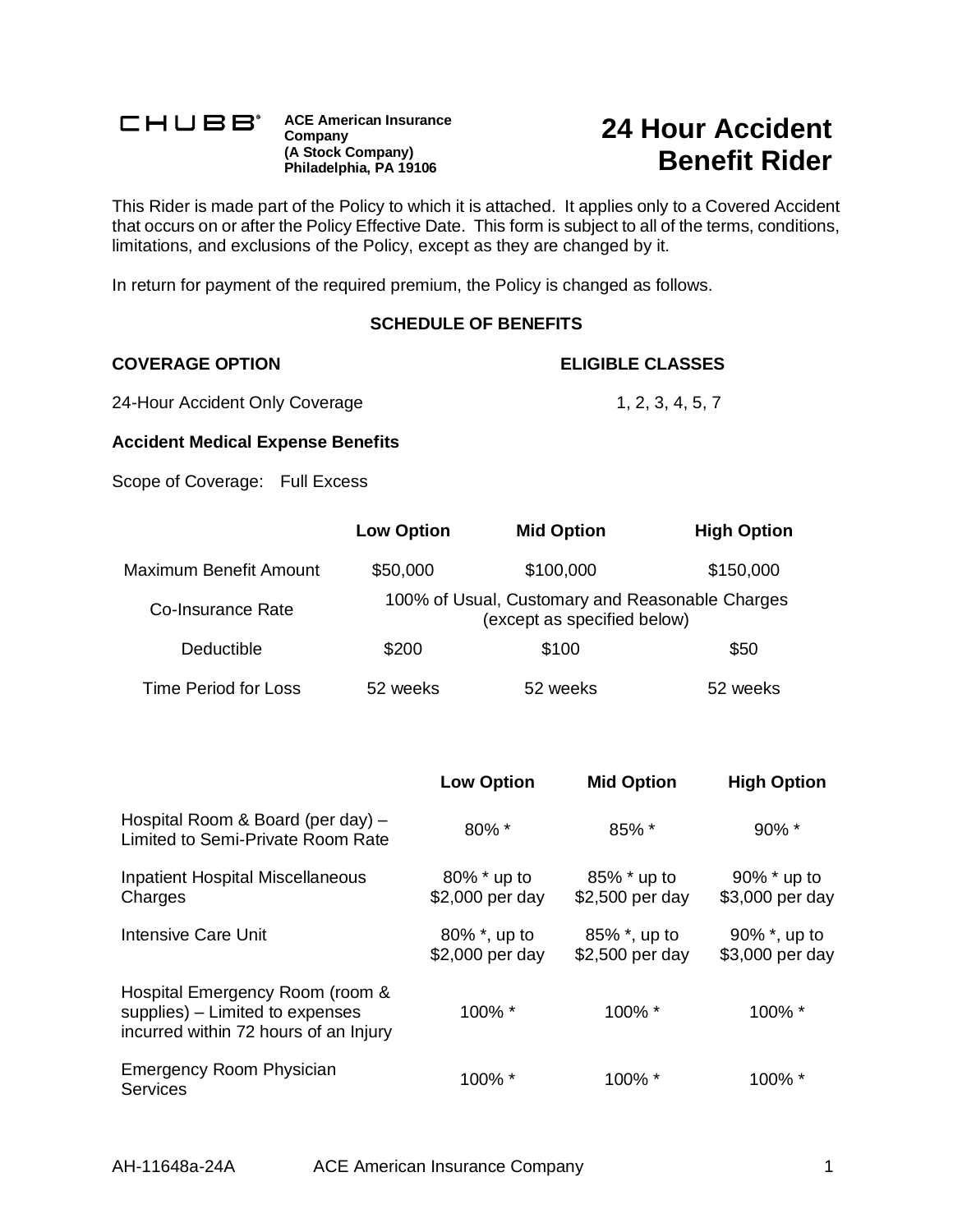|                                                                                                                                  | <b>Low Option</b>                                  | <b>Mid Option</b>                                  | <b>High Option</b>                                 |
|----------------------------------------------------------------------------------------------------------------------------------|----------------------------------------------------|----------------------------------------------------|----------------------------------------------------|
| Outpatient Surgical (Room &<br>Supplies)                                                                                         | 80% *, up to<br>\$2,000 per<br>Covered<br>Accident | 85% *, up to<br>\$3,000 per<br>Covered<br>Accident | 90% *, up to<br>\$5,000 per<br>Covered<br>Accident |
| Doctor's Non-Surgical Expenses -<br>excluding Physical Therapy,<br>including Consultation (when referred<br>by attending Doctor) | 80% *                                              | 85% *                                              | 90% *                                              |
| <b>Doctor's Surgical Expenses</b>                                                                                                | 80% *                                              | 85% *                                              | 90% *                                              |
| <b>Assistant Surgeon Expenses</b><br>(percentage of surgeon's allowance)                                                         | 80% *                                              | 85% *                                              | 90% *                                              |
| Anesthesiologist's Services<br>(percentage of surgeon's allowance)                                                               | 80% *                                              | 85% *                                              | 90% *                                              |
| Physiotherapy - For each treatment<br>when prescribed by a Doctor,<br>including related office visits.                           | 80% *, up to<br>\$500 per<br>Covered<br>Accident   | 85% *, up to<br>\$750 per<br>Covered<br>Accident   | 90% *, up to<br>\$1,000 per<br>Covered<br>Accident |
| X-Ray Examinations (includes<br>reading)                                                                                         | 80% *, up to<br>\$500 per<br>Covered<br>Accident   | 85% *, up to<br>\$750 per<br>Covered<br>Accident   | 90% *, up to<br>\$1,000 per<br>Covered<br>Accident |
| Diagnostic Imaging, MRI, Cat Scan<br><b>Expenses</b>                                                                             | 80% *                                              | 85% *                                              | 90% *                                              |
| <b>Laboratory Procedures</b>                                                                                                     | 80% *                                              | 85% *                                              | 90% *                                              |
| <b>Registered Nurse Services</b>                                                                                                 | 80% *                                              | 85% *                                              | 90% *                                              |
| Rehabilitative Braces and Appliances                                                                                             | 80% *                                              | 85% *                                              | 90% *                                              |
| Ambulance Expenses - Limited to<br>travel from site of Covered Accident<br>directly to Hospital.                                 | 100% *                                             | 100% *                                             | 100% *                                             |
| <b>Durable Medical Equipment</b>                                                                                                 | 80% *, up to<br>\$400                              | 85% *, up to<br>\$750                              | 90% * up to<br>\$1,000                             |
| Outpatient Prescription Drugs -<br>Injury only                                                                                   | 80% *                                              | 85% *                                              | 90% *                                              |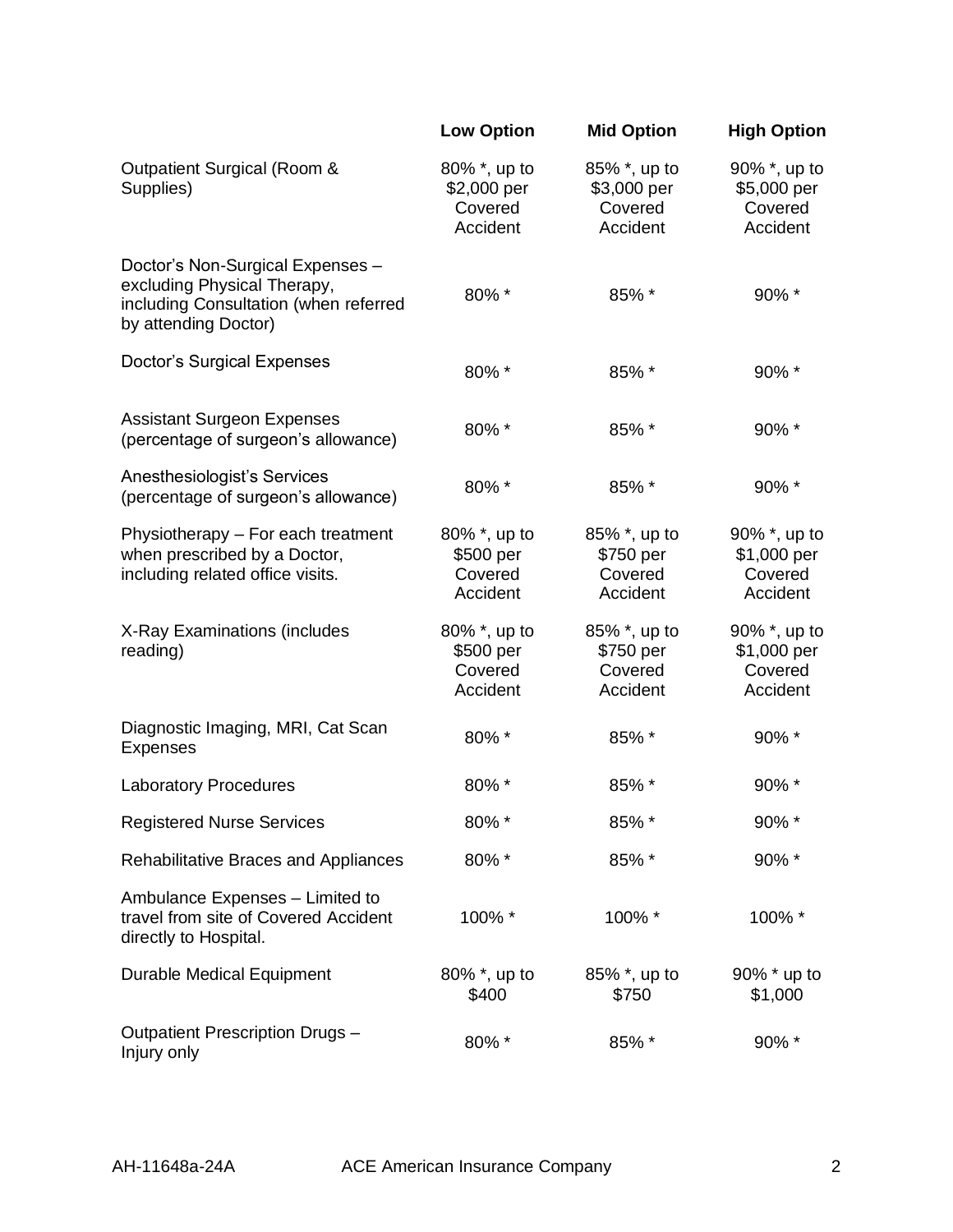|                                                                                                                                                        | <b>Low Option</b>                                  | <b>Mid Option</b>                                  | <b>High Option</b>                                 |
|--------------------------------------------------------------------------------------------------------------------------------------------------------|----------------------------------------------------|----------------------------------------------------|----------------------------------------------------|
| Dental Expenses - Injury to whole,<br>sound and natural teeth due to a<br>Covered Accident.                                                            | 80% *                                              | 85% *                                              | $90\%$ *                                           |
| Eyeglasses – Limited to the<br>replacement of broken eyeglass<br>frames or lenses resulting from a<br>Covered Accident requiring medical<br>treatment. | 100% *, up to<br>\$500                             | 100% *, up to<br>\$500                             | 100% *, up to<br>\$500                             |
| Aggravations or Re-Injury of an Injury<br>- Occurring prior to the Insured's<br><b>Effective Date of Coverage</b>                                      | \$500 Maximum<br>Benefit per<br><b>Policy Term</b> | \$500 Maximum<br>Benefit per<br><b>Policy Term</b> | \$500 Maximum<br>Benefit per<br><b>Policy Term</b> |

\*Percentage is based on Usual, Customary and Reasonable Charges incurred by the Insured Person. If the Insured is diagnosed with a concussion as a result of an injury received while participating in a Covered Activity, and the Insured is prohibited from participating in Interscholastic Sports as a result of the School's formal concussion protocol, benefits for the treatment of that concussion will be paid at 100% of the Usual, Customary and Reasonable charges with no deductible, subject to all other terms and conditions of the Plan.

### **Maximum Benefits**:

Injuries sustained as a result of riding in or on, entering or alighting from or being struck by a motor vehicle

| Any vehicle that is not specifically excluded: | \$25,000 per Covered Accident |
|------------------------------------------------|-------------------------------|
|------------------------------------------------|-------------------------------|

### **Accidental Death & Dismemberment Benefit:**

| \$10,000 |
|----------|
|          |

Time Period for Accident: 365 days from the date of a Covered Accident

| Covered Losses: | Accidental Death, Dismemberment, Loss of Sight, |
|-----------------|-------------------------------------------------|
|                 | Paralysis                                       |

### **Psychiatric/Psychological Counseling Benefit:**

Maximum Benefit Amount: \$5,000

### **Premium Rates:**

|                       | <b>High Option</b> | <b>Mid Option</b> | <b>Low Option</b> |
|-----------------------|--------------------|-------------------|-------------------|
| 24-Hour Accident Only | \$328              | \$276             | \$225             |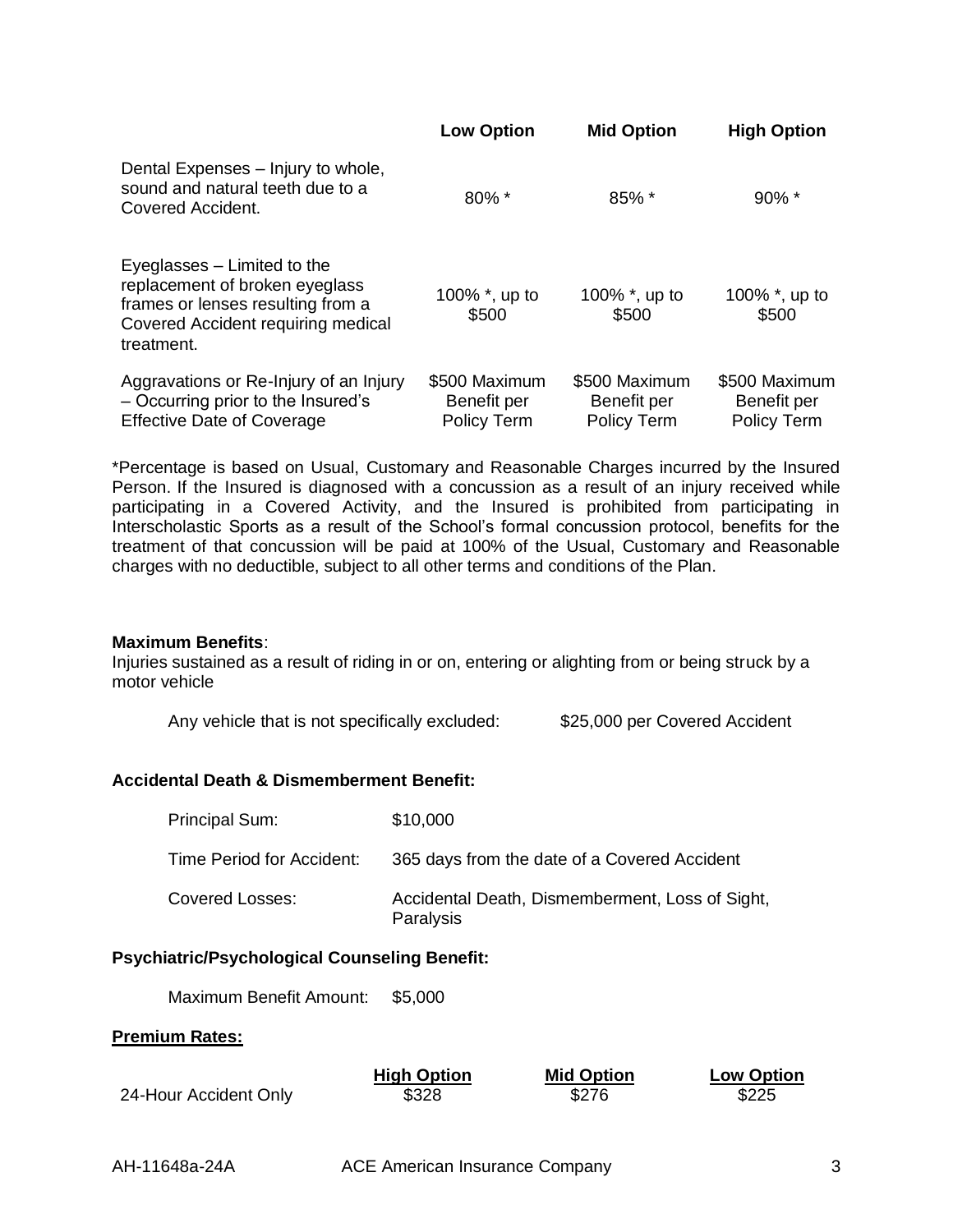### **COVERAGE DESCRIPTION**

Unless otherwise stated The Company will pay benefits for a covered loss only once, even if coverage may be provided under more than one Coverage.

### **24-HOUR ACCIDENT ONLY COVERAGE**

Effective Term: This coverage will begin with respect to a Covered Person on: (1) the date described in the applicable provision titled When Coverage Begins (in the section titled INDIVIDUAL INSURING PROVISIONS) It ends on the Coverage Expiration Date.

Coverage Expiration Date: The date described in the applicable provision titled When Coverage Ends in the section titled INDIVIDUAL INSURING PROVISIONS or at 12:01 A.M. on the date school begins regularly scheduled classes for the next School Year, whichever is earlier. Coverage will be extended beyond the closing date of regular classes to the closing date of academic summer classes, if applicable.

Description of Hazards: The hazards against which insurance is provided while the Policy and this Coverage are in force are Injuries occurring to the Covered Person anywhere in the world, 24 hours a day excluding practice or play of interscholastic tackle football.

### **DESCRIPTION OF BENEFITS**

### **Accident Medical Expense Benefit**

When Benefits are Payable: The Company will pay benefits for those Covered Expenses incurred by the Insured Person for Injury while insured under the Policy and in accordance with the COVERAGE DESCRIPTION to which this benefit applies, provided the first such Covered Expense is incurred within 120 days after the date of the Accident.

Covered Expenses must be incurred within 52 weeks after the date of the first Treatment for the Injury, or within 104 weeks in the event an Injury requires the removal of surgical pins, continued Treatment of serious burns or Treatment of non-union or mal-union of a fracture. A Covered Expense will be deemed to have been incurred when the service, supply or Treatment to which it relates is provided.

Amount of Benefits Payable: The amount of the benefit payable will be the eligible Covered Expenses incurred in excess of the Deductible Amount (if any) shown on the *Schedule of Benefits*, subject to:

- 1. any coinsurance rate applicable to such Covered Expense;
- 2. any maximum amount payable for a specific Covered Expense; and
- 3. any Maximum Benefit amount payable for all such Covered Expenses.

These amounts, if applicable, are as shown on the *Schedule of Benefits*.

Payment of this benefit is subject to all other terms and conditions of the Policy.

**Covered Expenses:** Covered Expenses will be limited to the Usual, Customary and Reasonable Charges incurred by the Insured Person for Medically Necessary care and Treatment, including:

1. Room and Board: a) daily semi-private room rate when confined in a Hospital as an Inpatient; and b) general nursing care provided and charged for by the Hospital. In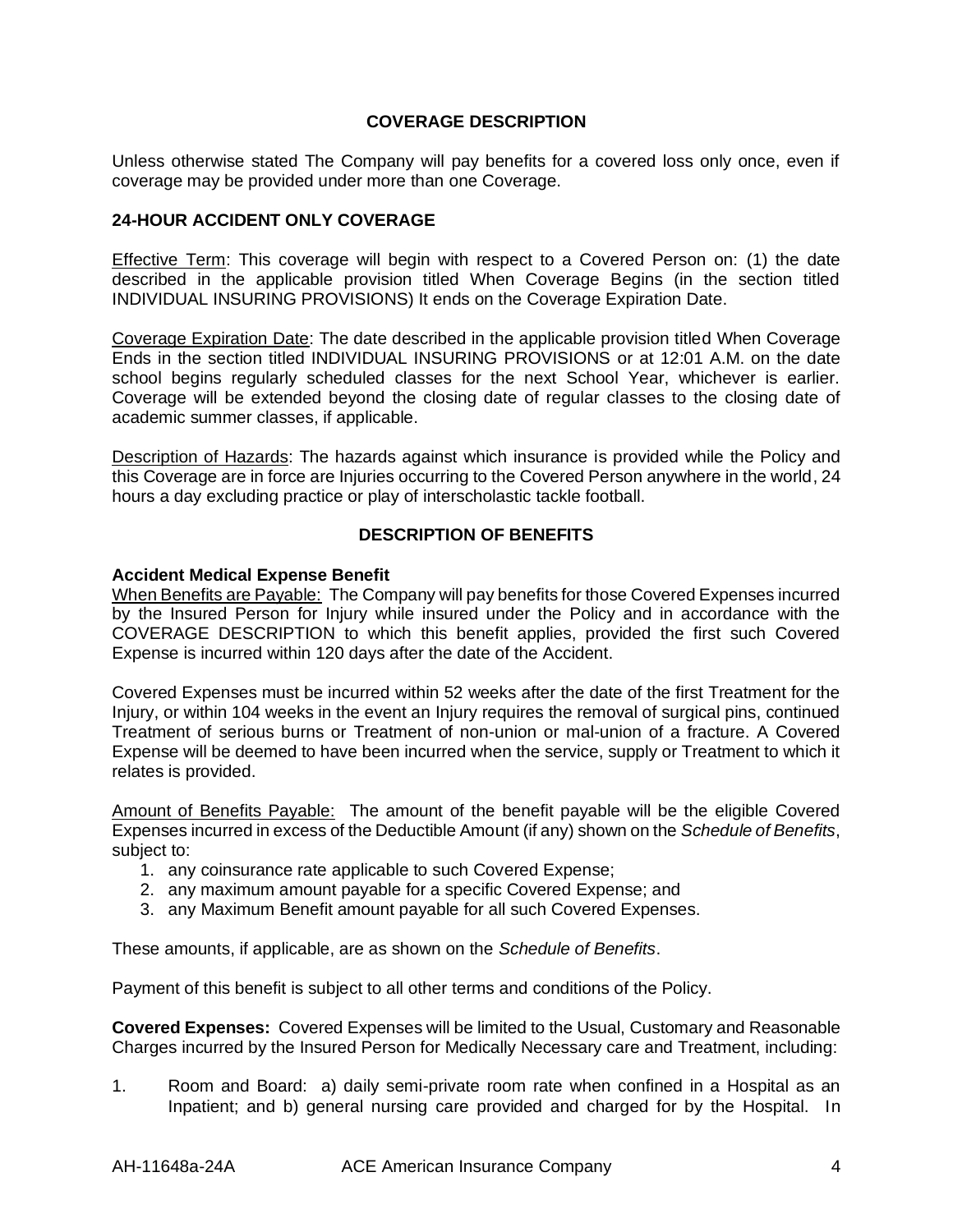computing the number of days payable under this benefit, the date of admission will be counted, but not the date of discharge.

- 2. Intensive Care Unit.<br>3. Hospital Miscellanee
- Hospital Miscellaneous services and supplies: a) while confined in a Hospital as an Inpatient; or b) as a precondition for being confined in a Hospital as an Inpatient. Eligible services and supplies include: the cost of an operating room; laboratory tests; X-ray examinations (not treatment); anesthesia; drugs (excluding take home drugs) or medicines; therapeutic services; and supplies.
- 4. Inpatient Physiotherapy.
- 5. Inpatient Surgery: Physician's services for Inpatient surgery. If an Injury requires multiple surgical procedures through the same incision, benefits will be paid as follows:
	- a) for the first procedure, the Usual, Customary and Reasonable Charges incurred, subject to benefit option shown in the *Schedule of Benefits*.
	- b) for the second procedure, 50% of the Usual, Customary and Reasonable Charges incurred, subject to the benefit option shown in the *Schedule of Benefits*.
	- c) for the third or more procedure, 25% of the Usual, Customary and Reasonable Charges incurred, subject to the benefit option shown in the *Schedule of Benefits*. If multiple surgical procedures are performed during the same operative session, but through different incisions, The Company will pay the Usual, Customary and Reasonable Charges incurred as shown in the *Schedule of Benefits*. Covered Expenses for surgery will be paid under this Inpatient surgery benefit or under the outpatient surgery benefit, but not both.
- 6. Inpatient Anesthesiologist Services in connection with Inpatient surgery.
- 7. Inpatient Registered Nurse's Services: a) private duty nursing care only; b) while confined in a Hospital as an Inpatient; c) ordered by a licensed Physician; and d) a Medical Necessity. General nursing care provided by the Hospital is not covered under this benefit.
- 8. Inpatient Physicians' Visits: when confined in a Hospital as an Inpatient, eligible services are limited to one visit per day. Benefits do not apply when related to surgery. Covered Expenses for Physicians' visits will be paid under this Inpatient Physicians' visits benefit, or under the outpatient Physicians' visits benefit, but not both on the same day.
- 9. Outpatient Surgery: Physician's services for outpatient surgery. If an Injury requires multiple surgical procedures through the same incision, benefits will be paid as follows:
	- a) for the first procedure, the Usual, Customary and Reasonable Charges incurred, subject to benefit option shown in the *Schedule of Benefits*.
	- b) for the second procedure, 50% of the Usual, Customary and Reasonable Charges incurred, subject to the benefit option shown in the *Schedule of Benefits*.
	- c) for the third or more procedure, 25% of the Usual, Customary and Reasonable Charges incurred, subject to the benefit option shown in the *Schedule of Benefits*. If multiple surgical procedures are performed during the same operative session, but through different incisions, The Company will pay the Usual, Customary and Reasonable Charges incurred as shown in the *Schedule of Benefits*. Covered Expenses for surgery
- will be paid under this Outpatient surgery benefit or under the Inpatient surgery benefit, but not both. 10. Scheduled Outpatient Surgery Miscellaneous in connection with scheduled outpatient
- surgery. Eligible services and supplies include: the cost of the operating room; anesthesia; drugs or medicines; therapeutic services; and supplies, for such surgery performed in a Hospital, an outpatient Surgical Facility, or Physician's office. Nonscheduled surgery is not covered under this benefit.
- 11. Outpatient Anesthesiologist Services in connection with scheduled outpatient surgery.
- 12. Outpatient Physician's Visits: Eligible services are limited to one visit per day. Benefits do not apply when related to surgery or physiotherapy.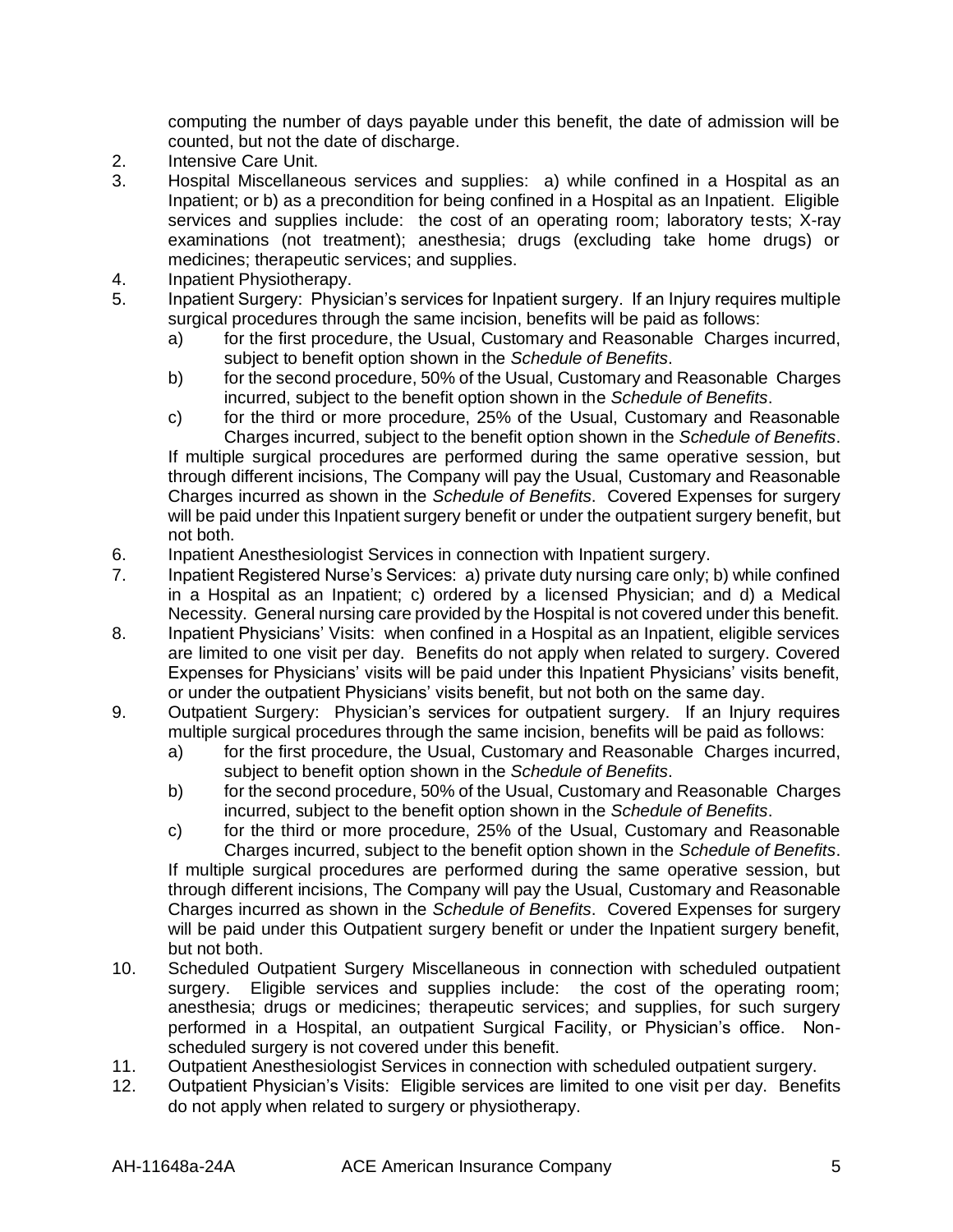- 13. Outpatient Physiotherapy: Service must be prescribed by a licensed Physician and such prescription is for a stated number of visits.
- 14. Hospital Emergency Room: use of the emergency room and supplies.
- 15. Outpatient Diagnostic X-ray Services: separate maximums apply to positive and negative X-rays. Diagnostic X-rays are only those procedures identified in Physicians' Current Procedural Terminology (CPT) as codes 70000 – 79999 inclusive.
- 16. Outpatient Laboratory Procedures: laboratory procedures are only those procedures identified in Physicians' Current Procedural Terminology (CPT) as codes 80000 – 89999 inclusive.
- 17. Outpatient Test and Procedures: diagnostic services and medical procedures when performed by a Physician excluding Physician's visits; physiotherapy, X-rays; and laboratory procedures.
- 18. Outpatient Prescription Drugs.
- 19. Professional Ground Ambulance Services: From the site of Covered Accident directly to the Hospital.
- 20. Outpatient Braces and Appliances: a) when prescribed by a Physician; and b) a written prescription accompanies the claim when submitted. Replacement braces and appliances are not covered. Braces and appliances include durable, medical equipment, which is equipment, that: a) is primarily and customarily used to serve a medical purpose; b) can withstand repeated use; and c) generally is not useful to the person in the absence of Injury. No benefits will be paid for rental charges in excess of purchase price.
- 21. Inpatient and outpatient Consultant Physician Services: when requested and approved by the attending Physician.
- 22. Dental Treatment: a) when performed by a Physician and b) made necessary by Injury to sound, natural teeth.
- 23. Other Expense: if applicable and as noted on the *Schedule of Benefits*.
- 24. Expense for Treatment of the aggravation or re-injury of an Injury that occurred prior to the Insured's Effective Date of Coverage.
- 25. Repair or replacement of broken eyeglasses, frames or lenses as a result of a Covered Accident for which the Covered Person received Medically Necessary Treatment or Services.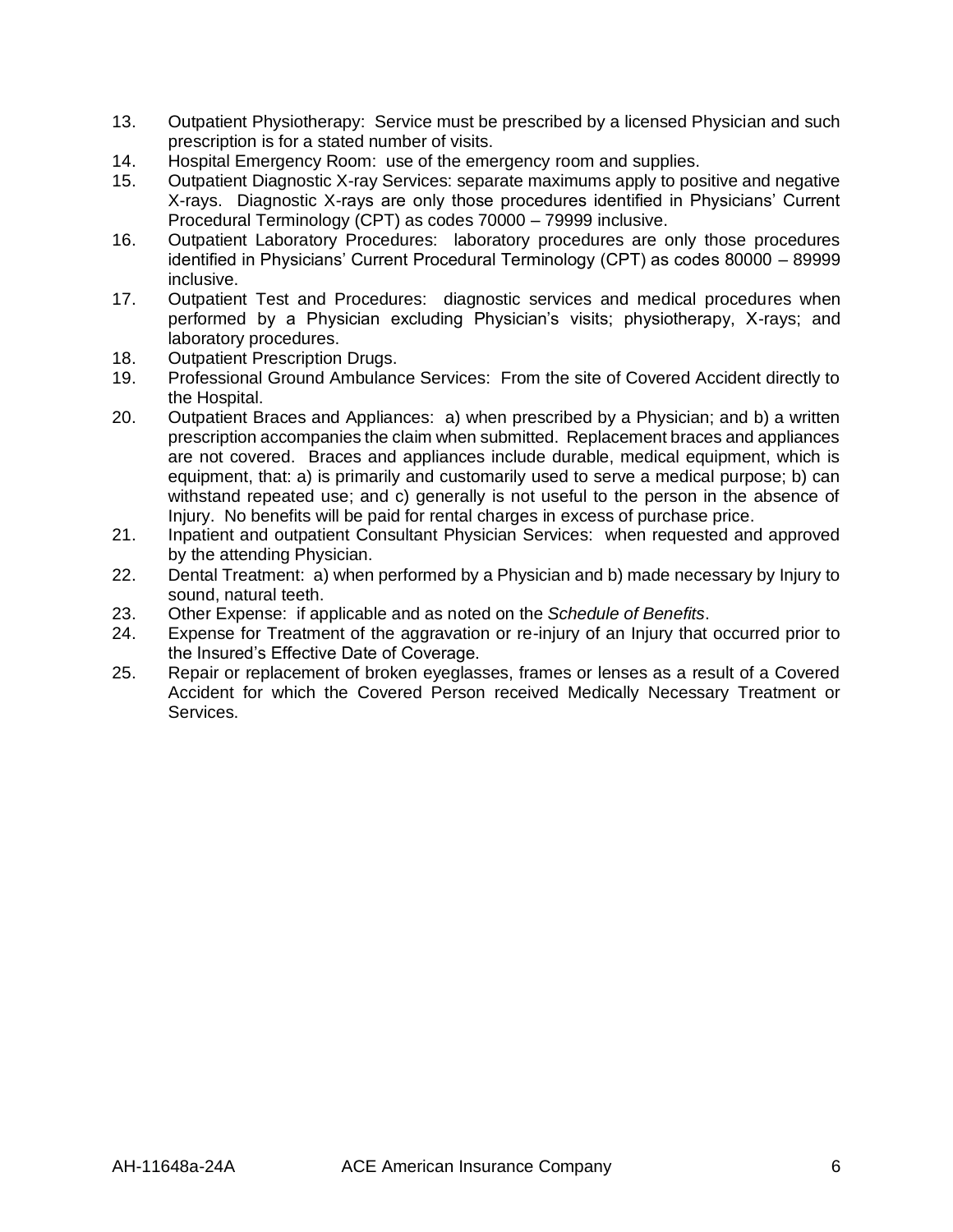# **Accidental Death, Dismemberment, or Paralysis; and Loss of Sight Benefit**

When Benefits Are Payable: If an Injury to an Insured Person results in any of the following losses within 365 days of an Accident, in accordance with the COVERAGE DESCRIPTION to which this benefit applies, The Company will pay the Benefit Amount shown opposite such loss in the Table of Benefits. The Principal Sum is shown on the *Schedule of Benefits*. If the Insured Person sustains more than one such loss as a result of any one Accident, The Company will pay only the one largest amount to which the Insured Person is entitled.

### Table of Benefits

| <b>Covered Loss</b>                                                                   | <b>Benefit Amount</b>     |
|---------------------------------------------------------------------------------------|---------------------------|
|                                                                                       |                           |
|                                                                                       | 500% of the Principal Sum |
|                                                                                       | 500% of the Principal Sum |
|                                                                                       | 500% of the Principal Sum |
|                                                                                       | 500% of the Principal Sum |
|                                                                                       |                           |
|                                                                                       |                           |
|                                                                                       |                           |
| Quadriplegia (total Paralysis of both upper and lower limbs)500% of the Principal Sum |                           |
| Hemiplegia (total Paralysis of upper and lower limbs                                  |                           |
|                                                                                       |                           |
|                                                                                       | 250% of the Principal Sum |
|                                                                                       |                           |
|                                                                                       |                           |

"Loss of hand or foot" means complete Severance through or above the wrist or ankle joint. "Loss of Entire Sight" means the total, permanent loss of sight of the eye. The loss of sight must be unrecoverable by natural, surgical or artificial means.

"Severance" means the complete separation and dismemberment of the part from the body.

"Paralysis" means the loss of use, without Severance, of a limb. This loss must be determined by a Physician to be complete and not reversible.

This benefit will be payable in addition to any other benefit payable under the Policy, subject to all the terms and conditions of the Policy.

### **Psychiatric/Psychological Counseling Benefit**

The Company will pay the Psychiatric/Psychological Counseling Benefit when the following conditions have been met:

- 1. An Insured Person sustains a Covered Loss (other than Loss of Life) listed in the Table of Benefits above; and
- 2. The Accidental Death, Dismemberment or Paralysis; and Loss of Sight, Benefit is payable for that loss; and
- 3. An Insured Person requires Psychiatric or Psychological Counseling as a result of such Loss; and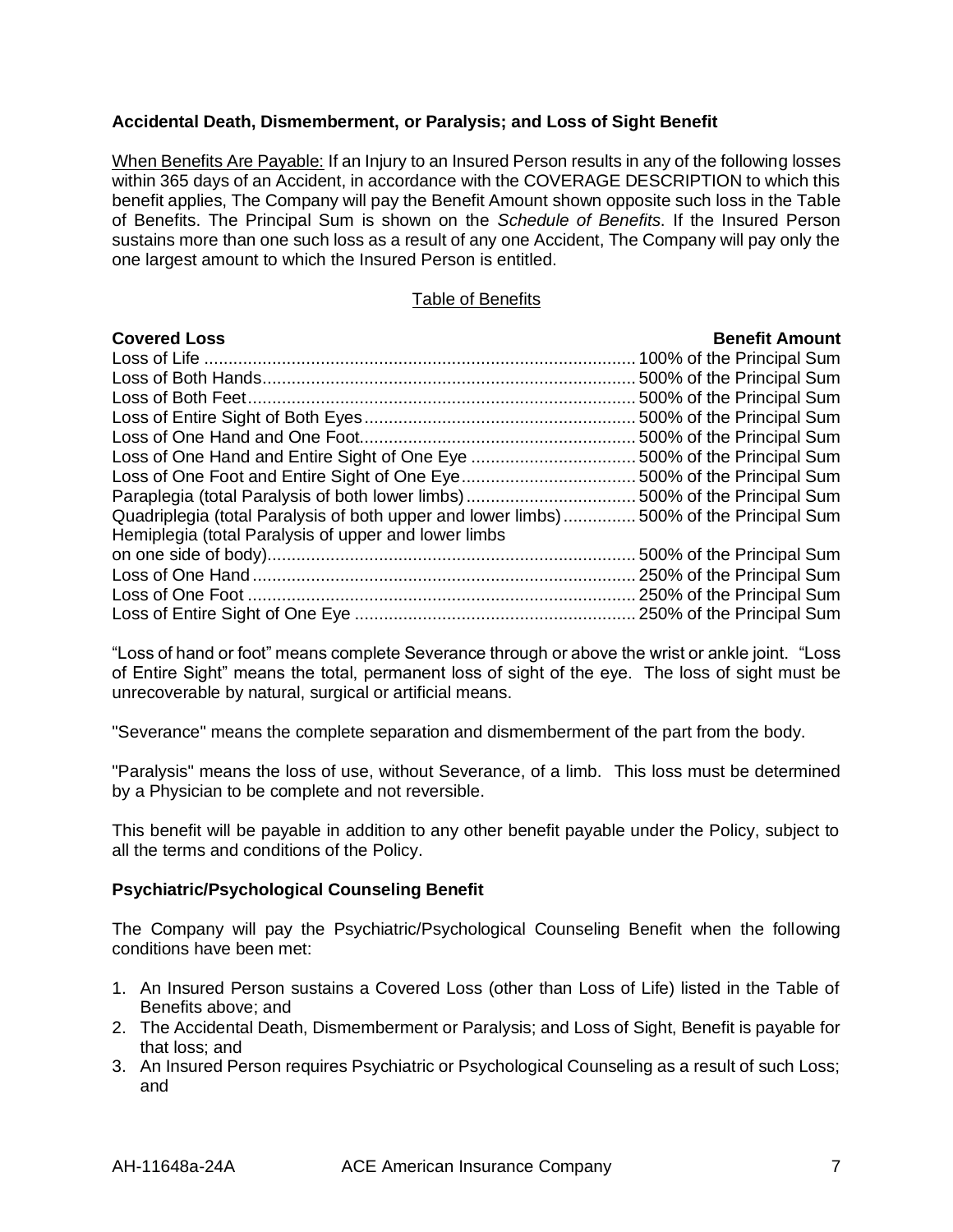4. Such Counseling is provided by a licensed Psychiatrist or Psychologist who is a person other than the Insured Person or a member of the Insured Person's immediate family.

The benefit payable shall be the actual Usual, Customary and Reasonable Charges incurred by the Insured Person for Medically Necessary Psychiatric or Psychological Counseling up to the Maximum Benefit Amount shown in the *Schedule of Benefits*. Benefits payable under this part shall be paid to the Insured Person.

This form ends at the same time as the Policy to which it is attached. It is subject to all of the terms, limitations and conditions of the Policy, except as they are changed by it.

Signed for ACE American Insurance Company in Philadelphia, Pennsylvania.

.<br>JOHN J. LUPICA, President

PUMICA ROLLINS, Secretary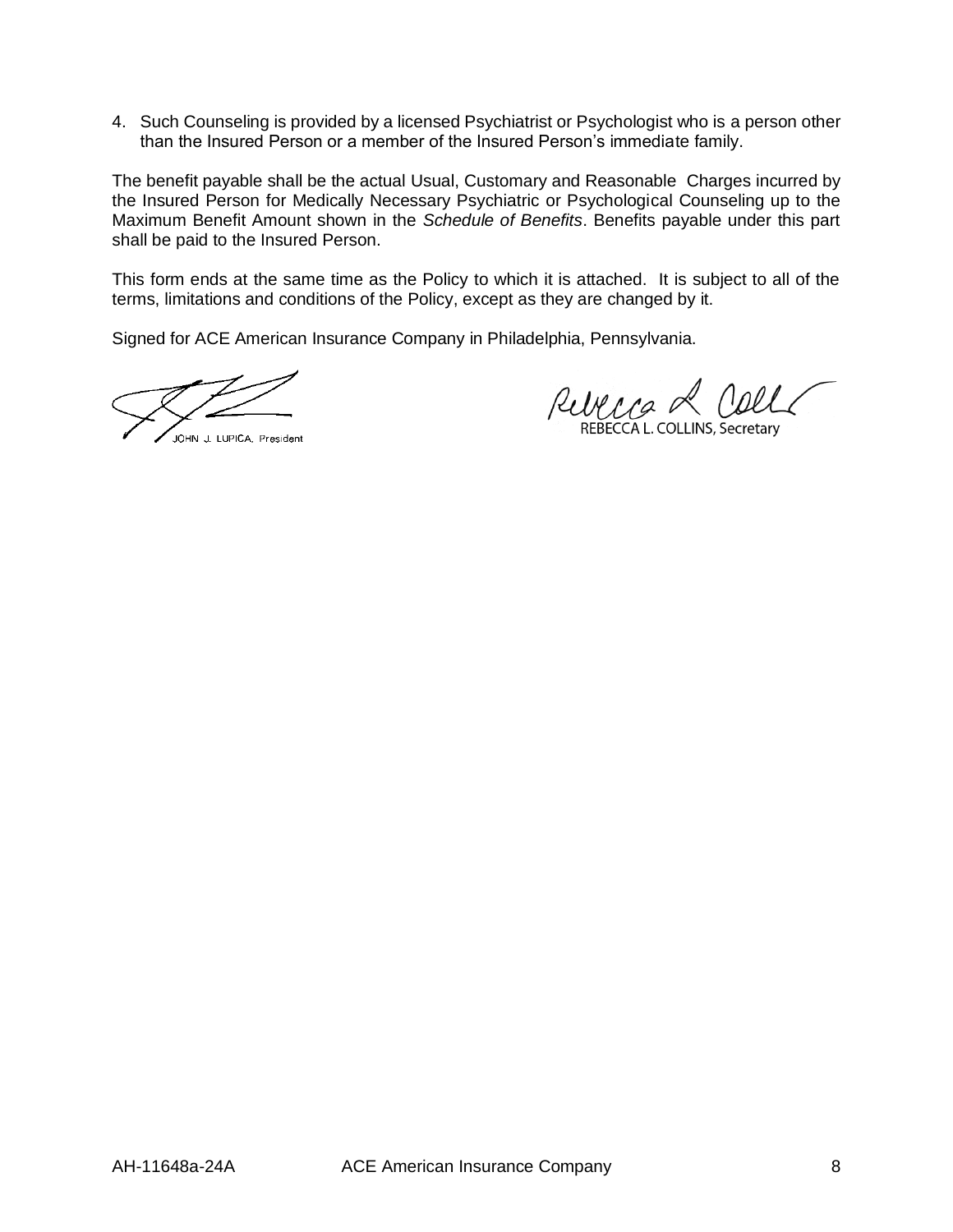# **CHUBB**®

**ACE American Insurance Company (A Stock Company) Philadelphia, PA 19106**

# **24 Hour Accident and Sickness Benefit Rider**

This Rider is made part of the Policy to which it is attached. It applies only to a Covered Accident that occurs and Covered Sickness that commences on or after the Policy Effective Date. This form is subject to all of the terms, conditions, limitations, and exclusions of the Policy, except as they are changed by it.

In return for payment of the required premium, the Policy is changed as follows.

# **SCHEDULE OF BENEFITS**

# **COVERAGE OPTION ELIGIBLE CLASSES**

24-Hour Accident & Sickness Coverage 1, 2, 3, 4, 5, 7

### **Premium Rates**:

| <b>First Payment</b> | <b>BiMonthly</b> |
|----------------------|------------------|
| \$208                | \$388            |

The Initial payment covers the remainder of the month in which the Insured enrolls and the month following the month of enrollment. Subsequent payments cover two consecutive months at a time. All premiums received by The Company will be considered fully earned and non-refundable.

# **Medical Expense Benefit – Accident & Sickness**

expenses incurred within 72 hours of Injury

| Scope of Coverage:<br><b>Full Excess</b>                                           |                               |       |
|------------------------------------------------------------------------------------|-------------------------------|-------|
| Maximum Benefit Amount:<br>\$200,000<br>Per Accident:<br>Per Sickness:<br>\$50,000 |                               |       |
| Deductible (per Occurrence): \$50                                                  |                               |       |
|                                                                                    | <b>Covered Expenses:</b>      |       |
| Hospital Room & Board: Semi-Private Room                                           |                               | 80% * |
| <b>Inpatient Hospital Miscellaneous Expenses</b>                                   | 80% *, up to \$4,000 per day. |       |
| <b>Intensive Care Unit</b>                                                         |                               | 80% * |
| Hospital Emergency Room (Room & Supplies) – Limited to                             | 100% *                        |       |

Emergency Room Physician Services 100% \*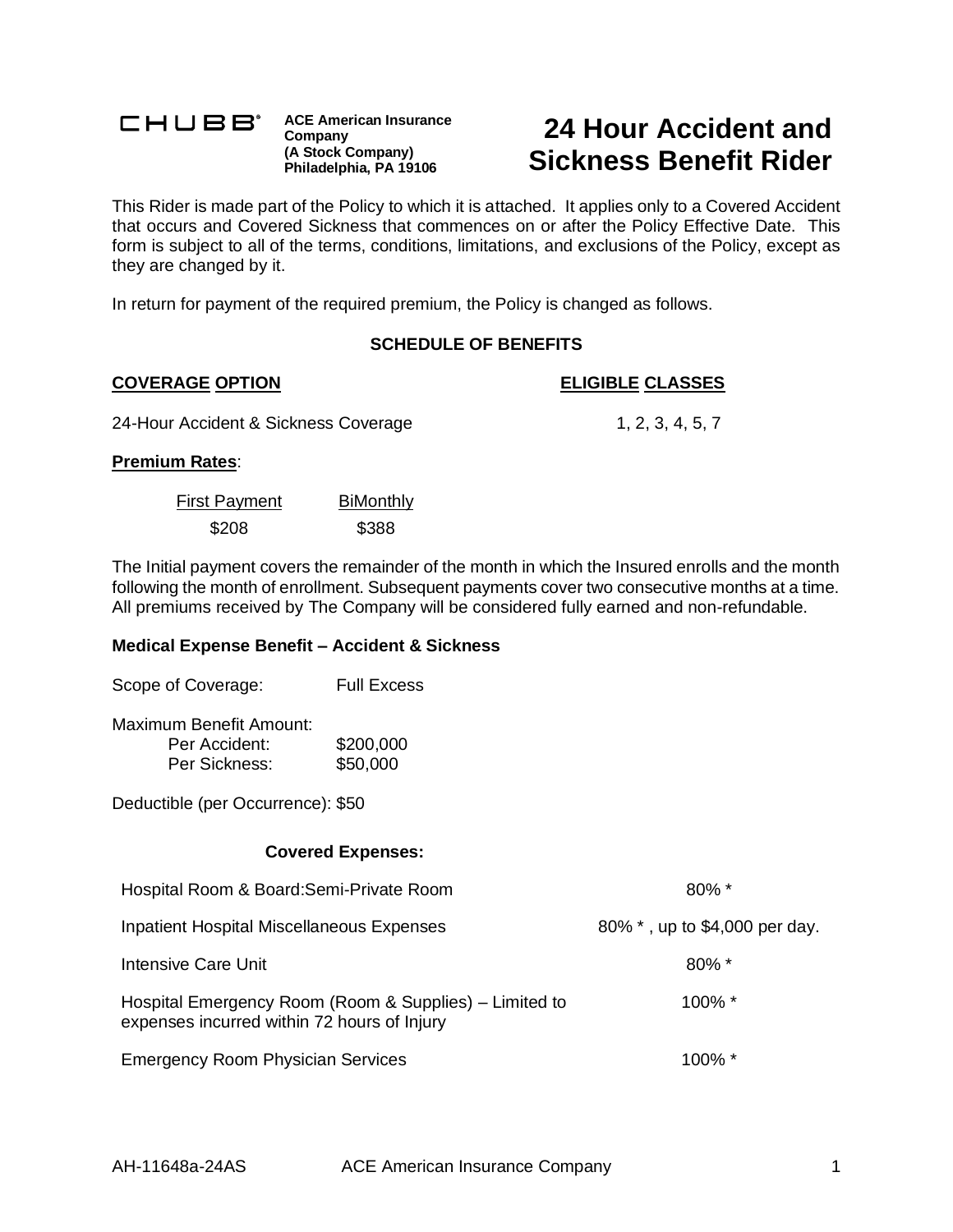# **Covered Expenses:**

| <b>Outpatient Surgical Room &amp; Supplies</b>                                                                                                   | 80% *, up to \$4,000 per<br><b>Covered Accident or Sickness.</b> |
|--------------------------------------------------------------------------------------------------------------------------------------------------|------------------------------------------------------------------|
| Doctor's Non-surgical Expenses (excluding Physical<br>Therapy, including Consultation, when referred by<br>attending Doctor)                     | $80\%$ $*$ .                                                     |
| <b>Doctor's Surgical Expenses</b>                                                                                                                | 80% *                                                            |
| Assistant Surgeon Expenses (percentage of surgeon's<br>allowance)                                                                                | 80% *                                                            |
| Anesthesiologist Expenses                                                                                                                        | 80% *                                                            |
| Physiotherapy Expenses – For each treatment when<br>prescribed by a Doctor, including related office visits.                                     | 80% *, up to \$2,000 per<br><b>Covered Accident or Sickness</b>  |
| X-Ray Examinations (includes reading)                                                                                                            | 80% *                                                            |
| Diagnostic Imaging, MRI, CAT Scan                                                                                                                | 80% *                                                            |
| <b>Laboratory Procedures</b>                                                                                                                     | 80% *                                                            |
| <b>Registered Nurse Services</b>                                                                                                                 | 80% *                                                            |
| <b>Rehabilitative Braces</b>                                                                                                                     | 80% *                                                            |
| <b>Durable Medical Equipment</b>                                                                                                                 | 80% *                                                            |
| Outpatient Prescription Drugs - Injury only                                                                                                      | 80% *                                                            |
| Ambulance (from site of covered loss directly to Hospital)                                                                                       | 100% *                                                           |
| Dental Expenses - Injury to whole, sound and natural teeth<br>due to a Covered Accident.                                                         | 80% *                                                            |
| Eyeglasses - Limited to the replacement of broken<br>eyeglass frames or lenses resulting from a Covered<br>Accident requiring medical treatment. | 80% *                                                            |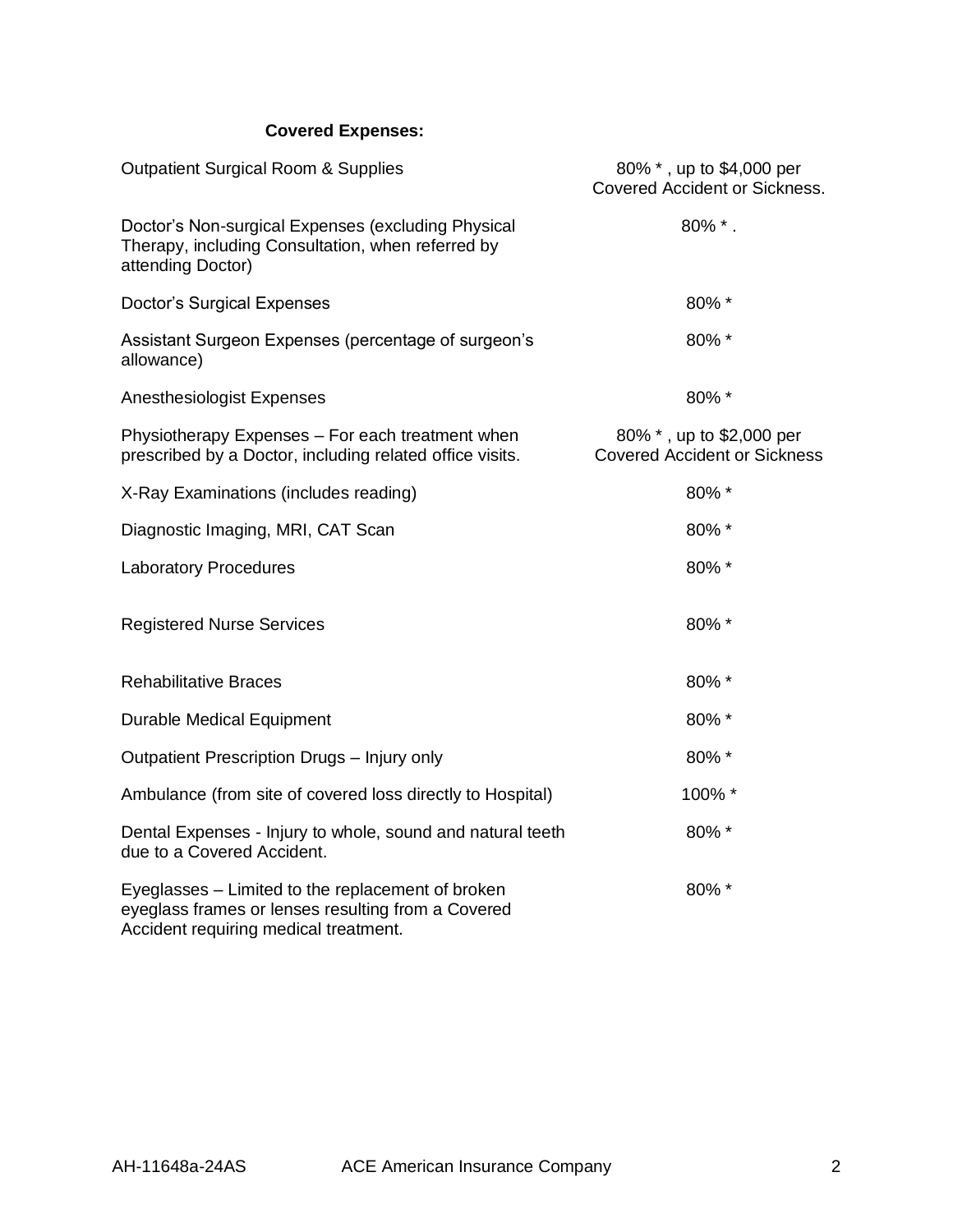### **Maximum Benefits**:

Injuries sustained as a result of riding in or on, entering or alighting from or being struck by a motor vehicle

| Any vehicle that is not |                               |
|-------------------------|-------------------------------|
| specifically excluded:  | \$25,000 per Covered Accident |

### **Accidental Death, Dismemberment or Paralysis, and Accidental Loss of Sight Benefit**

| Principal Sum:        | \$10,000                                        |
|-----------------------|-------------------------------------------------|
| Time Period for Loss: | 365 days from the date of a Covered Accident    |
| Covered Losses:       | Accidental Death, Dismemberment, Loss of Sight, |
|                       | Paralysis                                       |

### **Psychiatric/Psychological Counseling Benefit**

Maximum Benefit Amount per Occurrence: \$5,000

### **ADDITIONAL BENEFITS:**

### **Medical Evacuation Benefit**

Maximum Benefit Amount: \$10,000

### **Remains Repatriation Benefit**

Maximum Benefit Amount:<br>Coinsurance 100% of

Coinsurance 100% of the Usual, Customary and Reasonable Charges

> 100% of the Usual, Customary and Reasonable Charges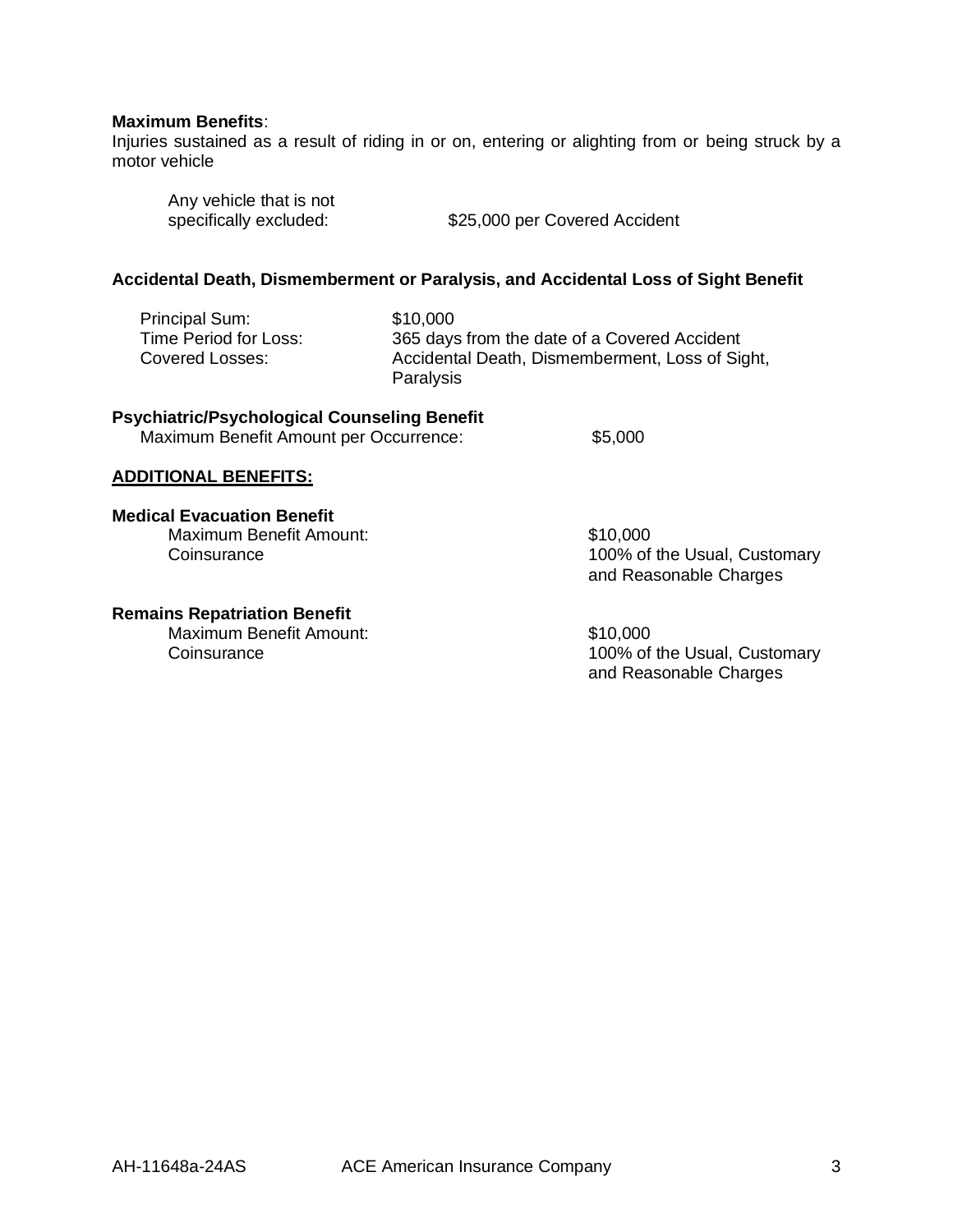### **DEFINITIONS**

**Sickness** means an illness, disease or condition that causes a loss for which an Insured incurs medical expenses while covered under this Policy. All related conditions and recurrent symptoms of the same or similar condition will be considered one Sickness.

# **COVERAGE DESCRIPTION**

Unless otherwise stated The Company will pay benefits for a covered loss only once, even if coverage may be provided under more than one Coverage.

### **24-HOUR ACCIDENT AND SICKNESS COVERAGE**

Effective Term: This coverage will begin with respect to a Covered Person on: (1) the date described in the applicable provision titled When Coverage Begins (in the section titled INDIVIDUAL INSURING PROVISIONS) It ends on the Coverage Expiration Date.

Coverage Expiration Date: The date described in the applicable provision titled When Coverage Ends in the section titled INDIVIDUAL INSURING PROVISIONS.

Description of Hazards: The hazards against which insurance is provided while the Policy and this Coverage are in force are Injuries occurring or Sickness commencing to the Covered Person anywhere in the world, 24 hours a day excluding practice or play of interscholastic tackle football. All Covered Expenses incurred as a result of the same or related cause (including any complications) will be considered as resulting from one Injury or Sickness.

# **DESCRIPTION OF BENEFITS**

### **Medical Expense Benefit – Accident and Sickness**

When Benefits are Payable: The Company will pay benefits for those Covered Expenses incurred by the Insured Person for Injury or Sickness while insured under the Policy and in accordance with the COVERAGE DESCRIPTION to which this benefit applies, provided the first such Covered Expense is incurred within 120 days after the date of the Accident or Sickness first begins.

Covered Expenses must be incurred within 52 weeks after the date of the first Treatment for the Injury or Sickness. A Covered Expense will be deemed to have been incurred when the service, supply or Treatment to which it relates is provided.

Amount of Benefits Payable: The amount of the benefit payable will be the eligible Covered Expenses incurred in excess of the Deductible Amount (if any) shown on the *Schedule of Benefits*, subject to:

- 1. any coinsurance rate applicable to such Covered Expense;
- 2. any maximum amount payable for a specific Covered Expense; and
- 3. any Maximum Benefit amount payable for all such Covered Expenses.

These amounts, if applicable, are as shown on the *Schedule of Benefits*.

Payment of this benefit is subject to all other terms and conditions of the Policy.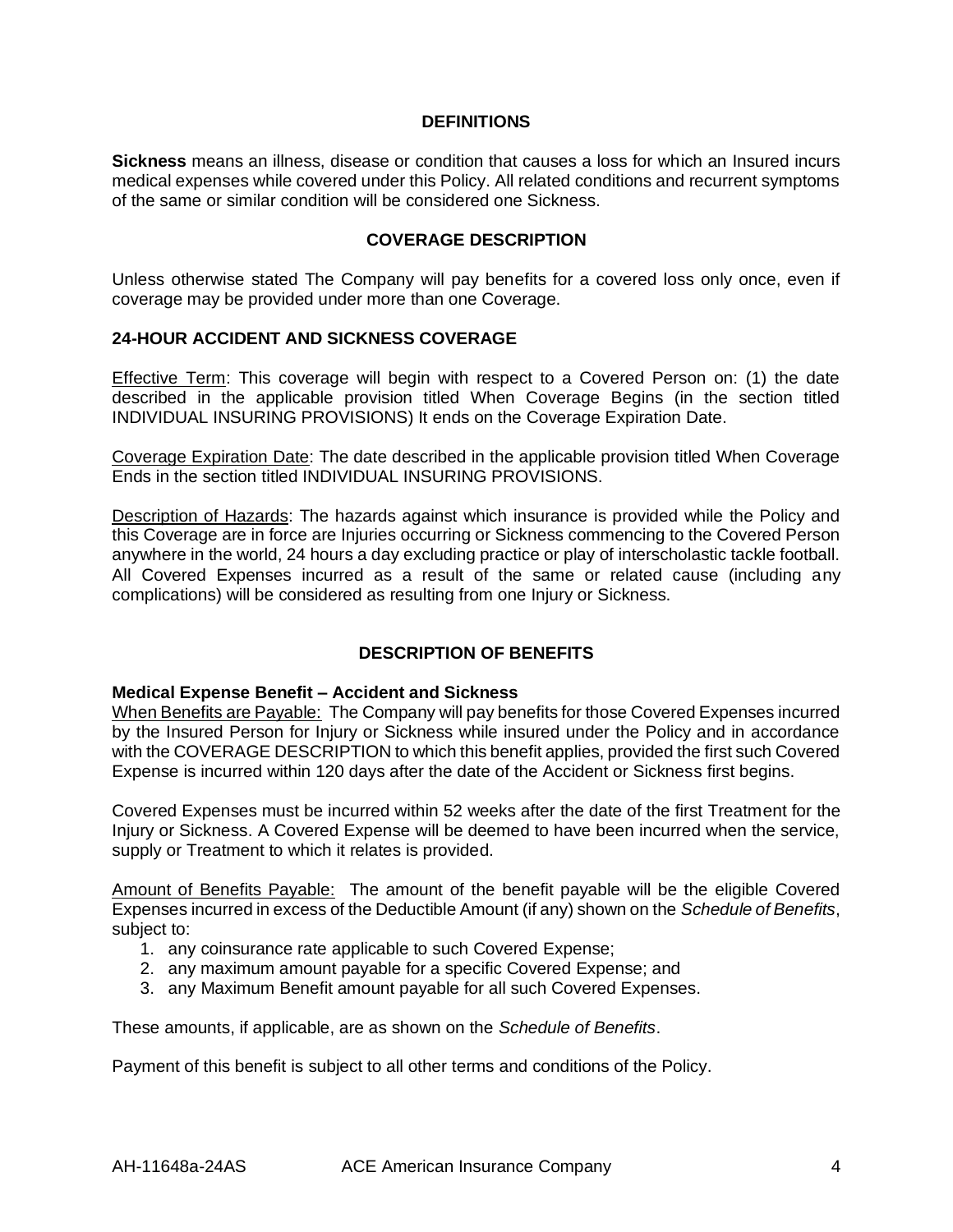**Covered Expenses:** Covered Expenses will be limited to the Usual, Customary and Reasonable Charges incurred by the Insured Person for Medically Necessary care and Treatment, including:

- 1. Room and Board: a) daily semi-private room rate when confined in a Hospital as an Inpatient; and b) general nursing care provided and charged for by the Hospital. In computing the number of days payable under this benefit, the date of admission will be counted, but not the date of discharge.
- 2. Intensive Care Unit.
- 3. Hospital Miscellaneous services and supplies: a) while confined in a Hospital as an Inpatient; or b) as a precondition for being confined in a Hospital as an Inpatient. Eligible services and supplies include: the cost of an operating room; laboratory tests; X-ray examinations (not treatment); anesthesia; drugs (excluding take home drugs) or medicines; therapeutic services; and supplies.
- 4. Inpatient Physiotherapy.
- 5. Inpatient Surgery: Physician's services for Inpatient surgery. If an Injury requires multiple surgical procedures through the same incision, benefits will be paid as follows:
	- a) for the first procedure, the Usual, Customary and Reasonable Charges incurred, subject to benefit option shown in the *Schedule of Benefits*.
	- b) for the second procedure, 50% of the Usual, Customary and Reasonable Charges incurred, subject to the benefit option shown in the *Schedule of Benefits*.
	- c) for the third or more procedure, 25% of the Usual, Customary and Reasonable Charges incurred, subject to the benefit option shown in the *Schedule of Benefits*. If multiple surgical procedures are performed during the same operative session, but through different incisions, The Company will pay the Usual, Customary and Reasonable Charges incurred as shown in the *Schedule of Benefits*. Covered Expenses for surgery will be paid under this Inpatient surgery benefit or under the outpatient surgery benefit, but not both.
- 6. Inpatient Anesthesiologist Services in connection with Inpatient surgery.
- 7. Inpatient Registered Nurse's Services: a) private duty nursing care only; b) while confined in a Hospital as an Inpatient; c) ordered by a licensed Physician; and d) a Medical Necessity. General nursing care provided by the Hospital is not covered under this benefit.
- 8. Inpatient Physicians' Visits: when confined in a Hospital as an Inpatient, eligible services are limited to one visit per day. Benefits do not apply when related to surgery. Covered Expenses for Physicians' visits will be paid under this Inpatient Physicians' visits benefit, or under the outpatient Physicians' visits benefit, but not both on the same day.
- 9. Inpatient Psychotherapy.
- 10. Outpatient Surgery: Physician's services for outpatient surgery. If an Injury requires multiple surgical procedures through the same incision, benefits will be paid as follows:
	- a) for the first procedure, the Usual, Customary and Reasonable Charges incurred, subject to benefit option shown in the *Schedule of Benefits*.
	- b) for the second procedure, 50% of the Usual, Customary and Reasonable Charges incurred, subject to the benefit option shown in the *Schedule of Benefits*.
	- c) for the third or more procedure, 25% of the Usual, Customary and Reasonable Charges incurred, subject to the benefit option shown in the *Schedule of Benefits*. If multiple surgical procedures are performed during the same operative session, but through different incisions, The Company will pay the Usual, Customary and Reasonable Charges incurred as shown in the *Schedule of Benefits*. Covered Expenses for surgery will be paid under this Outpatient surgery benefit or under the Inpatient surgery benefit, but not both.
- 11. Scheduled Outpatient Surgery Miscellaneous in connection with scheduled outpatient surgery. Eligible services and supplies include: the cost of the operating room;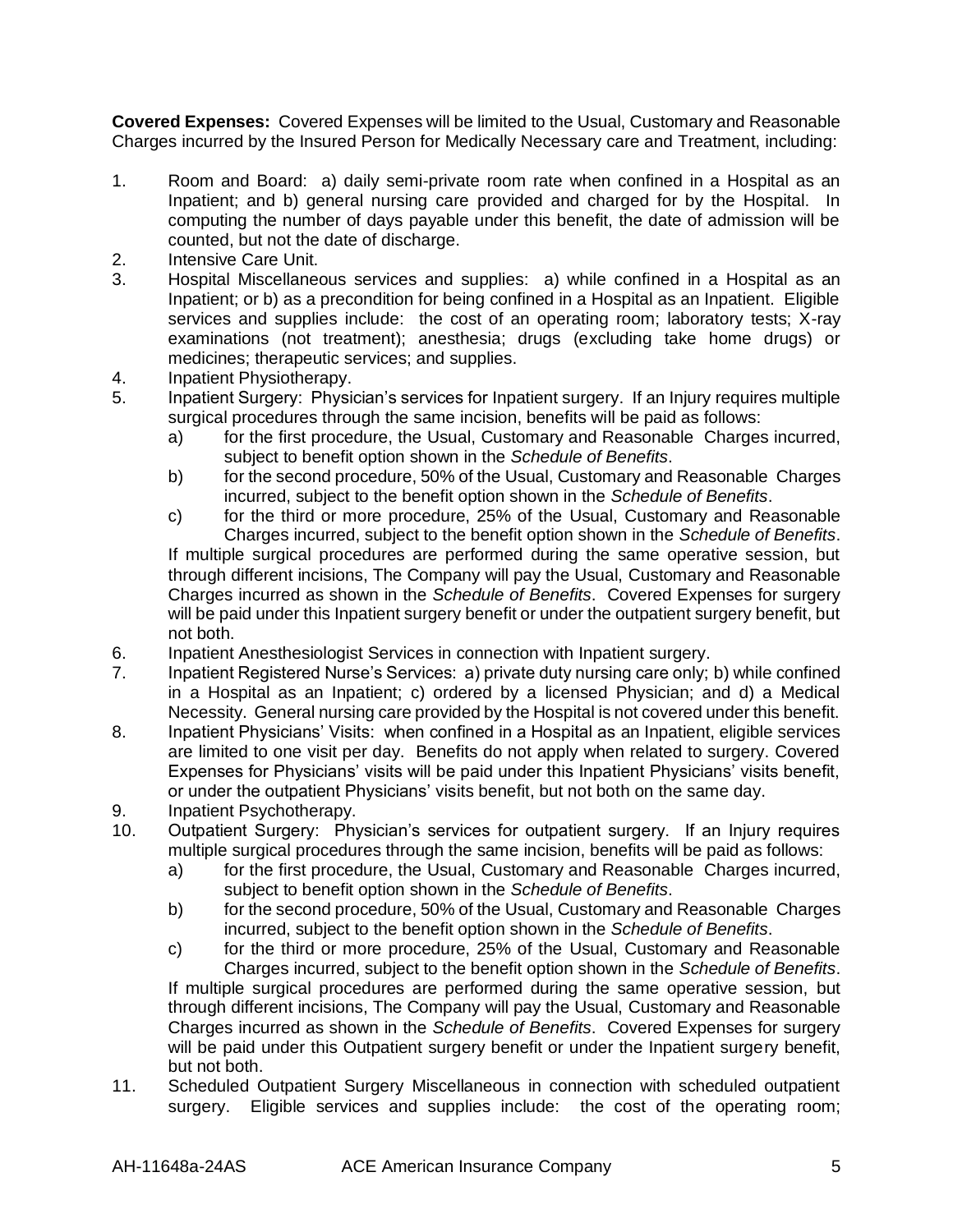anesthesia; drugs or medicines; therapeutic services; and supplies, for such surgery performed in a Hospital, an outpatient Surgical Facility, or Physician's office. Nonscheduled surgery is not covered under this benefit.

- 12. Outpatient Anesthesiologist Services in connection with scheduled outpatient surgery.
- 13. Outpatient Physician's Visits: Eligible services are limited to one visit per day. Benefits do not apply when related to surgery or physiotherapy.
- 14. Outpatient Physiotherapy: Service must be prescribed by a licensed Physician and such prescription is for a stated number of visits.
- 15. Hospital Emergency Room: use of the emergency room and supplies.
- 16. Outpatient Diagnostic X-ray Services: separate maximums apply to positive and negative X-rays. Diagnostic X-rays are only those procedures identified in Physicians' Current Procedural Terminology (CPT) as codes 70000 – 79999 inclusive.
- 17. Outpatient Laboratory Procedures: laboratory procedures are only those procedures identified in Physicians' Current Procedural Terminology (CPT) as codes 80000 – 89999 inclusive.
- 18. Outpatient Test and Procedures: diagnostic services and medical procedures when performed by a Physician excluding Physician's visits; physiotherapy, X-rays; and laboratory procedures.
- 19. Outpatient Prescription Drugs.
- 20. Professional Ground Ambulance Services: From the site of Covered Accident directly to the Hospital.
- 21. Outpatient Braces and Appliances: a) when prescribed by a Physician; and b) a written prescription accompanies the claim when submitted. Replacement braces and appliances are not covered. Braces and appliances include durable, medical equipment, which is equipment, that: a) is primarily and customarily used to serve a medical purpose; b) can withstand repeated use; and c) generally is not useful to the person in the absence of Injury. No benefits will be paid for rental charges in excess of purchase price.
- 22. Inpatient and outpatient Consultant Physician Services: when requested and approved by the attending Physician.
- 23. Dental Treatment: a) when performed by a Physician and b) made necessary by Injury to sound, natural teeth.
- 24. Other Expense: if applicable and as noted on the *Schedule of Benefits*.
- 25. Expense for Treatment of the aggravation or re-injury of an Injury that occurred prior to the Insured's Effective Date of Coverage.
- 26. Repair or replacement of broken eyeglasses, frames or lenses as a result of a Covered Accident for which the Covered Person received Medically Necessary Treatment or Services.

# **Accidental Death, Dismemberment, or Paralysis; and Loss of Sight Benefit**

When Benefits Are Payable: If an Injury to an Insured Person results in any of the following losses within 365 days of an Accident, in accordance with the COVERAGE DESCRIPTION to which this benefit applies, The Company will pay the Benefit Amount shown opposite such loss in the Table of Benefits. The Principal Sum is shown on the *Schedule of Benefits*. If the Insured Person sustains more than one such loss as a result of any one Accident, The Company will pay only the one largest amount to which the Insured Person is entitled.

# Table of Benefits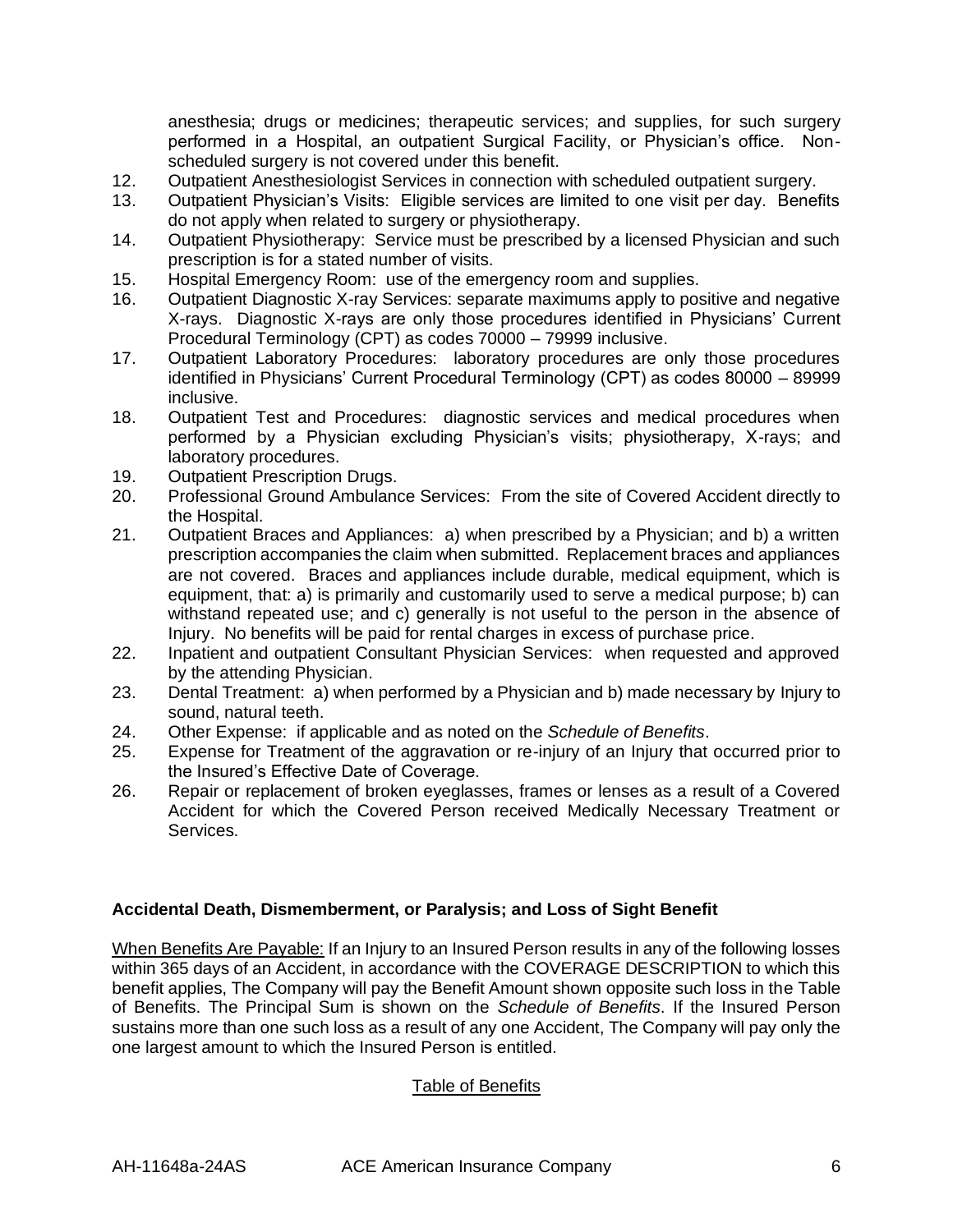| <b>Covered Loss</b>                                                                   | <b>Benefit Amount</b>     |
|---------------------------------------------------------------------------------------|---------------------------|
|                                                                                       |                           |
|                                                                                       |                           |
|                                                                                       | 500% of the Principal Sum |
|                                                                                       | 500% of the Principal Sum |
|                                                                                       | 500% of the Principal Sum |
|                                                                                       |                           |
|                                                                                       |                           |
|                                                                                       |                           |
| Quadriplegia (total Paralysis of both upper and lower limbs)500% of the Principal Sum |                           |
| Hemiplegia (total Paralysis of upper and lower limbs                                  |                           |
|                                                                                       |                           |
|                                                                                       |                           |
|                                                                                       |                           |
|                                                                                       |                           |

"Loss of hand or foot" means complete Severance through or above the wrist or ankle joint. "Loss of Entire Sight" means the total, permanent loss of sight of the eye. The loss of sight must be unrecoverable by natural, surgical or artificial means.

"Severance" means the complete separation and dismemberment of the part from the body.

"Paralysis" means the loss of use, without Severance, of a limb. This loss must be determined by a Physician to be complete and not reversible.

This benefit will be payable in addition to any other benefit payable under the Policy, subject to all the terms and conditions of the Policy.

### **Psychiatric/Psychological Counseling Benefit**

The Company will pay the Psychiatric/Psychological Counseling Benefit when the following conditions have been met:

- 1. An Insured Person sustains a Covered Loss (other than Loss of Life) listed in the Table of Benefits above; and
- 2. The Accidental Death, Dismemberment or Paralysis; and Loss of Sight, Benefit is payable for that loss; and
- 3. An Insured Person requires Psychiatric or Psychological Counseling as a result of such Loss; and
- 4. Such Counseling is provided by a licensed Psychiatrist or Psychologist who is a person other than the Insured Person or a member of the Insured Person's immediate family.

The benefit payable shall be the actual Usual, Customary and Reasonable Charges incurred by the Insured Person for Medically Necessary Psychiatric or Psychological Counseling up to the Maximum Benefit Amount shown in the *Schedule of Benefits*. Benefits payable under this part shall be paid to the Insured Person.

### **Medical Evacuation Benefit**

In the event a Covered Person requires Treatment as a result of a covered Injury and an appropriate medical facility is not locally available for Medically Necessary Treatment, or if during Treatment at a local medical facility the Covered Person's condition changes so that the local facility no longer can provide the Medically Necessary Treatment, the Covered Person may be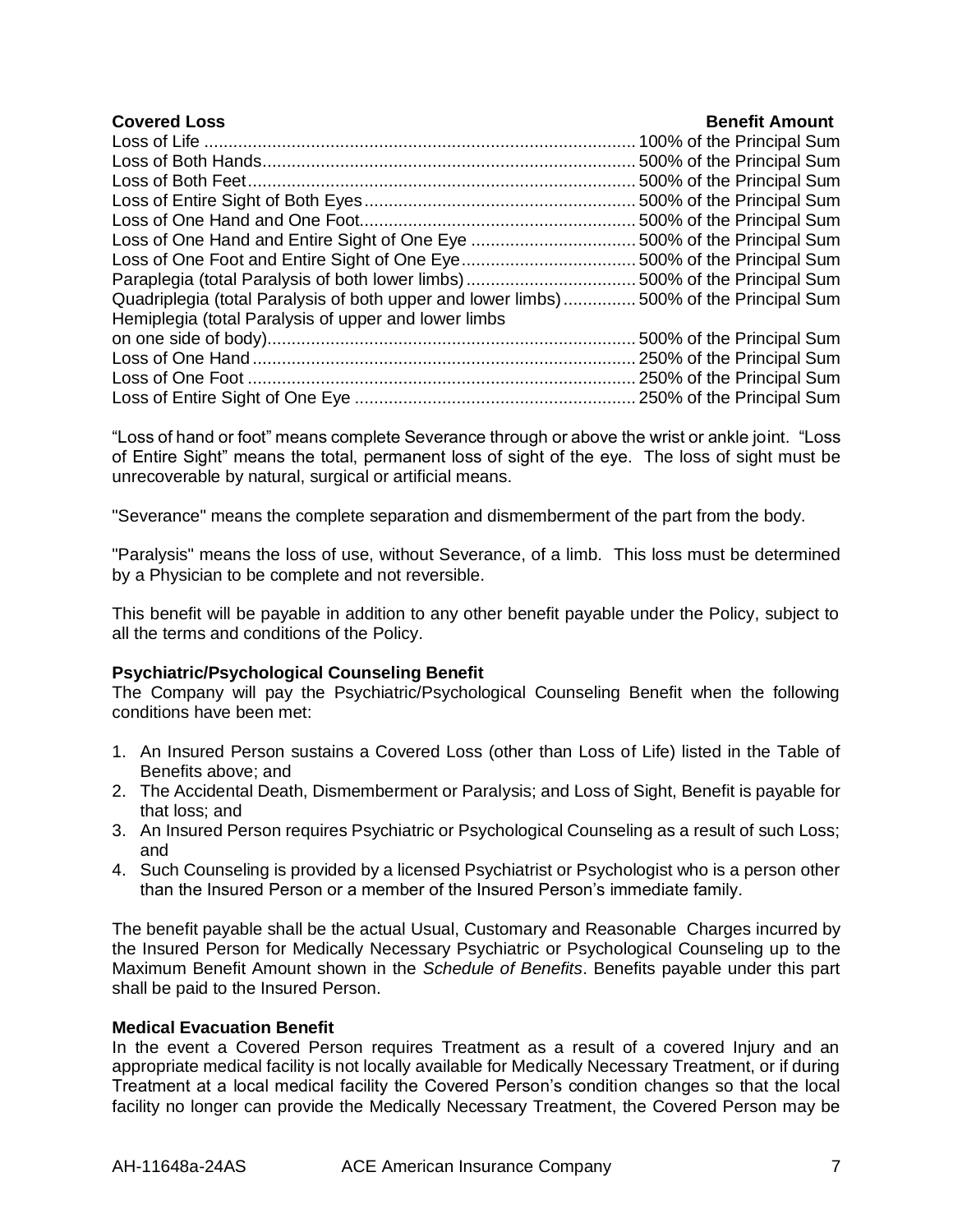evacuated to the nearest appropriate medical facility. Expenses for evacuation, accompanying Physician or Nurse, services and supplies which are directly Medically Necessary for evacuation, and fees necessary to arrange for the evacuation, are covered up to the Maximum Benefit Amount shown in the *Schedule of Benefits*. The attending Physician must certify in writing that the evacuation is Medically Necessary. Any expenses with respect to the medical evacuation require prior approval of The Company. Initial air or ground ambulance to a medical facility are not included in this benefit.

### **Remains Repatriation Benefit**

If a Covered Person dies while outside his or her home country, The Company will pay the actual charges for preparing and transporting the Covered Person's remains to his or her home country. This will be done in accord with all legal requirements in effect at the time the body remains are to be returned to the Insured Person's home.

The death must occur while the person is insured for this benefit. The Maximum Benefit Amount is shown in the *Schedule of Benefits*. This provision is subject to all of the terms of the Policy.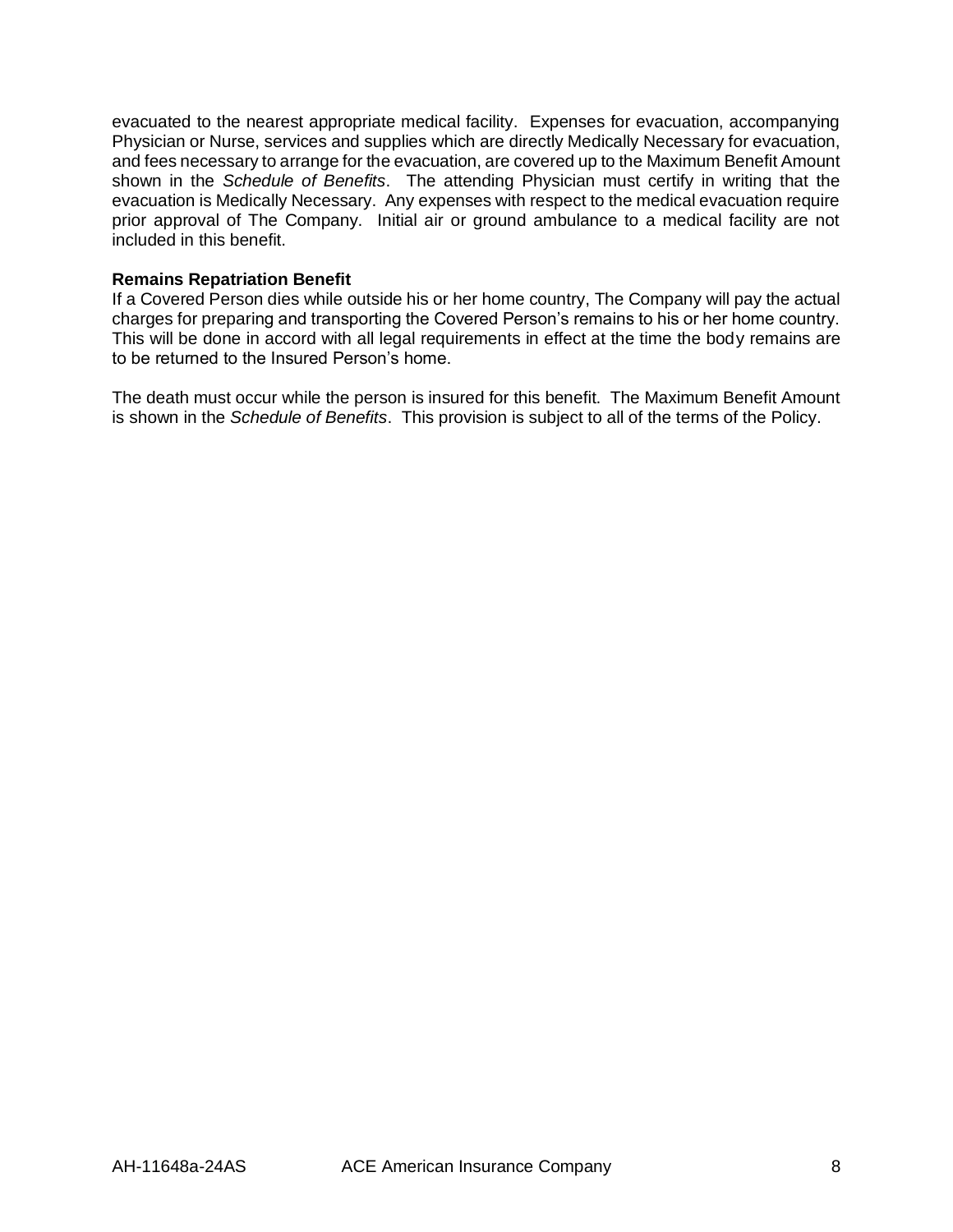## **EXCLUSIONS**

Additional Exclusions that may apply to this Benefit are in the Exclusions section of the Policy.

We will not pay Sickness Medical Expense Benefits for any loss, treatment or services resulting from or contributed to by:

- 1. Any expense related to the treatment of tonsils, adenoids, epilepsy, seizure disorder or congenital weakness.
- 2. The diagnosis and treatment of non-malignant warts, moles and lesions, acne or allergies, including allergy testing.
- 3. Treatment of congenital anomalies and conditions arising or resulting directly there from.

This form ends at the same time as the Policy to which it is attached. It is subject to all of the terms, limitations and conditions of the Policy, except as they are changed by it.

Signed for ACE American Insurance Company in Philadelphia, Pennsylvania.

JOHN J. LUPICA, President

PUMICA ROLL

# **IMPORTANT NOTICE**

This policy provides travel insurance benefits for individuals traveling outside of their home country. This policy does not constitute comprehensive health insurance coverage (often referred to as "major medical coverage") and does not satisfy a person's individual obligation to secure the requirement of minimum essential coverage under the Affordable Care Act (ACA).

For more information about the ACA, please refer to www.HealthCare.gov.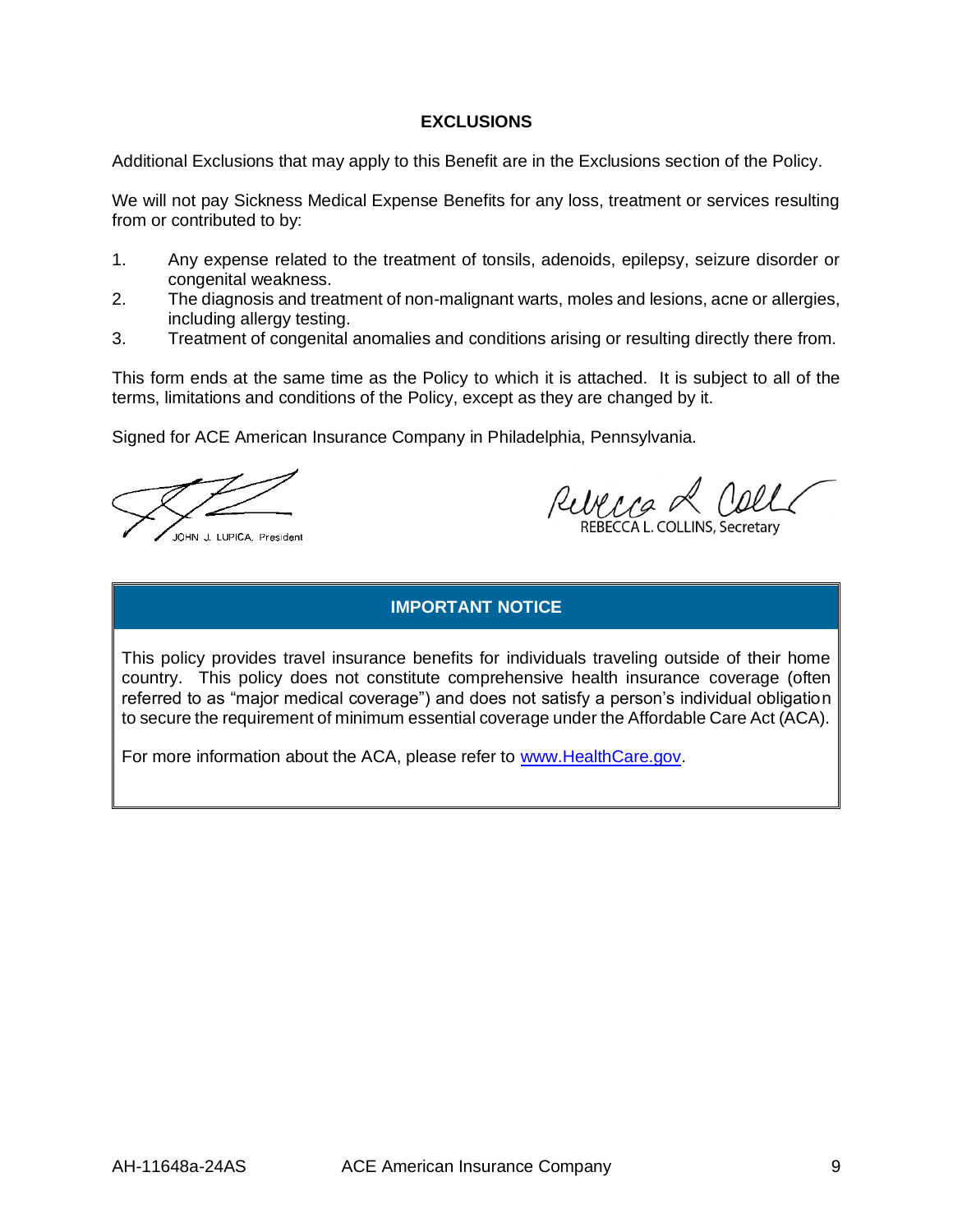**CHUBB** 

# **CHUBB GROUP U.S. PRIVACY NOTICE**

| WHAT DOES THE CHUBB GROUP DO WITH YOUR<br><b>FACTS</b><br>PERSONAL INFORMATION?                                                                                                                                                                                                                                                                                                                                                          |                                                                                                                                                                                                                                                                                                                                               |                                                                                           |                             |
|------------------------------------------------------------------------------------------------------------------------------------------------------------------------------------------------------------------------------------------------------------------------------------------------------------------------------------------------------------------------------------------------------------------------------------------|-----------------------------------------------------------------------------------------------------------------------------------------------------------------------------------------------------------------------------------------------------------------------------------------------------------------------------------------------|-------------------------------------------------------------------------------------------|-----------------------------|
| Why?                                                                                                                                                                                                                                                                                                                                                                                                                                     | Insurance companies choose how they share your personal information. Federal and state law gives<br>consumers the right to limit some but not all sharing. Federal and state law also requires us to tell you<br>how we collect, share, and protect your personal information. Please read this notice carefully to<br>understand what we do. |                                                                                           |                             |
| The types of personal information we collect and share depend on the product or service you have with<br>us. This information can include:<br>Social Security number and payment history<br>What?<br>insurance claim history and medical information<br>٠<br>account transactions and credit scores<br>$\blacksquare$<br>When you are no longer our customer, we continue to share information about you as described in this<br>notice. |                                                                                                                                                                                                                                                                                                                                               |                                                                                           |                             |
| All insurance companies need to share customers' personal information to run their everyday business.<br>How?<br>In the section below, we list the reasons insurance companies can share their customers' personal<br>information; the reasons the Chubb Group chooses to share; and whether you can limit this sharing.                                                                                                                 |                                                                                                                                                                                                                                                                                                                                               |                                                                                           |                             |
|                                                                                                                                                                                                                                                                                                                                                                                                                                          | Reasons we can share your personal<br>information                                                                                                                                                                                                                                                                                             | <b>Does Chubb share?</b>                                                                  | Can you limit this sharing? |
|                                                                                                                                                                                                                                                                                                                                                                                                                                          | For our everyday business purposes -<br>such as to process your transactions, maintain<br>your account(s), respond to court orders and<br>legal investigations, or report to credit bureaus                                                                                                                                                   | Yes                                                                                       | N <sub>o</sub>              |
| Yes<br>For our marketing purposes - to offer our<br>No<br>products and services to you                                                                                                                                                                                                                                                                                                                                                   |                                                                                                                                                                                                                                                                                                                                               |                                                                                           |                             |
|                                                                                                                                                                                                                                                                                                                                                                                                                                          |                                                                                                                                                                                                                                                                                                                                               |                                                                                           |                             |
|                                                                                                                                                                                                                                                                                                                                                                                                                                          | For joint marketing with other financial                                                                                                                                                                                                                                                                                                      | Yes                                                                                       | No                          |
| companies<br>transactions and experiences                                                                                                                                                                                                                                                                                                                                                                                                | For our affiliates' everyday business<br><b>purposes</b> – information about your                                                                                                                                                                                                                                                             | Yes                                                                                       | No                          |
| creditworthiness                                                                                                                                                                                                                                                                                                                                                                                                                         | For our affiliates' everyday business<br><b>purposes</b> – information about your                                                                                                                                                                                                                                                             | No                                                                                        | We don't share              |
|                                                                                                                                                                                                                                                                                                                                                                                                                                          | For our affiliates to market to you                                                                                                                                                                                                                                                                                                           | No                                                                                        | We don't share              |
| <b>Ouestions?</b>                                                                                                                                                                                                                                                                                                                                                                                                                        | For nonaffiliates to market to you                                                                                                                                                                                                                                                                                                            | $\overline{No}$<br>Call 1-800-258-2930 or go to https://www2.Chubb.com/us-en/privacy.aspx | We don't share              |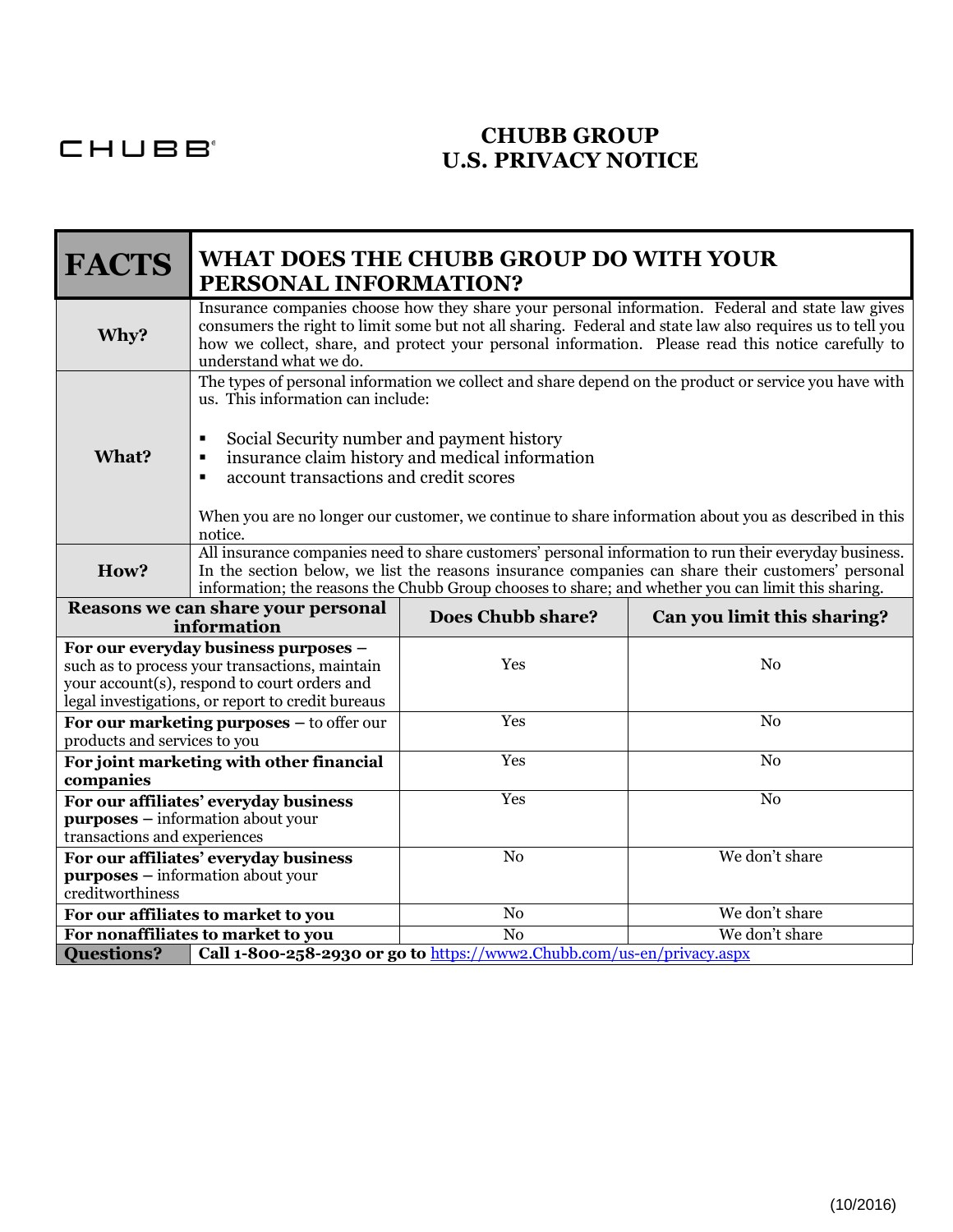| Page 2                                                                |                                                                                                                                                                                                                                                                                                                  |
|-----------------------------------------------------------------------|------------------------------------------------------------------------------------------------------------------------------------------------------------------------------------------------------------------------------------------------------------------------------------------------------------------|
|                                                                       |                                                                                                                                                                                                                                                                                                                  |
| Who is providing<br>this notice?                                      | The Chubb Group. A list of these companies is located at the end of this document.                                                                                                                                                                                                                               |
| What we do                                                            |                                                                                                                                                                                                                                                                                                                  |
| <b>How does Chubb</b><br>Group protect my<br>personal<br>information? | To protect your personal information from unauthorized access and use, we use security<br>measures that comply with federal law. These measures include computer safeguards and<br>secured files and buildings.<br>We restrict access to personal information to our employees, affiliates' employees, or others |
|                                                                       | who need to know that information to service the account or to conduct our normal business<br>operations.                                                                                                                                                                                                        |
| <b>How does Chubb</b><br><b>Group collect my</b><br>personal          | We collect your personal information, for example, when you                                                                                                                                                                                                                                                      |
| information?                                                          | apply for insurance or pay insurance premiums<br>٠<br>file an insurance claim or provide account information<br>Е<br>give us your contact information<br>Е                                                                                                                                                       |
|                                                                       | We also collect your personal information from others, such as credit bureaus, affiliates, or<br>other companies.                                                                                                                                                                                                |
| Why can't I limit all                                                 | Federal law gives you the right to limit only                                                                                                                                                                                                                                                                    |
| sharing?                                                              | sharing for affiliates' everyday business purposes – information about your<br>٠<br>creditworthiness<br>affiliates from using your information to market to you<br>п<br>sharing for nonaffiliates to market to you<br>Е                                                                                          |
|                                                                       | State laws and individual companies may give you additional rights to limit sharing. See<br>below for more on your rights under state law.                                                                                                                                                                       |
| <b>Definitions</b>                                                    |                                                                                                                                                                                                                                                                                                                  |
| <b>Affiliates</b>                                                     | Companies related by common ownership or control. They can be financial and nonfinancial<br>companies.                                                                                                                                                                                                           |
|                                                                       | Our affiliates include those with a Chubb name and financial companies, such as<br>$\blacksquare$<br>Westchester Fire Insurance Company and Great Northern Insurance Company.                                                                                                                                    |
| <b>Nonaffiliates</b>                                                  | Companies not related by common ownership or control. They can be financial and<br>nonfinancial companies.                                                                                                                                                                                                       |
|                                                                       | Chubb does not share with nonaffiliates so they can market to you.<br>$\blacksquare$                                                                                                                                                                                                                             |
| <b>Joint Marketing</b>                                                | A formal agreement between nonaffiliated financial companies that together market<br>financial products or services to you.                                                                                                                                                                                      |
|                                                                       | Our joint marketing partners include categories of companies such as banks.<br>٠                                                                                                                                                                                                                                 |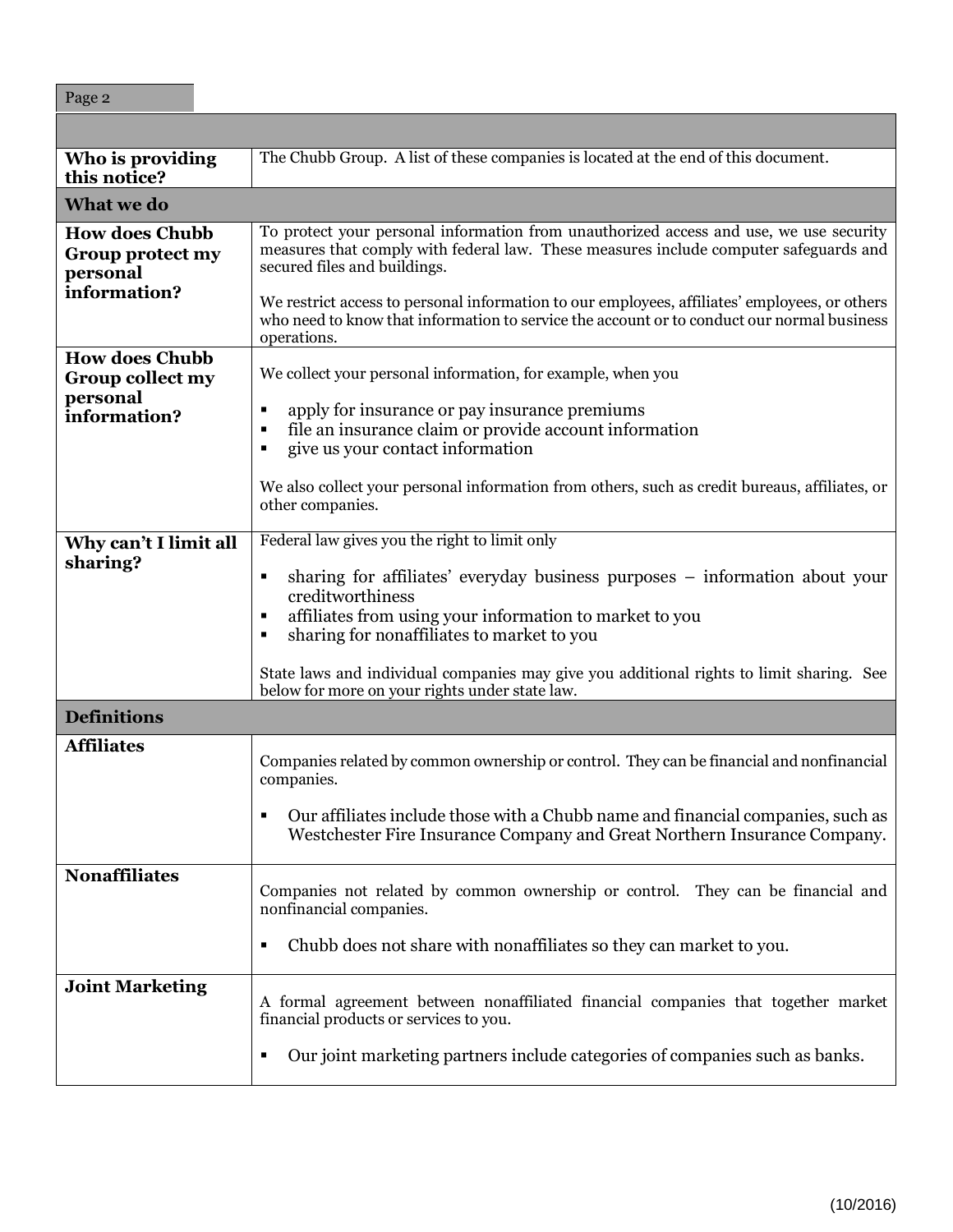### **Other important information**

**For Insurance Customers in AZ, CA, CT, GA, IL, MA, ME, MN, MT, NV, NC, NJ, OH, OR, and VA only:** Under state law, under certain circumstances, you have the right see the personal information about you that we have on file. To see your information, write Chubb Group Attention: Privacy Inquiries, 202 Hall's Mill Road, P.O. Box 1600, Whitehouse Station, NJ 08889-1600. Chubb may charge a reasonable fee to cover the costs of providing this information. If you think any of the information is not accurate, you may write us. We will let you know what actions we take. If you do not agree with our actions, you may send us a statement. If you want a full description of privacy rights that we will protect in accordance with the law in your home state, please contact us and we will provide it. We may disclose information to certain third parties, such as law enforcement officers, without your permission.

**For Nevada residents only:** We may contact our existing customers by telephone to offer additional insurance products that we believe may be of interest to you. Under state law, you have the right to opt out of these calls by adding your name to our internal do-not-call list. To opt out of these calls, or for more information about your opt out rights, please contact our customer service department. You can reach us by calling 1-800-258-2930, emailing us at privacyinquiries@Chubb.com, or writing to Chubb Group, Attention: Privacy Inquiries, 202 Hall's Mill Road, P.O. Box 1600, Whitehouse Station, NJ 08889-1600. You are being provided this notice under Nevada state law. In addition to contacting Chubb, Nevada residents can contact the Nevada Attorney General for more information about your opt out rights by calling 775-684-1100, emailing bcpinfo@ag.state.nv.us, or by writing to: Office of the Attorney General, Nevada Department of Justice, Bureau of Consumer Protection: 100 North Carson Street, Carson City, NV 89701.

**For Vermont residents only:** Under state law, we will not share information about your creditworthiness within our corporate family except with your authorization or consent, but we may share information about our transactions or experiences with you within our corporate family without your consent.

### **Chubb Group Companies Providing This Notice**

This notice is being provided by the following Chubb Group companies to their customers located in the United States: ACE American Insurance Company, ACE Capital Title Reinsurance Company, ACE Fire Underwriters Insurance Company, ACE Insurance Company of the Midwest, ACE Life Insurance Company, ACE Property and Casualty Insurance Company, Agri General Insurance Company, Atlantic Employers Insurance Company, Bankers Standard Fire and Marine Company, Bankers Standard Insurance Company, Century Indemnity Company, Chubb Custom Insurance Company, Chubb Indemnity Insurance Company, Chubb Insurance Company of New Jersey, Chubb Lloyds Insurance Company of Texas, Chubb National Insurance Company, Executive Risk Indemnity Inc., Executive Risk Specialty Insurance Company, Federal Insurance Company, Great Northern Insurance Company, Illinois Union Insurance Company, Indemnity Insurance Company of North America, Insurance Company of North America, Pacific Employers Insurance Company, Pacific Indemnity Company, Penn Millers Insurance Company, Texas Pacific Indemnity Company, Vigilant Insurance Company, Westchester Fire Insurance Company and Westchester Surplus Lines Insurance Company.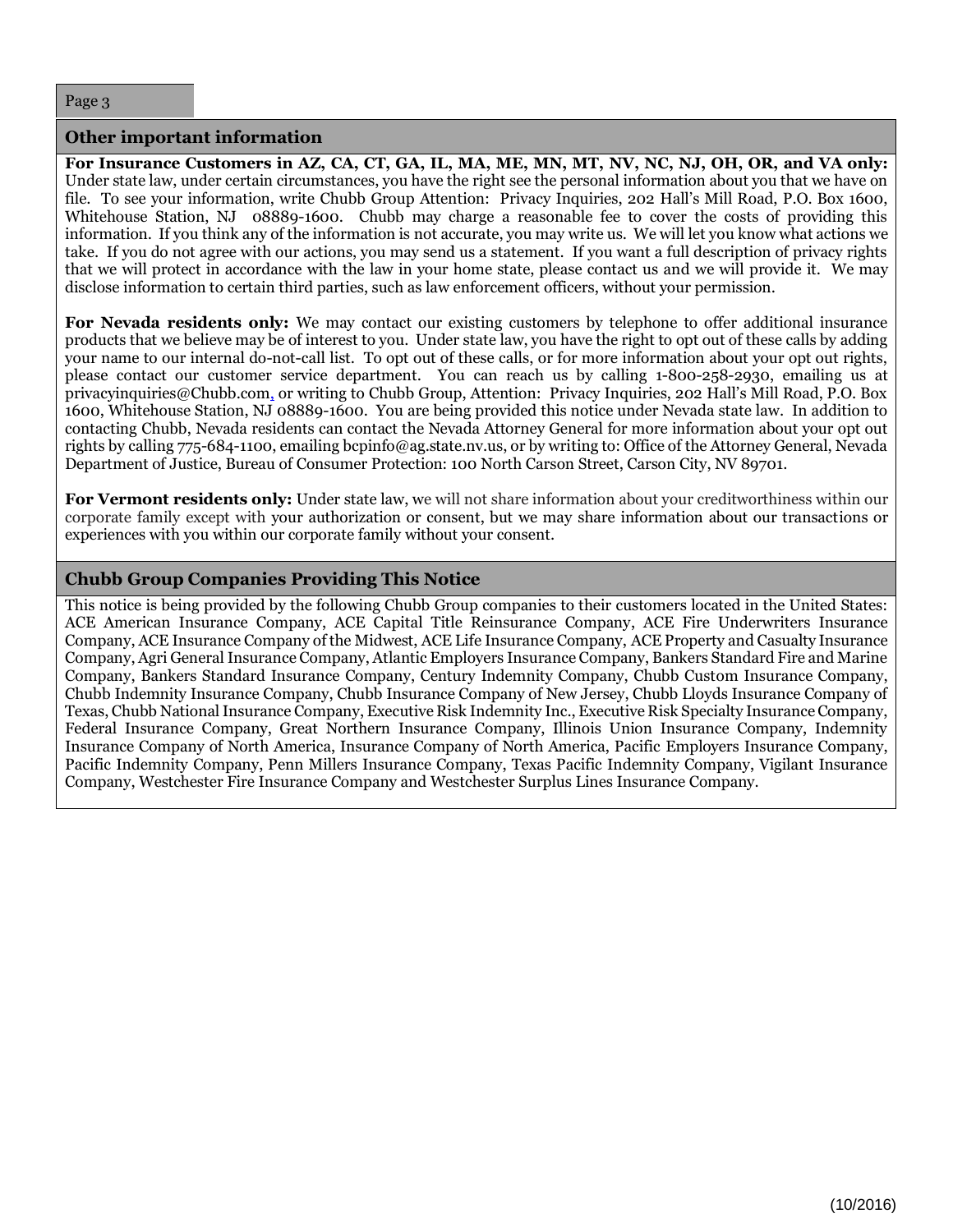### **Chubb Group**

### **Notice of HIPAA Privacy Practices for Protected Health Information**

### **THIS NOTICE DESCRIBES HOW MEDICAL INFORMATION ABOUT YOU MAY BE USED AND DISCLOSED AND HOW YOU CAN GET ACCESS TO THIS INFORMATION. PLEASE REVIEW IT CAREFULLY.**

This notice is effective as of June 15, 2018.

The Chubb Group of Companies, as affiliated covered and hybrid entities, (the "Company") is required by law to take reasonable steps to ensure the privacy of your personally identifiable health information, and to inform you about:

- The Company's uses and disclosures of Protected Health Information ("PHI")
- Your privacy rights with respect to your PHI;
- The Company's duties with respect to your PHI;
- Your right to file a complaint with the Company and to the Secretary of the U.S.
- Department of Health and Human Services ("HHS"); and
- **The person or office to contact for further information regarding the Company's privacy practices.**

PHI includes all individually identifiable health information transmitted or maintained by the Company, regardless of form (e.g. oral, written, electronic).

A federal law, the Health Insurance Portability and Accountability Act of 1996 ("HIPAA"), regulates PHI use and disclosure by the Company. You may find these rules at *45 Code of Federal Regulations* Parts 160 and 164. This notice attempts to summarize the regulations. The regulations will supersede any discrepancy between the information in this notice and the regulations.

### **I. Notice of PHI Uses and Disclosures**

### A. Required Uses and Disclosures

Upon your request, the Company is required to give you access to certain PHI in order to inspect and copy it.

Use and disclosure of your PHI may be required by the Secretary of Health and Human Services to investigate or determine the Company's compliance with the privacy regulations.

### B. Uses and Disclosures to Carry Out Treatment, Payment, and Health Care Operations

The Company and its business associates will use PHI without your consent, authorization or opportunity to agree or object to carry out treatment, payment and health care operations. The Company also may also disclose PHI to a plan sponsor for purposes related to treatment, payment and health care operations and as otherwise permitted under HIPAA to the extent the plan documents restrict the use and disclosure of PHI as required by HIPAA.

*Treatment* is the provision, coordination or management of health care and related services. It also includes but is not limited to consultations and referrals between one or more of your providers. For example, the Company may disclose to a treating orthodontist the name of your treating dentist so that the orthodontist may ask for your dental X-rays from the treating dentist.

*Payment* includes, but is not limited to, actions to make coverage determinations and payment (including establishing employee contributions, claims management, obtaining payment under a contract of reinsurance,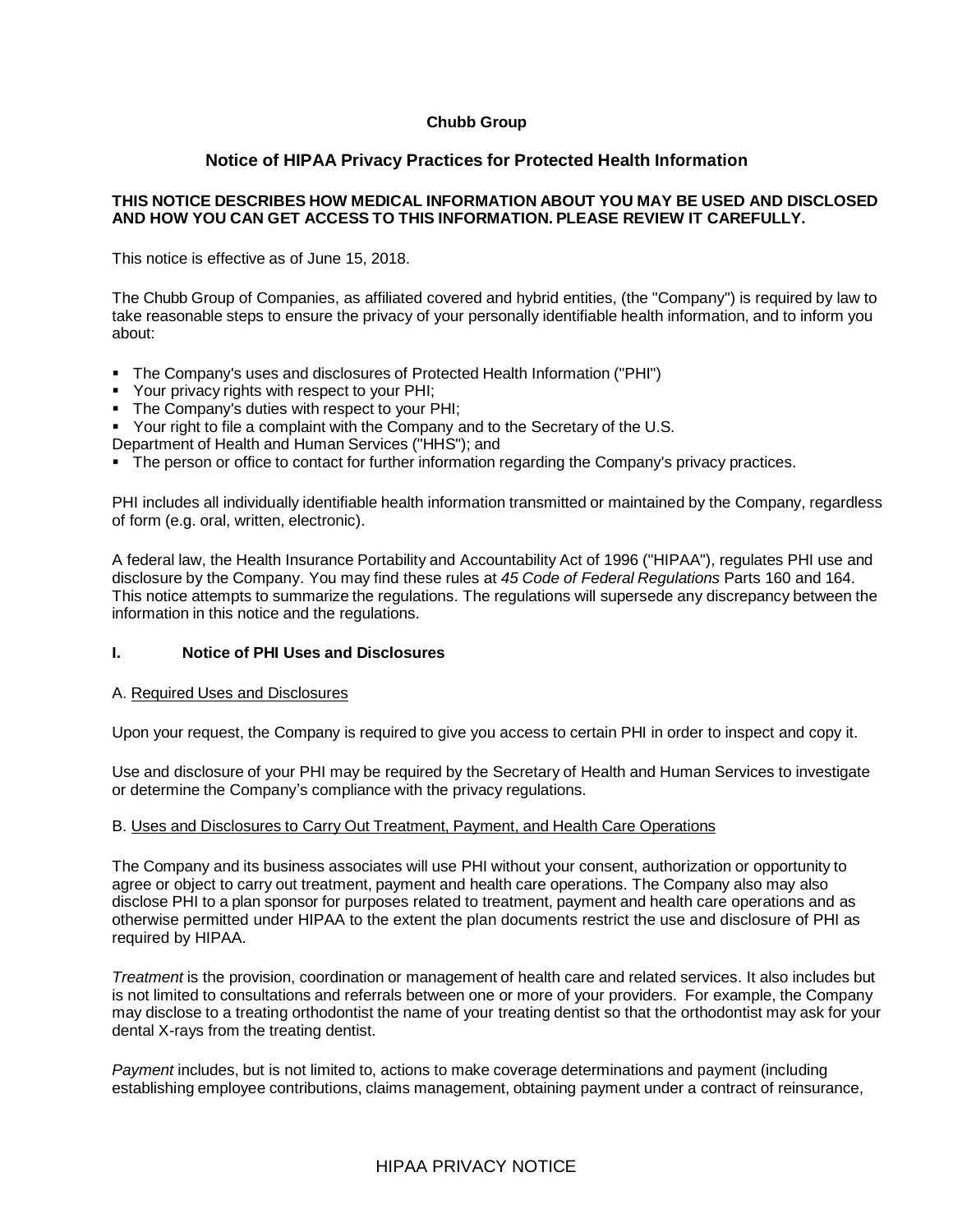utilization review and pre-authorizations). For example, the Company may tell a doctor whether you are eligible for coverage or what percentage of the bill will be paid by the Company.

*Health care operations* include, but are not limited to, underwriting, premium rating and other insurance activities relating to creating or reviewing insurance contracts. It also includes disease management, case management, conducting or arranging for medical review, legal services and auditing functions including fraud and abuse compliance programs, business planning and development, business management and general administrative activities. For example, the Company may use information about your claims to refer you to a disease management program, project future benefit costs or audit the accuracy of its claims processing functions. The Company will not use or disclose PHI that is genetic information for underwriting purposes.

The Company also may contact you to provide appointment reminders or information about treatment alternatives or health-related benefits and services that may be of interest to you.

### C. Uses and Disclosures that Require Your Written Authorization

The Company will not use or disclose your PHI for the following purposes without your specific, written authorization:

- Use and disclosure of psychotherapy notes, except for your treatment, Company training programs, or to defend Company against litigation filed by you.
- Use and disclosure for marketing purposes, except for face to face communications with you.
- Use and disclosure that constitute the sale of your PHI. The Company does not sell the PHI of its customers.

Except as otherwise indicated in this notice, uses and disclosures of PHI will be made only with your written authorization subject to your right to revoke such authorization. You may revoke an authorization by submitting a written revocation to the Company at any time. If you revoke your authorization, the Company will no longer use or disclose your PHI under the authorization. However, any use or disclosure made in reliance of your authorization before its revocation will not be affected.

### D. Uses and Disclosures Requiring Authorizations or Opportunity to Agree or Disagree Prior to the Use or Release

If you authorize in writing the Company to use or disclose your own PHI, the Company may proceed with such use or disclosure without meeting any other requirements and the use or disclosure shall be consistent with the authorization.

Disclosure of your PHI to family members, other relatives or your close personal friends is allowed if:

- The information is directly relevant to the family or friend's involvement with your care or payment for that care; and
- You have either agreed to the disclosure or have been given an opportunity to object and have not objected.

### E. Uses and Disclosures for which Consent, Authorization or Opportunity to Object is Not Required

Use and disclosure of your PHI is allowed without your authorization or request under the following circumstances:

(1) When required by law.

(2) When permitted for purposes of public health activities, including when necessary to report product defects and to permit product recalls and to conduct post-market surveillance. PHI may also be used or disclosed if you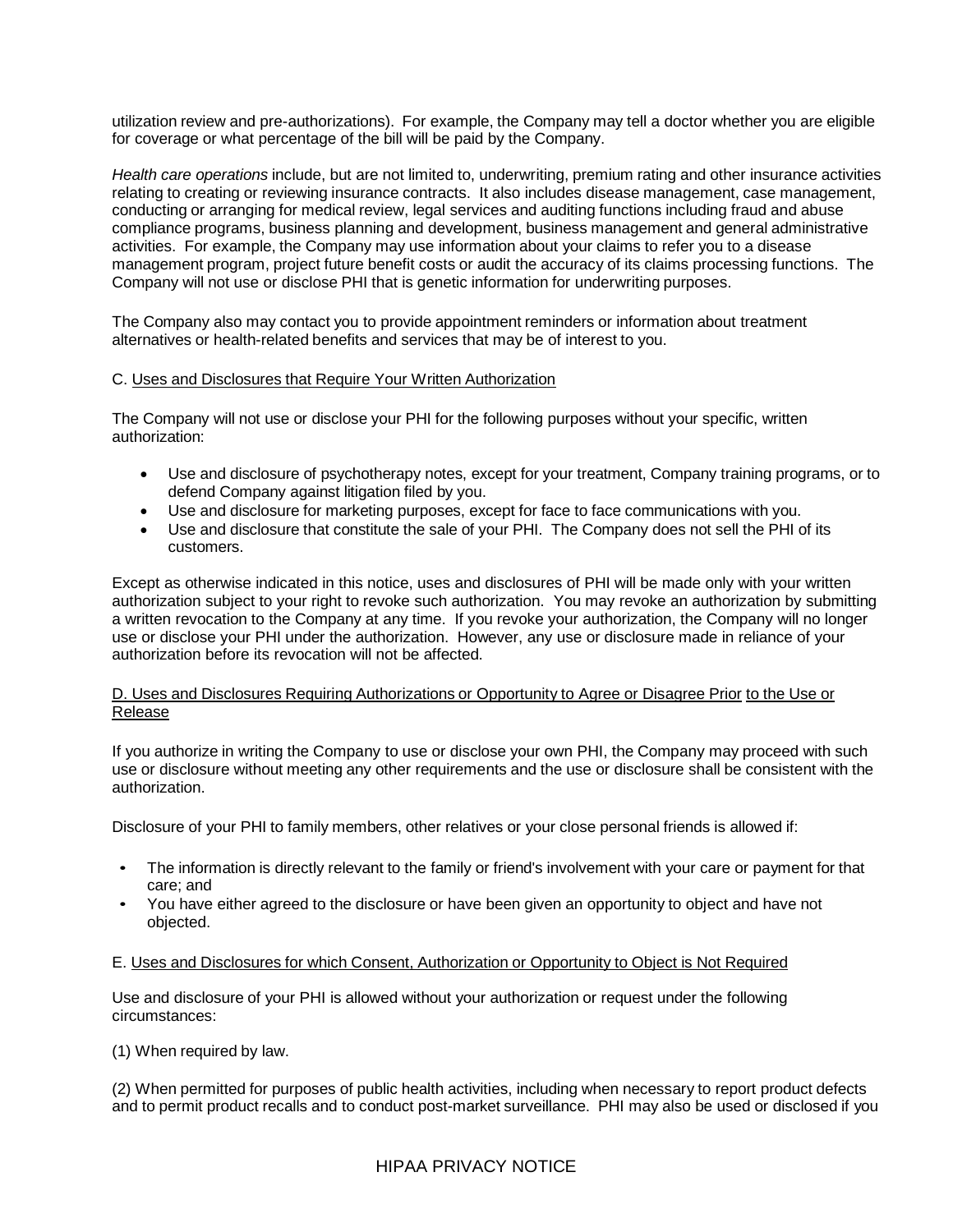have been exposed to a communicable disease or are at risk of spreading a disease or condition, if authorized by law.

(3) When authorized by law to report information about abuse, neglect or domestic violence. In such case, the Company will promptly inform you that such a disclosure has been or will be made unless that notice would cause a risk of serious harm. For the purpose of reporting child abuse or neglect, it is not necessary to inform the minor that such a disclosure has been or will be made. Disclosure may generally be made to the minor's parents or other representatives although there may be circumstances under federal or state law where the parents or other representatives may not be given access to the minor's PHI.

(4) The Company may disclose your PHI to a public health oversight agency for oversight activities authorized by law. This includes uses or disclosures in civil, administrative or criminal investigations; inspections; licensure or disciplinary actions (for example, to investigate complaints against providers); and other activities necessary for appropriate oversight of government benefit programs (for example, to investigate Medicare or Medicaid fraud).

(5) The Company may disclose your PHI when required for judicial or administrative proceedings. For example, your PHI may be disclosed in response to a subpoena or discovery request provided certain conditions are met. One of those conditions is that satisfactory assurances must be given to the Company that the requesting party has made a good faith attempt to provide written notice to you, and the notice provided sufficient information about the proceeding to permit you to raise an objection and no objections were raised or were resolved in favor of disclosure by the court or tribunal.

(6) When required for law enforcement purposes (for example, to report certain types of wounds).

(7) For law enforcement purposes, including for the purpose of identifying or locating a suspect, fugitive, material witness or missing person. Also, when disclosing information about an individual who is or is suspected to a victim of a crime but only if the individual agrees to the disclosure or the covered entity is unable to obtain the individual's agreement because of emergency circumstances. Furthermore, the law enforcement official must represent that the information is not intended to be used against the individual, the immediate law enforcement activity would be materially and adversely affected by waiting to obtain the individual's agreement and disclosure is in the best interest of the individual as determined by the exercise of the Company's best judgment.

(8) When required to be given to a coroner or medical examiner for the purpose of identifying a deceased person, determining a cause of death or other duties as authorized by law. Disclosure is permitted to funeral directors, consistent with applicable law, as necessary to carry out their duties with respect to the decedent The Company may also disclose your PHI to organ procurement organizations.

(9) The Company may use or disclose PHI for government-approved research, subject to conditions.

(10) When consistent with applicable law and standards of ethical conduct if the Company, in good faith, believes the use of disclosure is necessary to prevent or lessen a serious and imminent threat to the health or safety of a person or the public and the disclosure is to a person reasonably able to prevent or lessen the threat, including the target of the threat.

(11) For certain government functions such as related to military service or national security.

(12) When authorized by and to the extent necessary to comply with workers' compensation or other similar programs established by law.

(13) That is "incident to" an otherwise permitted use or disclosure of PHI by the Company.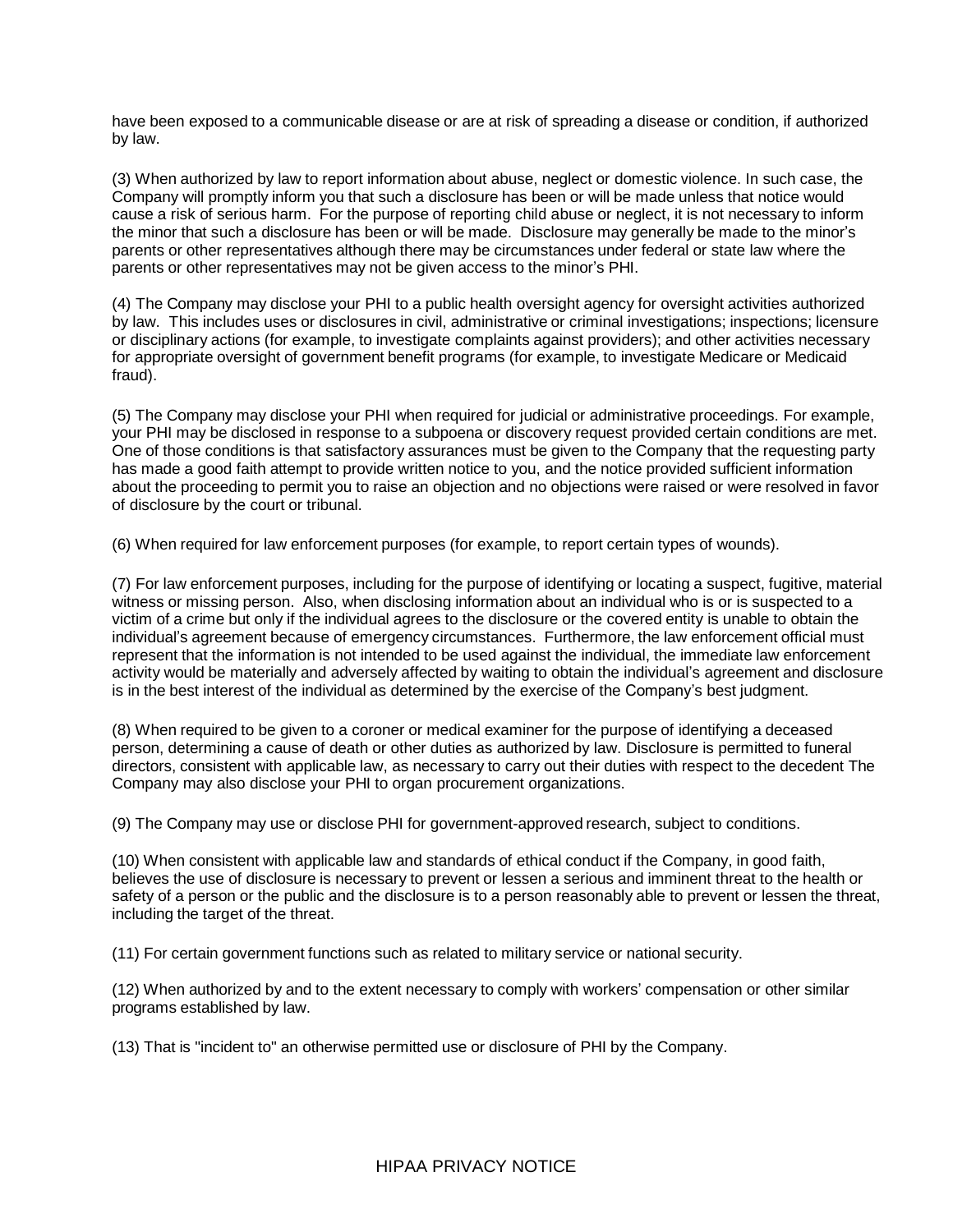### **II. Rights of Individuals**

### A. Right to Request Restrictions on Use and Disclosure of PHI

You may request the Company to restrict its use and disclosure of your PHI to carry out treatment, payment or health care operations, or to restrict its use and disclosure to family members, relatives, friends or other persons identified by you who are involved in your care or payment for your care. However, the Company may not be required to agree to your request, unless you have paid out of pocket in full for services, depending on the specific facts.

The Company will accommodate reasonable requests to receive communications of PHI by alternative means or alternative locations, such as a location other than your home. The Company will accommodate this request if you state in writing that you would be in danger from receiving communications through the normal means.

You or your personal representative will be required to complete a form to request restrictions on uses and disclosures of your PHI.

Such requests should be made to: Leslie Kaltenbach, Senior Privacy Officer & Compliance Manager, Chubb Group, 202 Hall's Mill Road, Whitehouse Station, NJ 08889, phone: 1-833-802-4822.

### B. Right to Inspect and Copy PHI

You have a right to inspect and obtain a copy of your PHI contained in a "designated record set," for as long as the Company maintains the PHI.

"*Protected Health Information"* (PHI) includes all individually identifiable health information transmitted or maintained by the Company, regardless of form.

"*Designated Record Set*" includes the medical records and billing records about individuals maintained by or for a covered health care provider; enrollment, payment, billing, claims adjudication and case or medical management record systems maintained by or for a health plan; or other information used in whole or in part by or for the covered entity to make decisions about individuals. Information used for quality control or peer review analyses and not used to make decisions about individuals is not in the designated record set.

The requested information will be provided within 30 days if the information is maintained on site or within 60 days if the information is maintained offsite. A single 30-day extension is allowed if the Company is unable to comply with the deadline.

You or your personal representative will be required to complete a form to request access to the PHI in your designated record set. Requests for access to PHI should be made to: Leslie Kaltenbach, Senior Privacy Officer & Compliance Manager, Chubb Group, 202 Hall's Mill Road, Whitehouse Station, NJ 08889, phone: 1- 833-802-4822.

If access is denied, you or your personal representative will be provided with a written denial setting forth the basis for the denial, a description of how you may exercise those review rights and a description of how you may complain to the Secretary of Health and Human Services.

### C. Right to Amend PHI

You have the right to request the Company to amend your PHI or a record about you in a designated record set for as long as the PHI is maintained in the designated record set.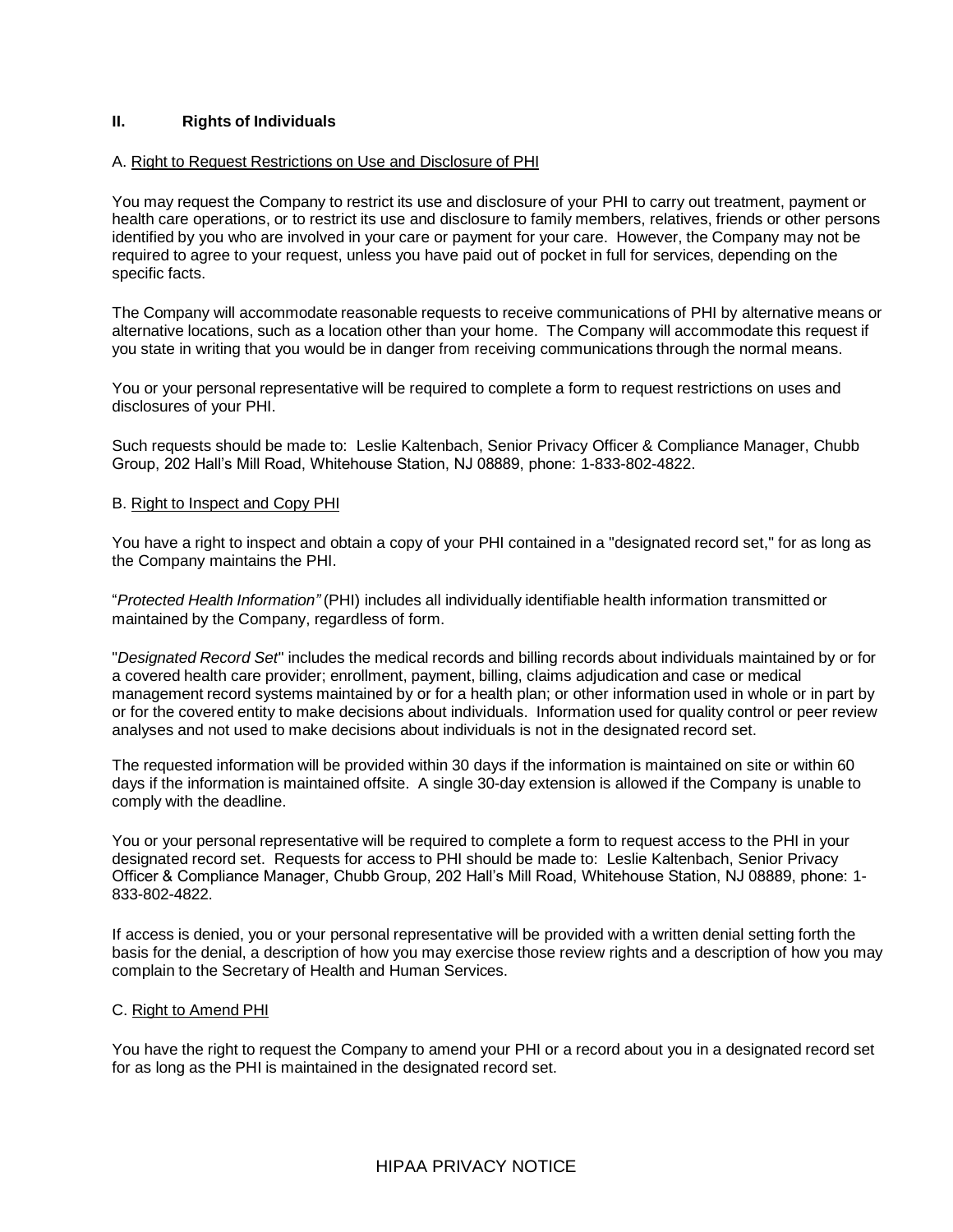The Company has 60 days after the request to act on the request. A single 30-day extension is allowed if the Company is unable to comply with the deadline. If the request is denied in whole or part, the Company must provide you with a written denial that explains the basis for the denial. You or your personal representative may then submit a written statement disagreeing with the denial and have that statement included with any future disclosures of your PHI.

Requests for amendment of PHI in a designated record set should be made to: Leslie Kaltenbach, Senior Privacy Officer & Compliance Manager, Chubb Group, 202 Hall's Mill Road, Whitehouse Station, NJ 08889, phone: 1-833-802-4822.

You or your personal representative(s) will be required to complete a form to request amendment of the PHI in your designated record set.

### D. Right to Receive an Accounting of PHI Uses and Disclosures

Upon your request, the Company will provide you with an accounting of disclosures by the Company of your PHI during the six (6) years prior to the date of your request. However, such accounting need not include PHI disclosures made: (1) to carry out treatment, payment or health care operations; (2) to individuals about their own PHI; (3) prior to the compliance date; or (4) based upon your own written authorization.

If the accounting cannot be provided within 60 days, an additional 30 days is allowed if the individual is given a written statement of the reasons for the delay and the date by which the accounting will be provided.

If you request more than one accounting within a 12-month period, the Company will charge a reasonable, costbased fee for each subsequent accounting.

### E. Right to Obtain a Paper Copy of This Notice Upon Request (Even if you have consented to receive this notice electronically)

To obtain a paper copy of this notice contact: Leslie Kaltenbach, Senior Privacy Officer & Compliance Manager, Chubb Group, 202 Hall's Mill Road, Whitehouse Station, NJ 08889, phone: 1-833-802-4822.

### F. Note About Personal Representatives

You may exercise your rights through a personal representative. Your personal representative will be required to produce evidence of his/her authority to act on your behalf before that person will be given access to your PHI or allowed to take any action for you. Proof of such authority may take one of the following forms:

- A power of attorney for health care purposes, notarized by a notary public;
- A court order of appointment of the person as the conservator or guardian of the individual; or
- An individual who is the parent of a minor child.

The Company retains discretion to deny access to your PHI to a personal representative to provide protection to those vulnerable people who depend on others to exercise their rights under these rules and who may be subject to abuse or neglect. This also applies to personal representatives of minors.

### **III. The Company's Duties**

The Company is required by law to maintain the privacy of PHI and to provide individuals (participants and beneficiaries) with notice of its legal duties and privacy practices and to notify affected individuals of a breach of unsecured PHI. The Company is required to abide by the terms of this notice.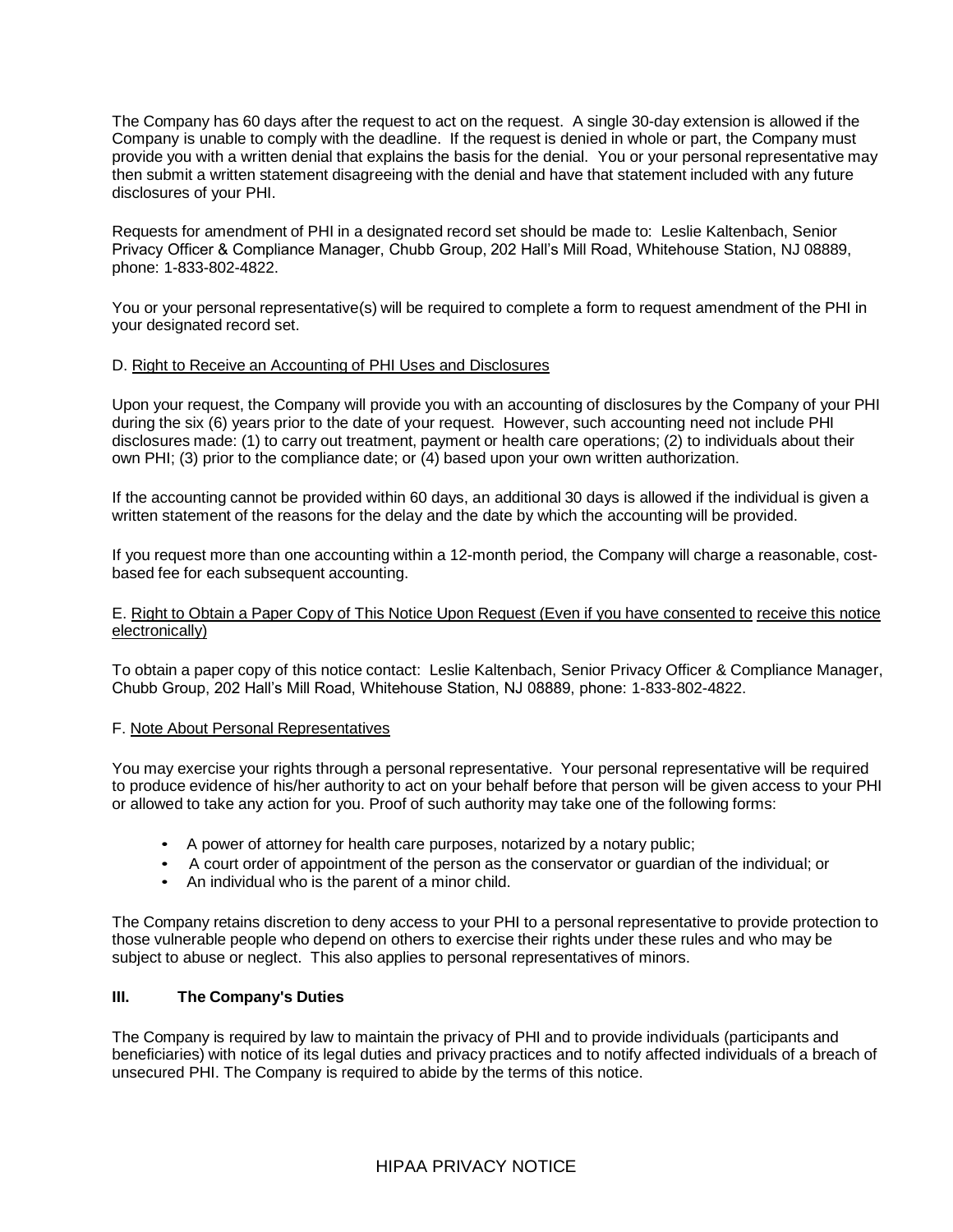The Company reserves the right to change its privacy practices and to apply the changes to any PHI received or maintained by the Company prior to that date. If a privacy practice is changed, a revised version of this notice will be provided to all past and present participants and beneficiaries for whom the Company still maintains PHI. This notice and any revised version of this notice will be posted on the Company's internal website or mailed.

Any revised version of this notice will be distributed within 60 days of the effective date of any material change to the uses or disclosures, the individual's rights, the duties of the Company or other privacy practices stated in this notice.

### A."Minimum Necessary" Standard

When using or disclosing PHI, or when requesting PHI from another covered entity, the Company will make reasonable efforts not to use, disclose or request more than the minimum amount of PHI necessary to accomplish the intended purpose of the use, disclosure or request, taking into consideration practical and technological limitations.

However, the minimum necessary standard will not apply in the following situations:

- Disclosures to or requests by a health care provider for treatment;
- Uses or disclosures made to the individual;
- Disclosures made to the Secretary of HHS;
- Uses or disclosures that are required by law; and
- Uses or disclosures that are required for the Company's compliance with legal regulations.

This notice does not apply to information that has been "de-identified." *De-identified information* is information that does not identify an individual and with respect to which there is no reasonable basis to believe that the information can be used to identify an individual is not individually identifiable health information.

In addition, the Company may use or disclose "summary health information" to a plan sponsor for obtaining premium bids or modifying, amending or terminating the Company, which summarizes the claims history, claims expenses or type of claims experienced by individuals for whom the Company Sponsor has provided health benefits under the Company; and from which identifying information has been deleted in accordance with HIPAA.

### **IV. Your Right to File a Complaint with the Company or the HHS Secretary**

If you believe that your privacy rights have been violated, you may complain to the Company in care of: Leslie Kaltenbach, Senior Privacy Officer & Compliance Manager, Chubb Group, 202 Hall's Mill Road, Whitehouse Station, NJ 08889, phone: 1-833-802-4822.

You may file a complaint with the Secretary of the U.S. Department of Health and Human Services, Hubert H. Humphrey Building, 200 Independence Avenue S.W., Washington, D.C. 20201, calling 1-877-696-6775, or visiting **www.hhs.gov/ocr/privacy/hipaa/complaints/**.

Your complaint must be submitted within 180 days of when you believe the violation occurred. The Company will not retaliate against you for filing a complaint.

### **V. Contact Information**

If you have any questions regarding this notice or the subjects addressed in it, you may contact: Leslie Kaltenbach, Senior Privacy Officer & Compliance Manager, Chubb Group, 202 Hall's Mill Road, Whitehouse Station, NJ 08889, phone: 1-833-802-4822.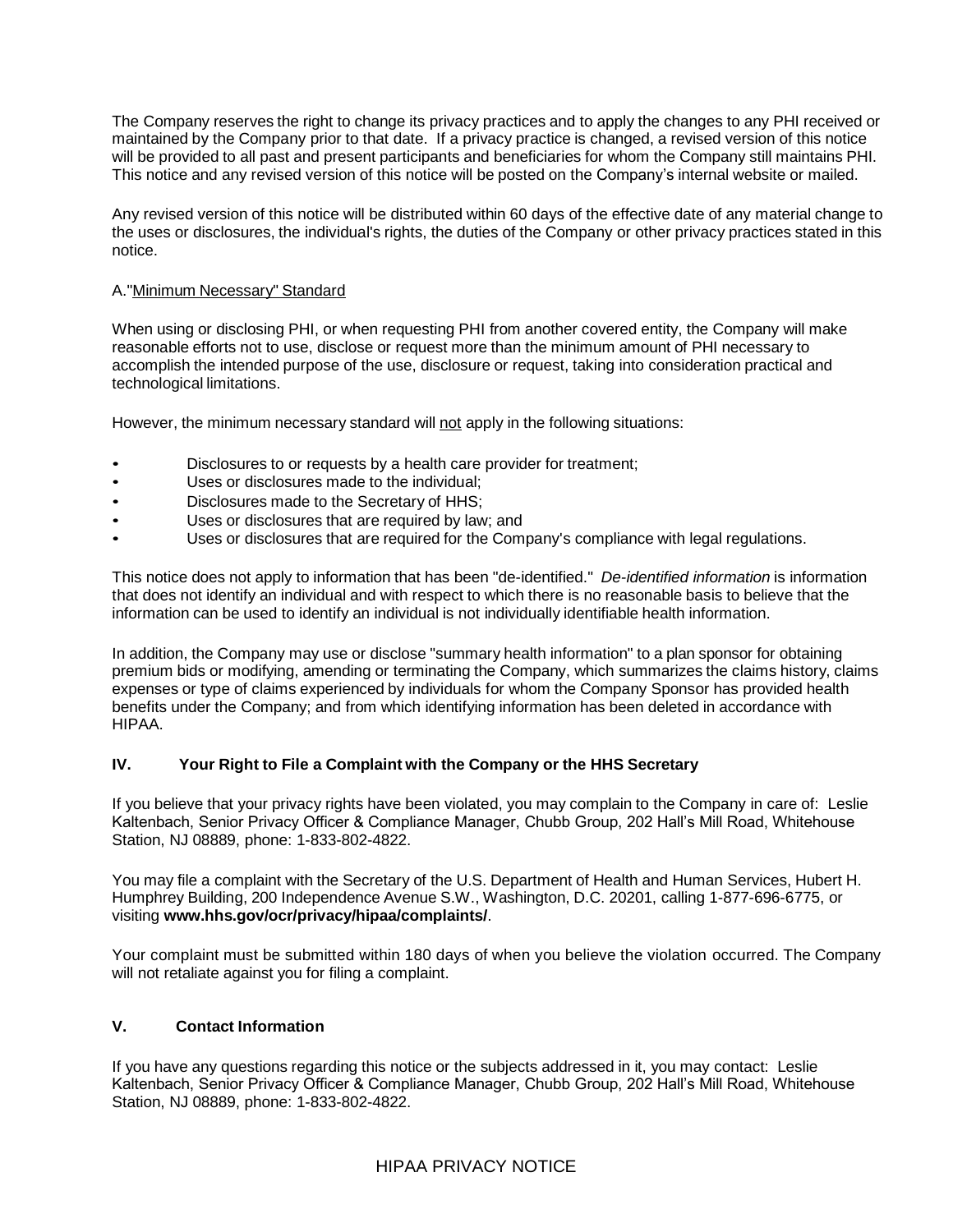### **VI. Chubb Group Legal Entities**

This following is a list of the Chubb Group companies located in the United States: ACE American Insurance Company, ACE Fire Underwriters Insurance Company, ACE Insurance Company of the Midwest, ACE Life Insurance Company, ACE Property and Casualty Insurance Company, Agri General Insurance Company, Atlantic Employers Insurance Company, Bankers Standard Insurance Company, Century Indemnity Company, Chubb Custom Insurance Company, Chubb Indemnity Insurance Company, Chubb Insurance Company of New Jersey, Chubb Lloyds Insurance Company of Texas, Chubb National Insurance Company, Executive Risk Indemnity Inc. Executive Risk Specialty Insurance Company, Federal Insurance Company, Great Northern Insurance Company, Illinois Union Insurance Company, Indemnity Insurance Company of North America, Insurance Company of North America, Pacific Employers Insurance Company, Pacific Indemnity Company, Penn Millers Insurance Company, Vigilant Insurance Company, Westchester Fire Insurance Company, Westchester Surplus Lines Insurance Company, Combined Insurance Company of America, and Combined Life Insurance Company of New York. These companies have designated themselves as *hybrid entities* and only those designated health care components identified by such companies are subject to HIPAA. In addition, these companies are legally separate affiliated companies under common ownership and have designated themselves as a *single covered entity* for purposes of HIPAA compliance.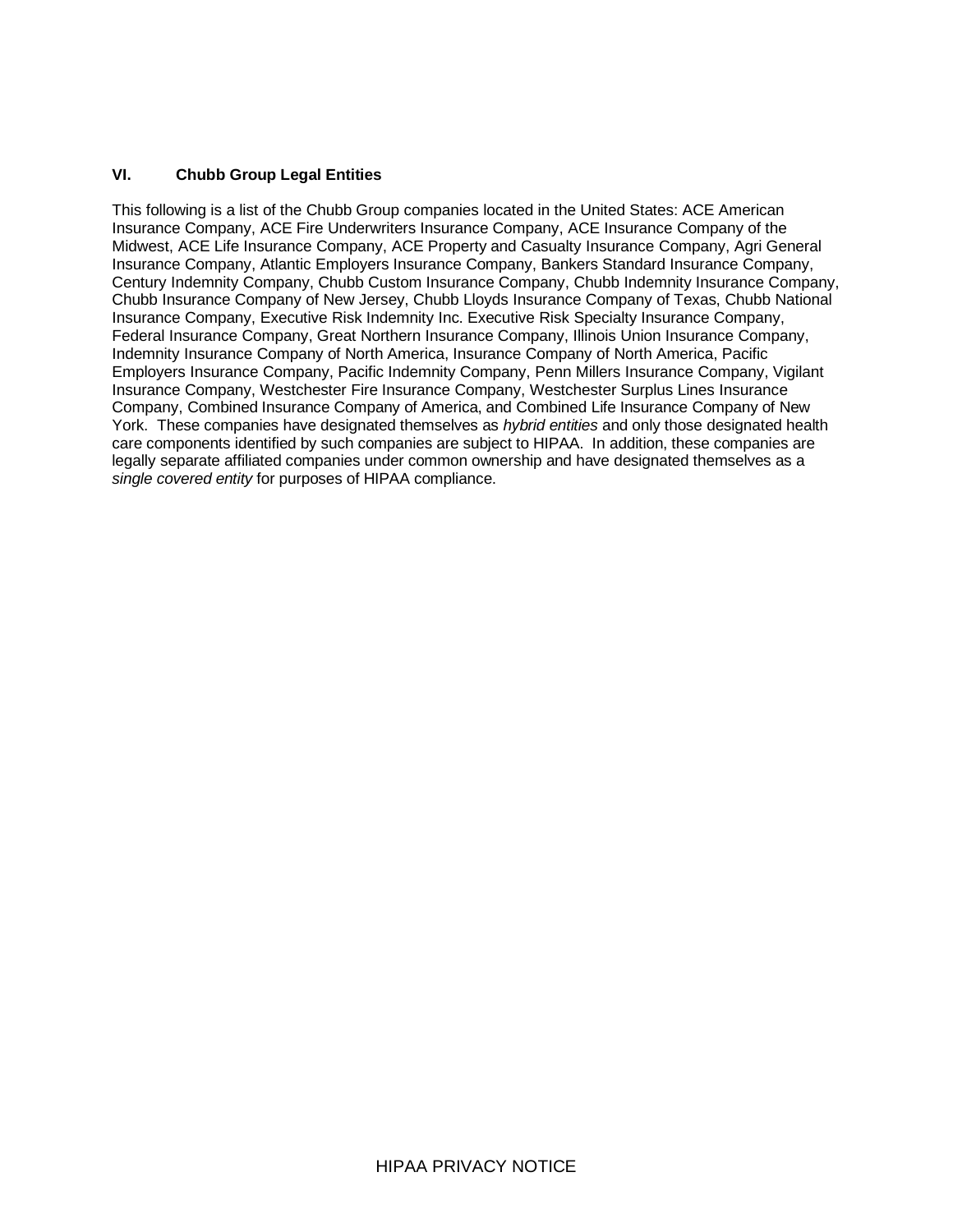# **NOTICE OF PROTECTION PROVIDED BY CALIFORNIA LIFE AND HEALTH INSURANCE GUARANTEE ASSOCIATION**

This notice provides a brief summary regarding the protections provided to policyholders by the California Life and Health Insurance Guarantee Association ("the Association"). The purpose of the Association is to assure that policyholders will be protected, within certain limits, in the unlikely event that a member insurer of the Association becomes financially unable to meet its obligations. Insurance companies licensed in California to sell life insurance, health insurance, annuities and structured settlement annuities are members of the Association. The protection provided by the Association is not unlimited and is not a substitute for consumers' care in selecting insurers. This protection was created under California law, which determines who and what is covered and the amounts of coverage.

Below is a brief summary of the coverages, exclusions and limits provided by the Association. This summary does not cover all provisions of the law; nor does it in any way change anyone's rights or obligations or the rights or obligations of the Association.

### **COVERAGE**

### Persons Covered

Generally, an individual is covered by the Association if the insurer was a member of the Association *and*  the individual lives in California at the time the insurer is determined by a court to be insolvent. Coverage is also provided to policy beneficiaries, payees or assignees, whether or not they live in California.

### • **Amounts of Coverage**

The basic coverage protections provided by the Association are as follows.

### • **Life Insurance, Annuities and Structured Settlement Annuities**

For life insurance policies, annuities and structured settlement annuities, the Association will provide the following:

- Life Insurance 80% of death benefits but not to exceed \$300,000. 80% of cash surrender or withdrawal values but not to exceed \$100,000.
- Annuities and Structured Settlement Annuities 80% of the present value of annuity benefits, including net cash withdrawal and net cash surrender values but not to exceed \$250,000.

The maximum amount of protection provided by the Association to an individual, for *all* life insurance, annuities and structured settlement annuities is \$300,000, regardless of the number of policies or contracts covering the individual.

### • **Health Insurance**

The maximum amount of protection provided by the Association to an individual, as of July 1, 2016, is \$546,741. This amount will increase or decrease based upon changes in the health care cost component of the consumer price index to the date on which an insurer becomes an insolvent insurer. Changes to this amount will be posted on the Association's website www.califega.org.

-------------------------------------------------------------------------------------------------------------------------------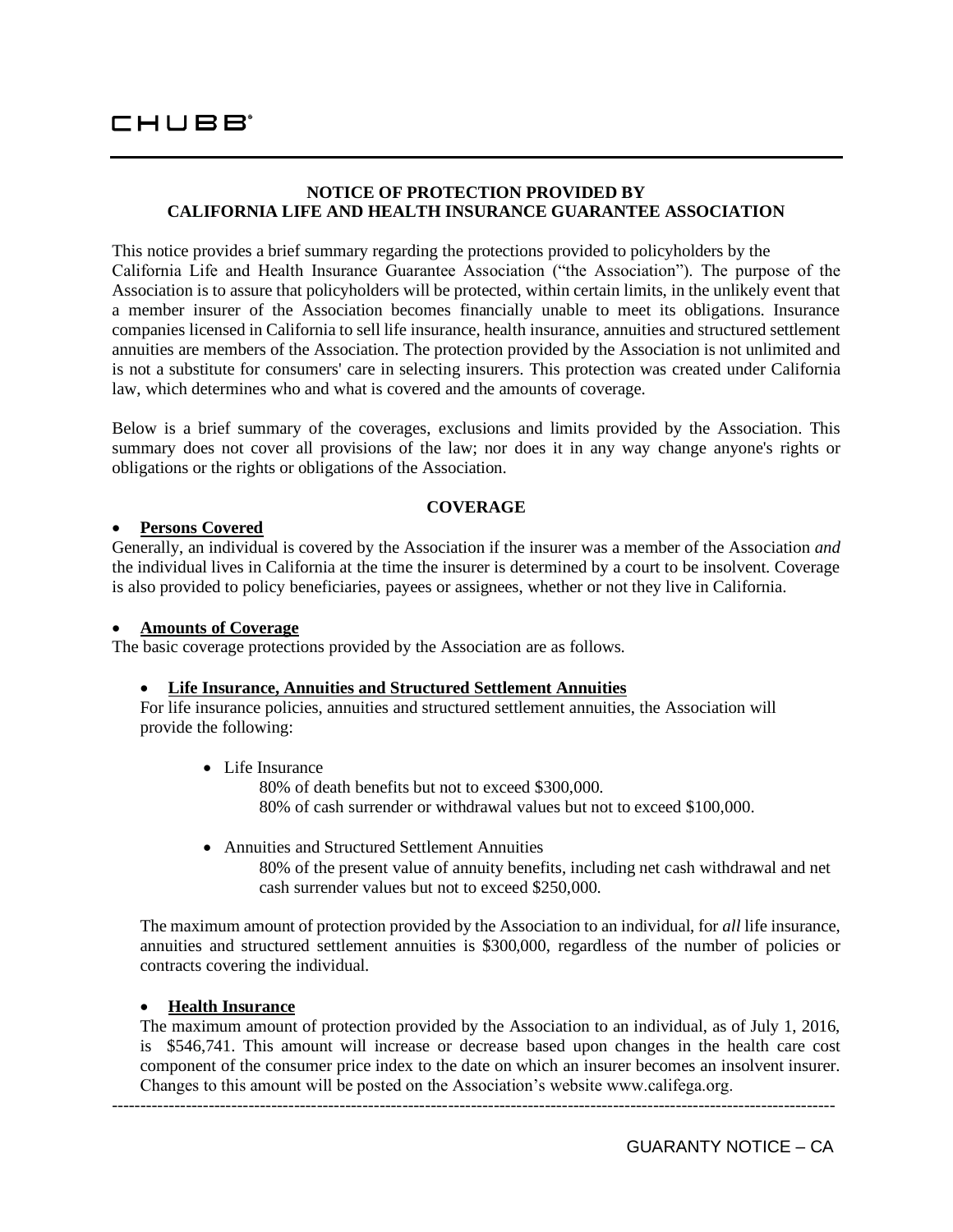### **COVERAGE LIMITATIONS AND EXCLUSIONS FROM COVERAGE**

The Association may not provide coverage for this policy. Coverage by the Association generally requires residency in California. You should not rely on coverage by the Association in selecting an insurance company or in selecting an insurance policy.

The following policies and persons are among those that are excluded from Association coverage:

- A policy or contract issued by an insurer that was not authorized to do business in California when it issued the policy or contract.
- A policy issued by a health care service plan (HMO), a hospital or medical service organization, a charitable organization, a fraternal benefit society, a mandatory state pooling plan, a mutual assessment company, an insurance exchange, or a grants and annuities society.
- If the person is provided coverage by the guaranty association of another state.
- Unallocated annuity contracts; that is, contracts which are not issued to and owned by an individual and which do not guaranty annuity benefits to an individual.
- Employer and association plans, to the extent they are self-funded or uninsured.
- A policy or contract providing any health care benefits under Medicare Part C or Part D.
- An annuity issued by an organization that is only licensed to issue charitable gift annuities.
- Any policy or portion of a policy which is not guaranteed by the insurer or for which the individual has assumed the risk, such as certain investment elements of a variable life insurance policy or a variable annuity contract.
- Any policy of reinsurance unless an assumption certificate was issued.
- Interest rate yields (including implied yields) that exceed limits that are specified in Insurance Code Section 1607.02(b)(2)(C).

#### ------------------------------------------------------------------------------------------------------------------------------- **NOTICES**

Insurance companies or their agents are required by law to give or send you this notice. Policyholders with additional questions should first contact their insurer or agent. To learn more about coverages provided by the Association, please visit the Association's website at www.califega.org, or contact either of the following:

| California Life and Health Insurance | California Department of Insurance    |
|--------------------------------------|---------------------------------------|
| <b>Guarantee Association</b>         | <b>Consumer Communications Bureau</b> |
| P.O Box 16860,                       | 300 South Spring Street               |
| Beverly Hills, CA 90209-3319         | Los Angeles, CA 90013                 |
| $(323) 782 - 0182$                   | $(800)$ 927-4357                      |
|                                      |                                       |

**Insurance companies and agents are not allowed by California law to use the existence of the Association or its coverage to solicit, induce or encourage you to purchase any form of insurance. When selecting an insurance company, you should not rely on Association coverage. If there is any inconsistency between this notice and California law, then California law will control.**